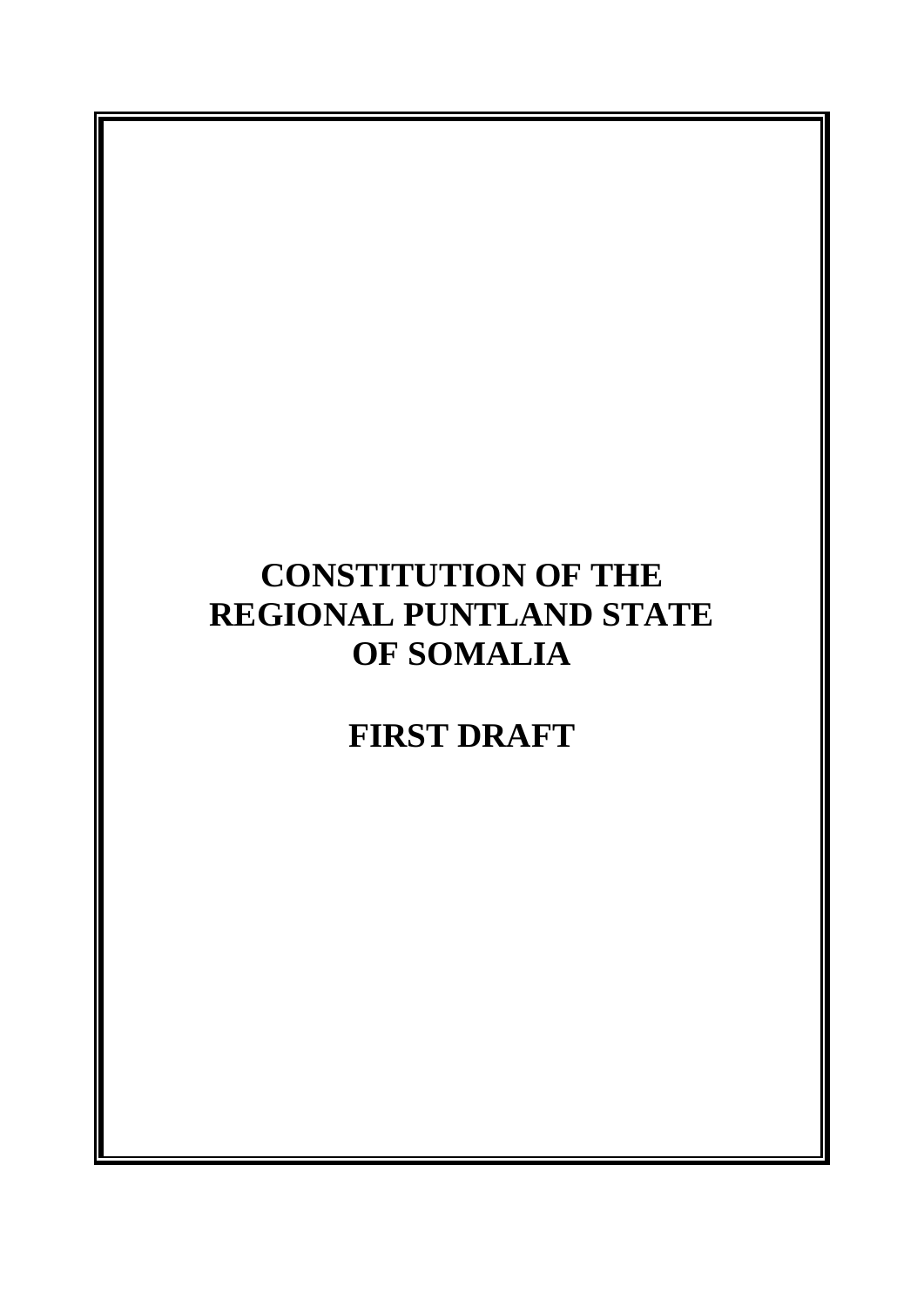#### **Introductory Note:**

This draft of the revised Constitution of Regional State of Somalia is the result of the first phase of the constitutional review process. This draft should in no way be considered as the final constitutional revision as it still needs to go through the very important process of being presented key stakeholders for their consultative inputs. The printing of this draft will be used during the stake holders' forums, which marks the second phase of this work. The forums will provide an opportunity for stakeholders to voice their issues and concerns for consideration to be incorporated into a second draft of the Constitution. The second draft will be presented to the Puntland Government, who will then pass it on to the Puntland Parliament for submission to a popular referendum.

I'm extending my gratitude to the Puntland Regional State for its historic decision to review the provisional constitution and its support to the process. Similarly, I'm expressing my appreciation to Interpeace for the financial and technical support availed throughout this initiative.

Finally, I thank the members of Constitutional Review Committee for their unreserved commitment as well as the secretary of the committee, who has played an essential role in this drafting exercise.

Chairman of the Constitutional Review Committee (CRC) of Regional State of Puntland.

#### **Mohamed Hassan Mohamud**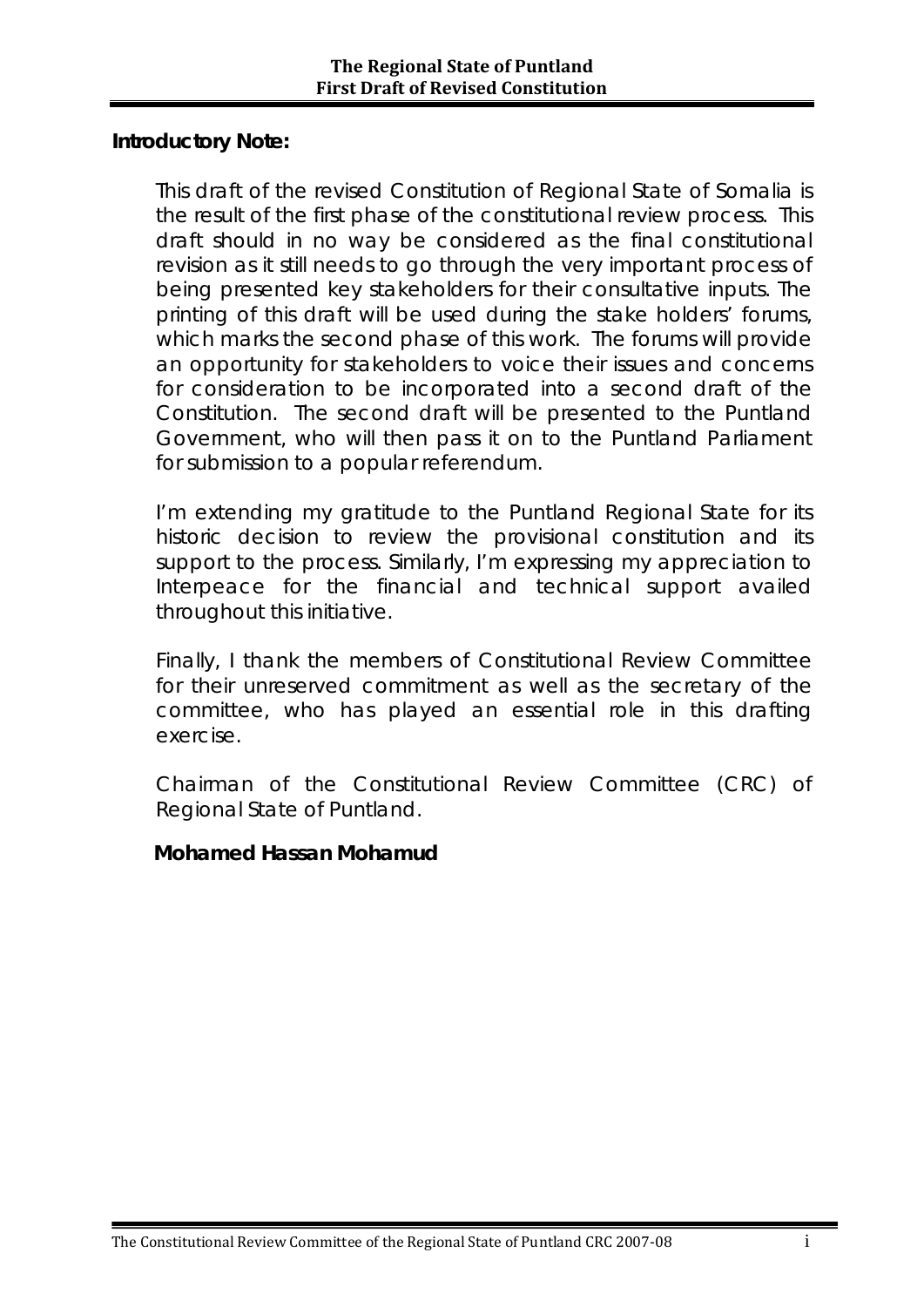# **Title I**

# **THE PUNTLAND STATE AND ITS FOUNDING PRINCIPLES**

### **Article 1 NAME AND PURPOSE**

- 1. The name of the State shall be Regional Puntland State of Somalia.
- 2. Puntland State has been created for the sole purpose to develop conditions for the well being of all the Puntlanders; its activities will be oriented to ensure a peaceful, just and productive life for all its inhabitants and to contribute to those goals for the whole Somali people.

### **Article 2 SUPREMACY OF THE LAW**

- 1. The Law is above every one.
- 2. All State institutions and the entire population of Puntland shall be subject to the Law.

### **Article 3 SYSTEM OF GOVERNMENT**

- 1. Puntland State is part of Somalia; it is her duty to contribute to the establishment and protect a Somali Government based on the Federal System.
- 2. The powers that Puntland State shall cede to the Federal Government of Somalia and the rights that will be preserved shall be determined through negotiation.
- 3. Pending the completion of the Federal Constitution approved by a popular referendum, Puntland State shall have the status of an independent State.
- 4. All power shall be vested in the people and delegated to public officials in accordance with the Law; public officials are the servants of the people and shall exercise their public functions in accordance with the Law, doing only what the Law orders or allows them to do.
- 5. No individual, group or part of society shall exercise sovereignty exclusively to themselves.
- 6. The political system of Puntland State is based on the guiding principles of:
	- (a) Sharia law
	- (b) democracy,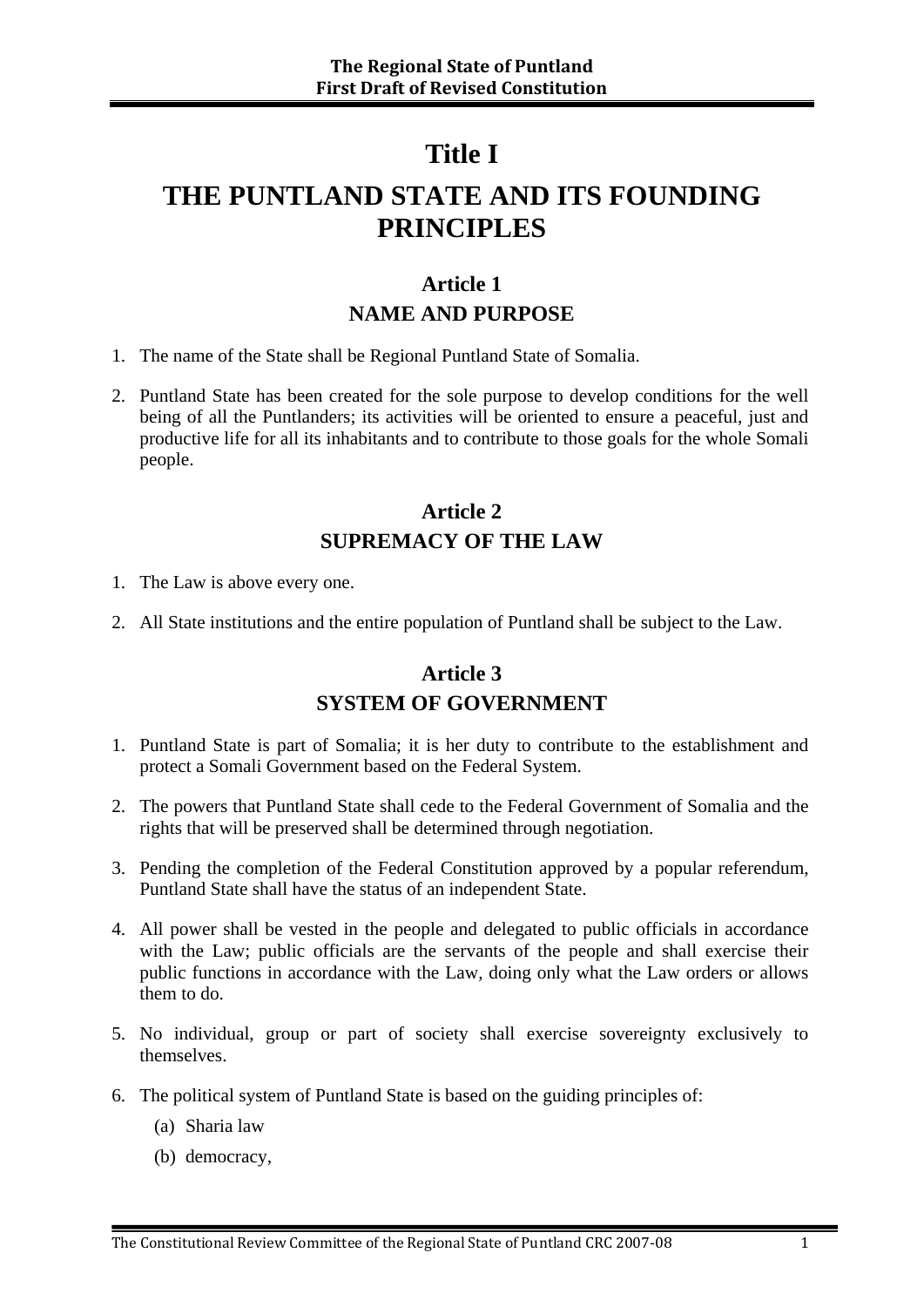- (c) good governance,
- (d) consensus building,
- (e) supremacy of public interest over private interest,
- (f) multi-party competition for public office, and
- (g) territorial decentralization of functions.
- 7. Puntland recognizes the policy of self-determination for the peoples of the world.
- 8. Puntland promotes the principle of solving existing and future disputes, at the international level, through dialogue and peaceful means.

### **Article 4 THE PEOPLE**

- 1. All persons holding Puntland nationality constitute the people of Puntland.
- 2. Every person born in the territory of Puntland or whose parents or one of them were born in the territory of Puntland shall be deemed as a national of the Puntland State.
- 3. The nationality acquired in accordance with this article shall be protected by the Law.
- 4. The Law will define the procedures for acquiring and losing nationality.

### **Article 5 THE CENSUS**

- 1. A census shall be conducted in Puntland once every ten years.
- 2. A Law dealing with the timing and procedures for conducting the census shall be enacted.

### **Article 6 LAND AND BOUNDARIES**

- 1. Puntland consists of the Regions of Bari, Nugaal, Sool, South Togdheer (Buuhoodle district), Mudug (save for Hobyo and Haradheeere) and Sanaag (save for Ceelafweyn and Northwest Ceerigaabo District).
- 2. The Boundaries of Puntland are those of her regions and districts before the outbreak of hostilities in 1991.
- 3. The Puntland territory comprises: the airspace; the soil and the subsoil; the territorial waters, its contiguous zone and the Exclusive Economic Zone at sea up to a distance of 200 nautical miles from the mean low water mark, and with the Continental Shelf.
- 4. The territorial sovereignty of Puntland is supreme and cannot be ceded or violated.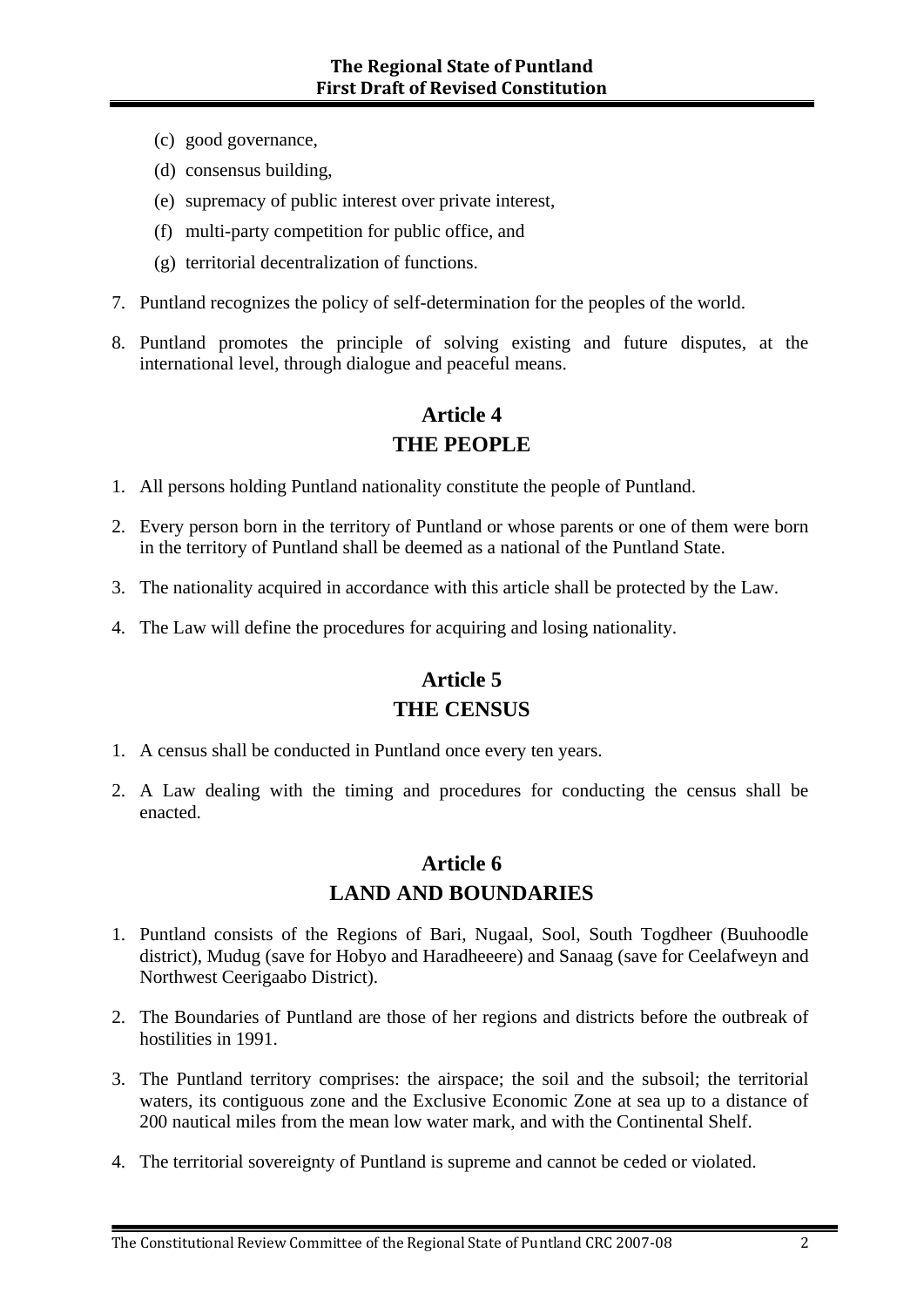### **Article 7 LANGUAGE**

Somali and Arabic languages are official languages of Puntland State, while English is the secondary language.

### **Article 8 RELIGION**

- 1. Islam shall be the only Religion of the Regional Puntland State of Somalia.
- 2. With the exception of Islam, no other religion can be spread in the Puntland State; the Laws and culture of the people shall be based on the Islamic Religion.

### **Article 9 THE CAPITAL CITY**

- 1. The capital city of the Puntland State shall be Garowe; it shall also be the seat of government.
- 2. Legislation governing the administration of the capital city shall be enacted within 3 months of the implementation of the constitution.

#### **Article 10**

#### **FLAG, SYMBOL AND ANTHEM OF PUNTLAND STATE**

TO BE DECIDED.

### **Title II**

# **THE FUNDAMENTAL RIGHTS AND GUARANTEES OF THE PERSON**

### **Chapter One INDIVIDUAL RIGHTS AND THEIR SUSPENSION**

### **Section 1 INDIVIDUAL RIGHTS**

### **Article 11 EQUALITY OF THE CITIZENS**

1. All persons are equal before the Law.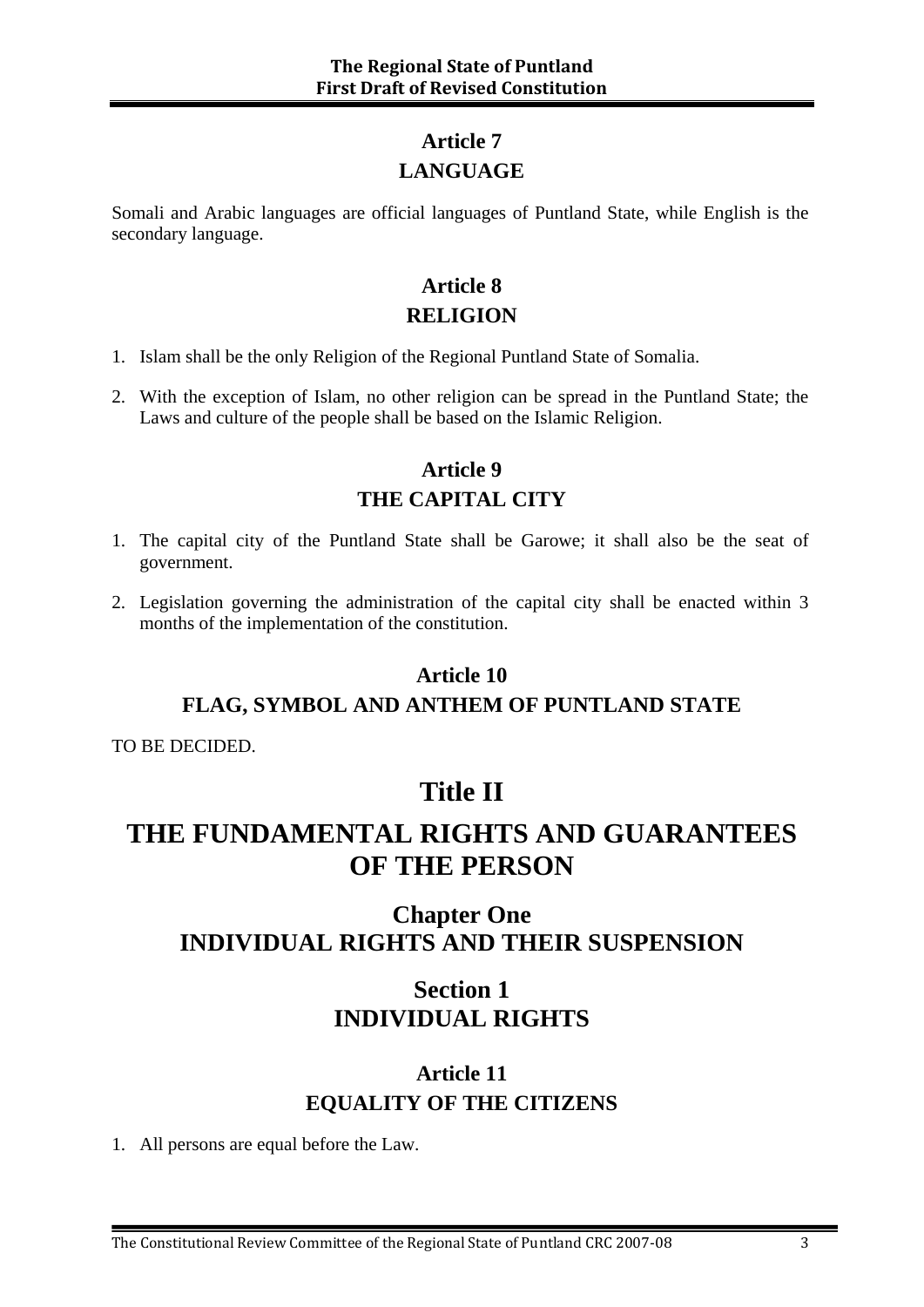- 2. No person shall suffer any form of discrimination based on colour, religion, birth, nationality, property, beliefs, political affiliation, language or race.
- 3. The constitution safeguards and respects the rights of the minorities.

#### **Article 12 FREEDOM OF WORSHIP**

- 1. Every person has the freedom to worship in what he/she believes and shall not be forced to accept another.
- 2. A Muslim cannot renounce her/his religion.

### **Article 13 FREEDOM OF THOUGHT**

- 1. Everyone is free to have his/her thoughts and can publicise them. Prior censorship is forbidden.
- 2. An individual can express his/her thoughts through speech, the media, scripture, propaganda, visual arts, poetry and in any manner consistent with the Law and moral standards.

#### **Article 14**

#### **THE RIGHT TO FORM AND JOIN SOCIAL ORGANIZATIONS**

- 1. Any person shall have the right to form or join organizations pursuing socio-economic, sport, cultural, or scientific objectives.
- 2. The formation of an association shall be consistent with the Law and the interest of the Puntland people.
- 3. Associations of clan or military nature are forbidden.

#### **Article 15 FREEDOM OF MOVEMENT**

- 1. Any person shall be free to travel or settle wherever he/she wishes and also to travel out of the Puntland State and back whenever he/she wishes.
- 2. Only Laws and by-laws can introduce limitation to this freedom of movement.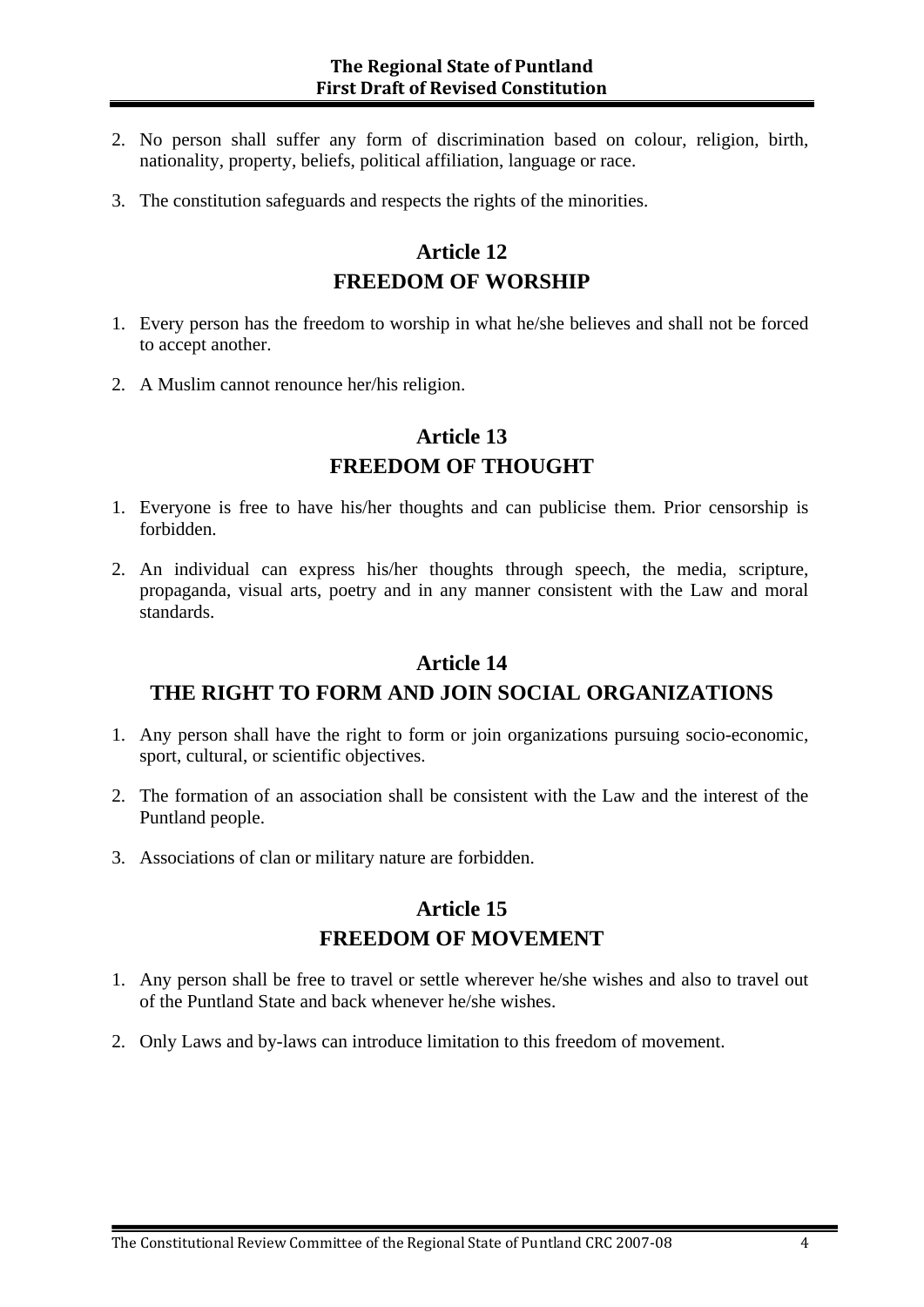### **Article 16 RIGHT OF OWNERSHIP OF PROPERTY**

- 1. Every person shall have the right to own, administer and dispose of property by lawful means.
- 2. Laws will establish the rules and procedures which could limit this right of ownership of property.
- 3. The freedom to produce goods is recognized, but the producer ought to comply with the legal and administrative requirements existing in the country.
- 4. No person shall be charged levy/expenses or be deprived of his or her property unless it is according to the Law.

#### **Article 17 THE RIGHT TO LIFE AND THE PROTECTION OF THE BODY**

- 1. Every person has a right to his/her life; save for capital punishment imposed in accordance with the Law.
- 2. Every person shall have a right to protection of his/her body and self esteem.
- 3. Violations of the individual right to life and protection such as massacre, torture, detention, and execution without trial are prohibited.

#### **Article 18 PERSONAL LIBERTY**

- 1. No person shall be deprived of his/her personal liberty; any restriction by the public authorities to this right must be explicitly established by the Law.
- 2. Slavery and slave trade is prohibited.
- 3. All personal liberties should not in anyway contradict/contravene the Islamic Sharia Laws, the by-Laws, moral decency, stability of the country or the rights of another person.

### **Article 19 POLITICAL ASYLUM AND EXTRADITION**

- 1. Any foreigner who requests political asylum may be granted if he/she fulfils the terms and conditions for granting asylum and with respect to the international treaties.
- 2. It is prohibited to extradite a citizen of Puntland to another country.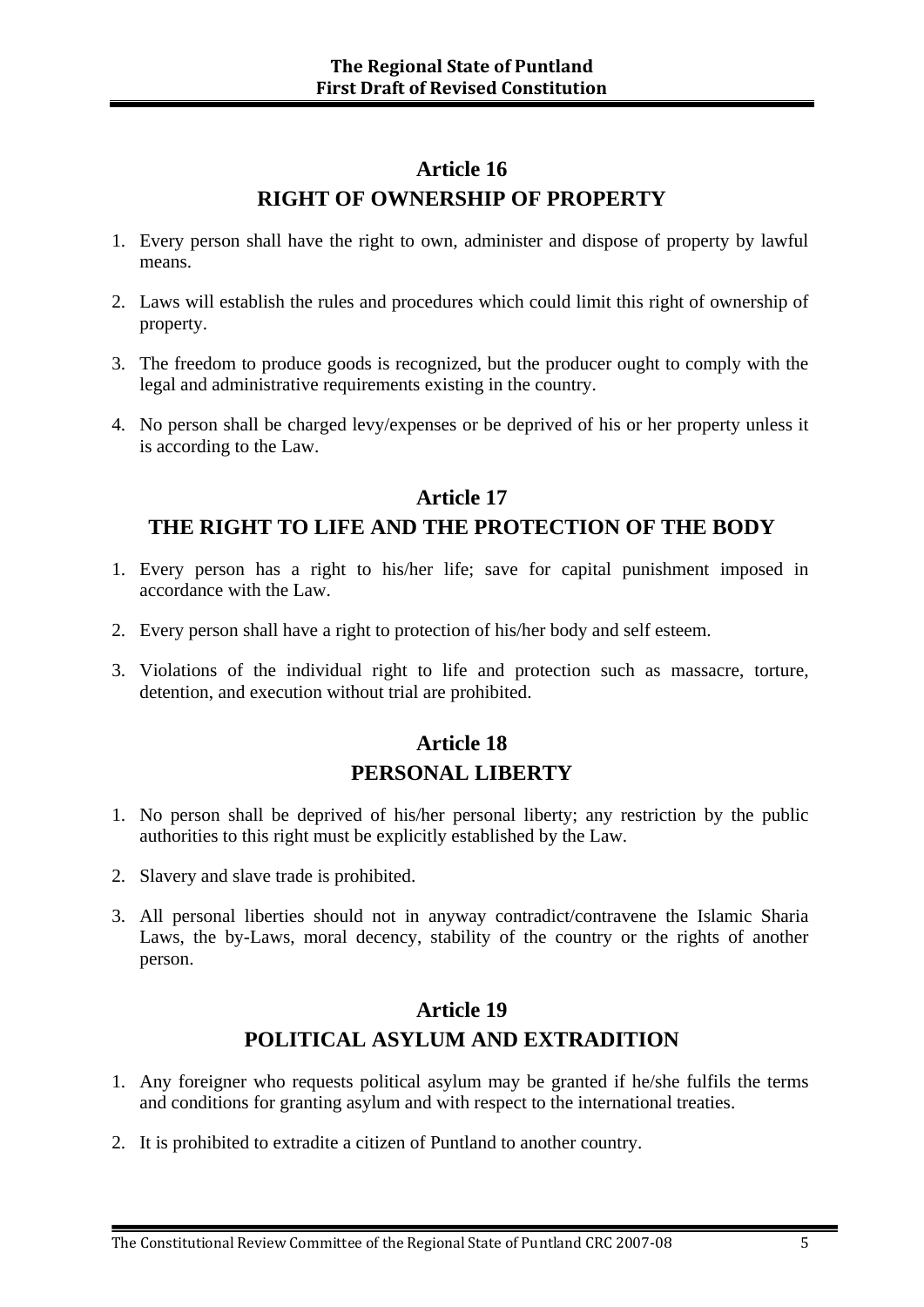- 3. Puntland may extradite a criminal or an accused foreigner who escaped from his/her country if an extradition treaty exists between Puntland and the country requesting the extradition.
- 4. No person shall be extradited on political grounds.

### **Article 20 SECURITY OF THE HOMES**

- 1. Homes and other residential areas shall be respected.
- 2. Inspection of, spying on, and forceful entrance into a person's house is prohibited without a court warrant or other judicial directives. The police may enter a private house without a warrant in the immediate pursuit of a criminal or when a crime is being inside the property.
- 3. It is mandatory that the court warrant is read to the owner/occupant of the house prior to inspection/entrance and the searcher should not violate the court orders.

### **Article 21 THE MEDIA RIGHT**

- 1. The press and media shall be free and no intervention or limitation shall be applied to it unless it is specified by the Law.
- 2. Specific Laws shall be enacted to regulate the modus operandi of the media.

### **Article 22 FREEDOM OF COMMUNICATION**

There shall be no interference in a person's letters, telecommunications, press or written material, save for judicial directives that permit their search, follow-up, or listening to, however, even then there must be a court order giving full explanation for the action taken.

#### **Article23 PUBLIC GATHERING**

- 1. Every person shall have the right to assemble and mobilize and participate in peaceful demonstrations but he/she should issue prior notice to the Authorities concerned.
- 2. Assemblies and demonstrations shall be prohibited if they happen to be against the Islamic Religion, public health, security, decency, or stability. A Law will regulate the authority and procedures to implement these prohibitions.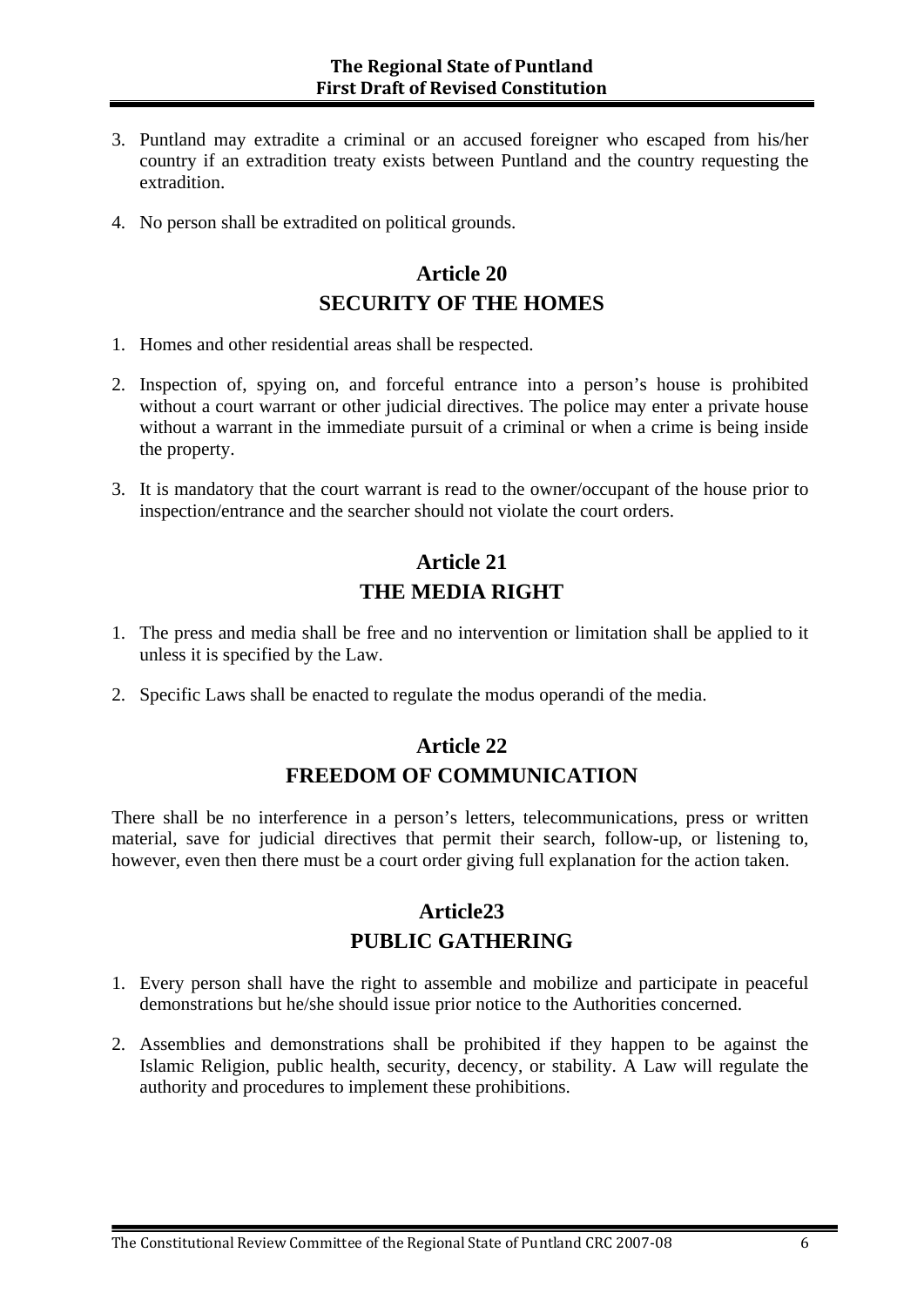### **Article 24 THE RIGHT TO ACCUSE AND SELF DEFENCE**

- 1. Every person shall have the right to institute legal proceedings in a competent court.
- 2. Every person shall have the right to self defence in front of court.
- 3. The Puntland State shall appoint a lawyer for any person unable to defend himself/herself, or devoid of means to procure one.
- 4. The access to justice is free of any fee or charge unless established by Law.

### **Article 25 OFFENCE AND PUNISHMENT**

- 1. The punishment for any offence shall be charged solely against the person that has committed the said offence.
- 2. No one shall be detained or punish for an act, unless it is considered unlawful by the Law. Penal Laws cannot be applied retroactively,
- 3. No one can be subjected to a punishment that was not decreed by a competent court of Law.

### **Article 26 THE RIGHTS OF THE ACCUSED**

- 1. Any person who is charged with a criminal offence shall be presumed innocent until he/she is proven guilty in a competent court of Law.
- 2. The accused shall have the right to protection, security and human dignity.
- 3. An accused person shall not be detained in a facility other than those legally recognized.
- 4. The accused shall within 48 hours be brought before a court of Law.
- 5. The offence shall be read to the accused in detail and explained to him/her by the court of Law.
- 6. The accused shall have the right to be visited by his/her relatives, Lawyer, doctor, and friends; he/she shall also have the right to be released on bail if permitted by the Law.
- 7. The accused shall have the right to engage the services of a Lawyer to defend him/her; the government shall guarantee free legal services for the accused if he/she cannot afford it.
- 8. An accused person shall not be forced to confess to the crime against himself or herself.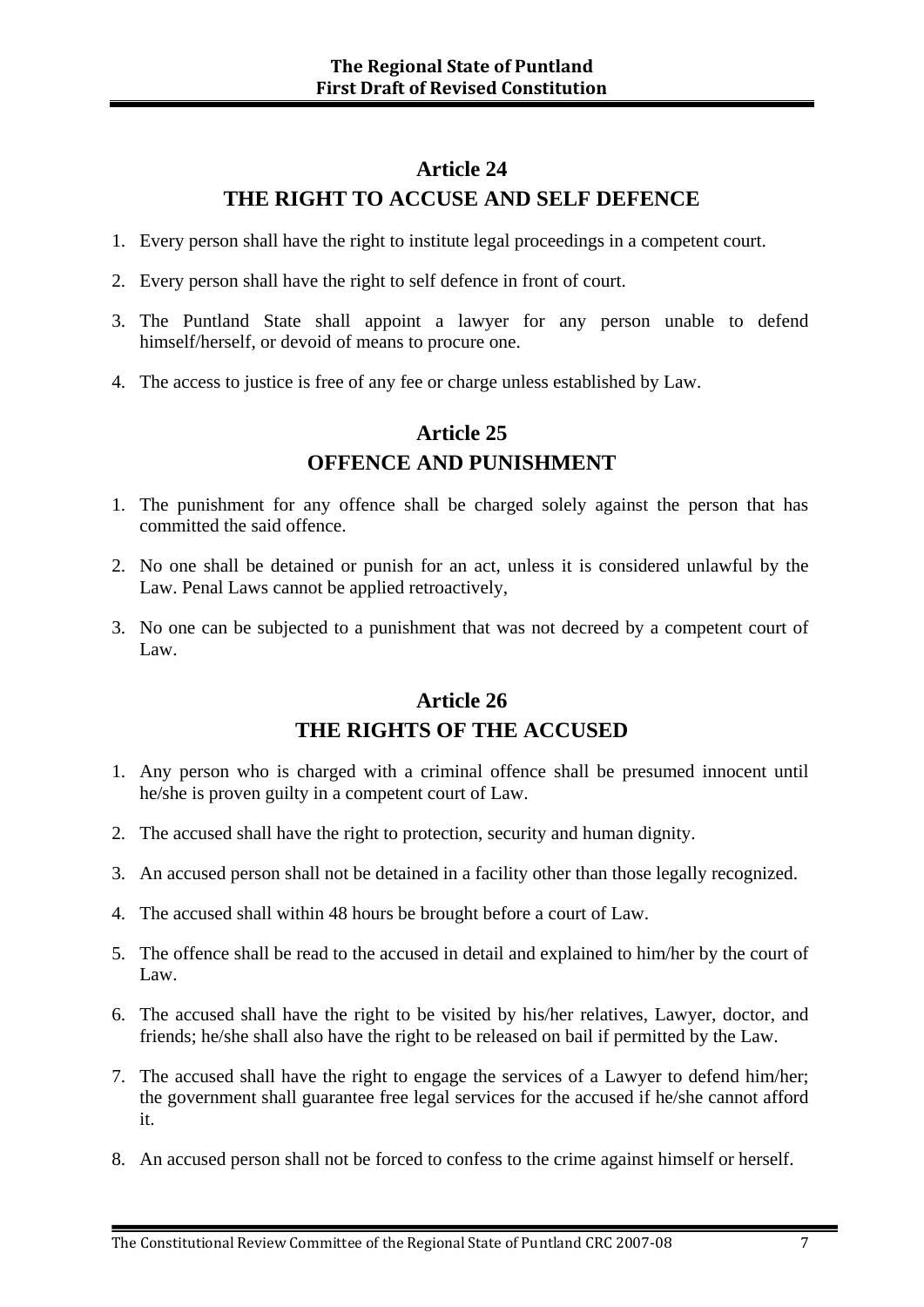### **Article 27 THE RIGHTS OF THE CONVICTED PERSON**

- 1. Any person sentenced by a court of Law shall have the right to protection, security and dignity as a human being.
- 2. Every prisoner shall have the right to be visited by his/her relatives, Lawyer, doctor and friends.
- 3. Every prisoner shall be entitled to medical attention, food and education.
- 4. Every prisoner shall be entitled to the universal rights granted to prisoners worldwide.
- 5. Every prisoner shall have the right to appeal against the court sentence.

### **Section 2 STATE OF EXCEPTION OF INDIVIDUAL LIBERTIES**

### **Article 28 STATE OF EMERGENCY**

- 1. In the event of war, invasion of the territory, rebellion, natural calamity, catastrophe, epidemic or grave disturbance of the public order, the guarantees established in Articles 13, 15, 20, 21, 22 and 23, could be suspended temporarily. In the case of the right to assemble and demonstrate the suspension can not be applied to cultural, religious and sportive gatherings.
- 2. The state of emergency can be declared for the whole of the territory or for part of it.
- 3. The only competent authorities to declare a state of emergency are the House of Representatives by a legislative decree or the Council of Minister by an Executive Decree.
- 4. The state of emergency can only be declare for a period of not more than 30 days; if the conditions that prompted it continue to affect the population, it could be renewed for further periods of not more that 30 days and only by the House of Representatives.
- 5. If the causes disappear or there is no renewal of the decree by the House, the state of emergency will end.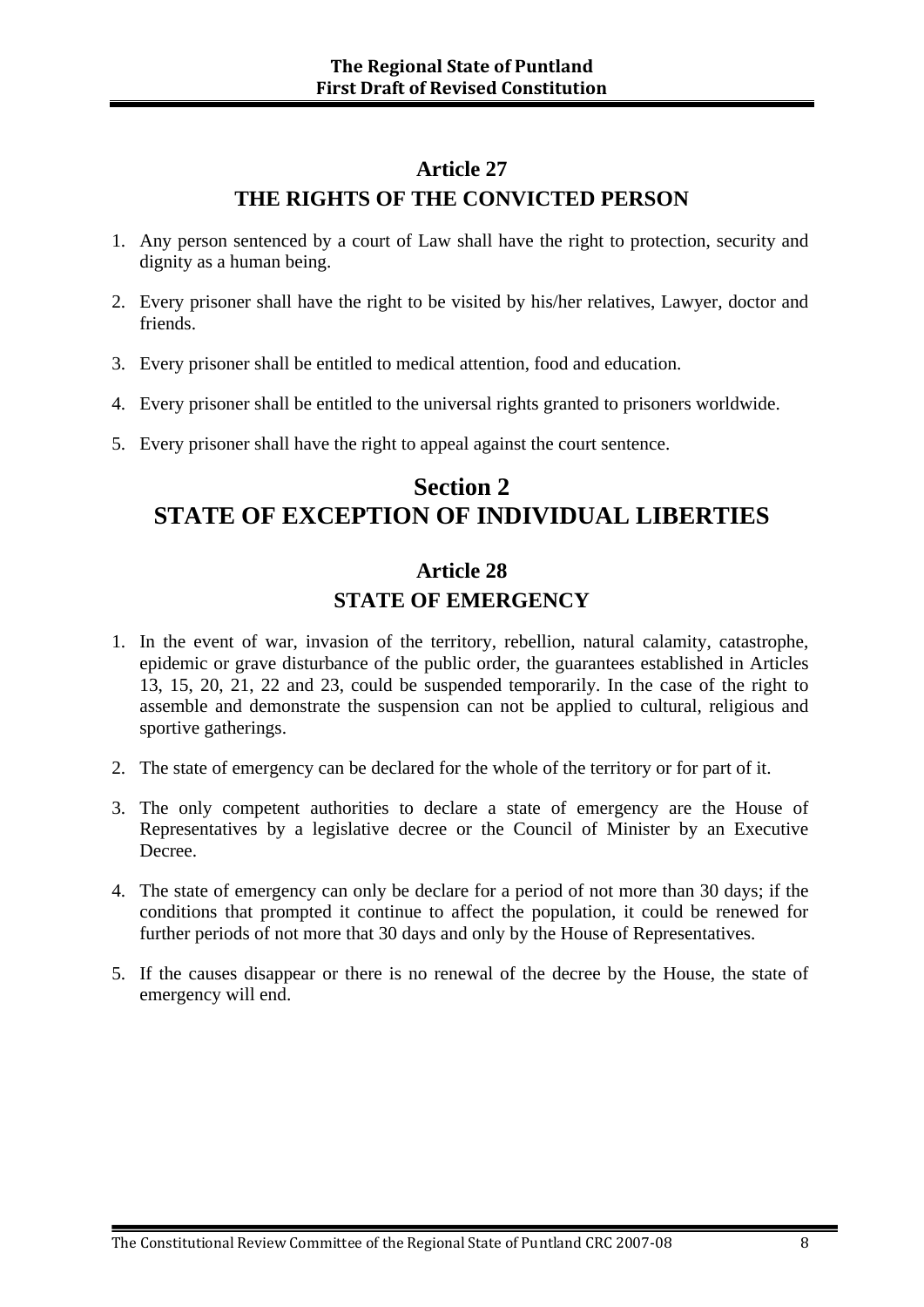### **Chapter Two SOCIAL RIGHTS**

### **Section 1 THE FAMILY**

### **Article 29 FAMILY RIGHTS**

The family is the basic unit of the society and is entitled to protection by the Law. It is formed by a man and a woman, both of age and legally married, and includes their offspring.

### **Article 30 THE RIGHTS OF CHILDREN**

- 1. A minor is any individual below the age of 15.
- 2. A minor has a right to life, name, nationality, education and support.
- 3. Any kind of labour that could have a negative impact on a child's life, culture, upbringing, or education are prohibited.
- 4. Abortion is prohibited, save where it is medically prescribed by a medical doctor.

### **Article 31 EDUCATION**

- 1. Each and every person has a right to education.
- 2. The promotion and expansion of education shall be the duty of the Puntland State.
- 3. It is the responsibility of the Puntland State to eradicate illiteracy in Somali language.
- 4. Primary education is compulsory for every child. It is the responsibility of the government to provide the educational facilities and personnel to provide for it. When the circumstances allow, the government may raise the compulsory level of education.
- 5. The Puntland State will encourage religious and private institutions of education.
- 6. It is the responsibility of the government to elaborate and supervise a common syllabus at primary and secondary levels of education.
- 7. Islamic teaching is fundamental and shall be compulsory at all educational levels.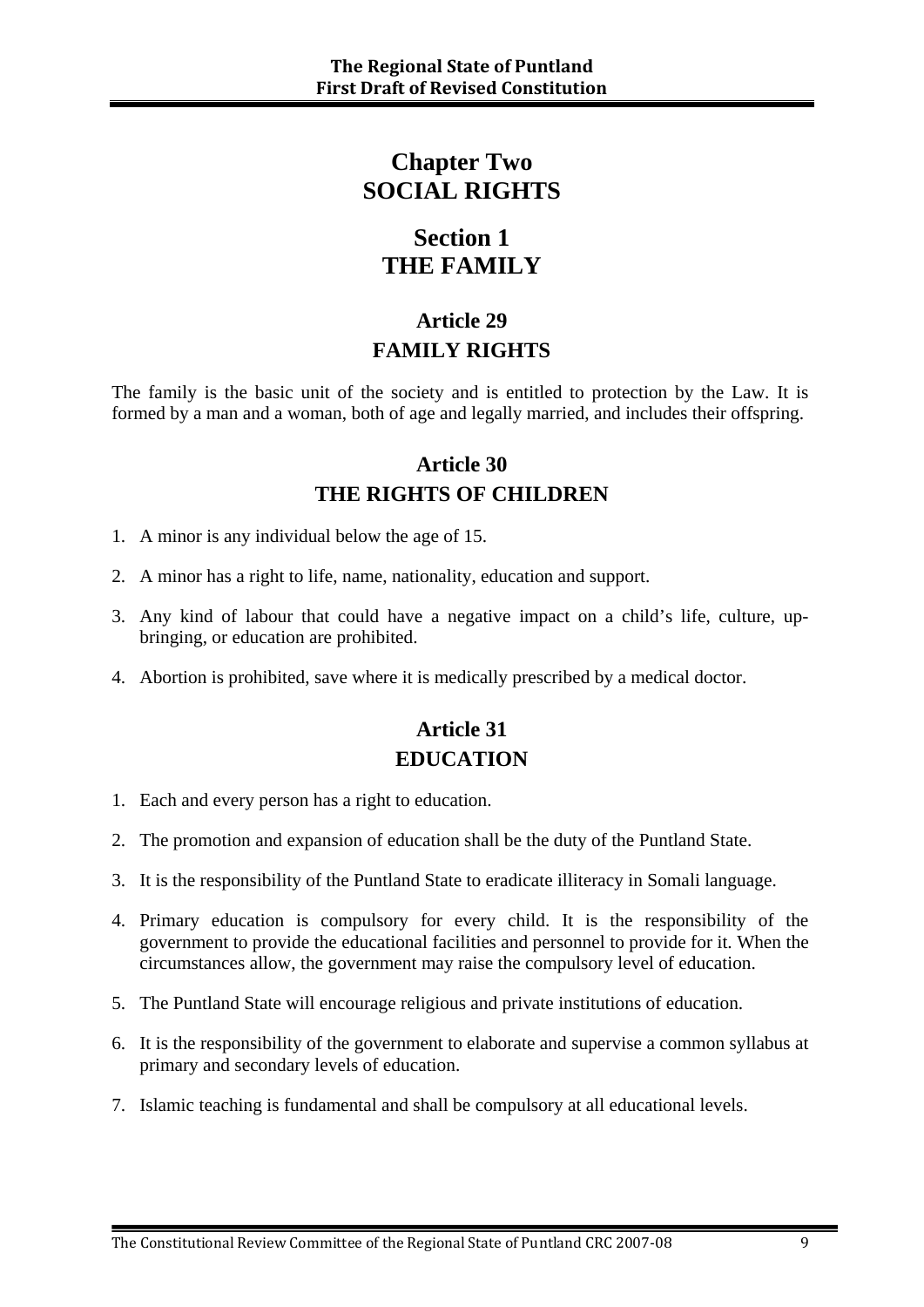- 8. All adults have the freedom of choice to select what he/she learns and his/her trade (profession). The government shall develop specific programs to overcome adult illiteracy and to develop a policy of female education.
- 9. The founding of schools, technical institutes and universities by private individuals and institutions shall be encouraged, according to the needs and educational policies of the Puntland State and complying with the curriculum and other regulations established by the Government.
- 10. It is the responsibility of the government to promote culture and heritage.
- 11. It is the duty of the Government to set up institutions of higher education.
- 12. A special Law shall regulate private education.

### **Article 32 HEALTH**

- 1. It is the Government's responsibility to provide public health, both preventive and curative, to all the inhabitants, but special care must be taken for the heath condition of women and children.
- 2. The universal vaccination of children under five years old is a priority and the parents or guardian of the child is under the obligation to cooperate with the health authorities.
- 3. In order to fulfil these responsibilities, the Government will set up and develop a national health system.
- 4. The private practice of medicine is allowed, as well as the opening of private clinics, health centres and hospitals. The practice of running private facilities shall be regulated by proper legislation and supervised by the government.

#### **Article 33 PHYSICALLY AND MENTALLY DISABLED**

- 1. For the disabled or any other persons that cannot sustain himself/herself and has nobody to sustain him/her, it shall be the responsibility of the Government to sustain him/her.
- 2. The Government should encourage and establish organizations that support persons referred to in this article.
- 3. A special Law shall define the categories of people who cannot sustain themselves

#### **Article 34 RIGHTS OF WOMEN**

It is the duty of the government to protect and promote the rights, independence and roles of women in the social, economic and political spheres, respecting the Islamic religious norms.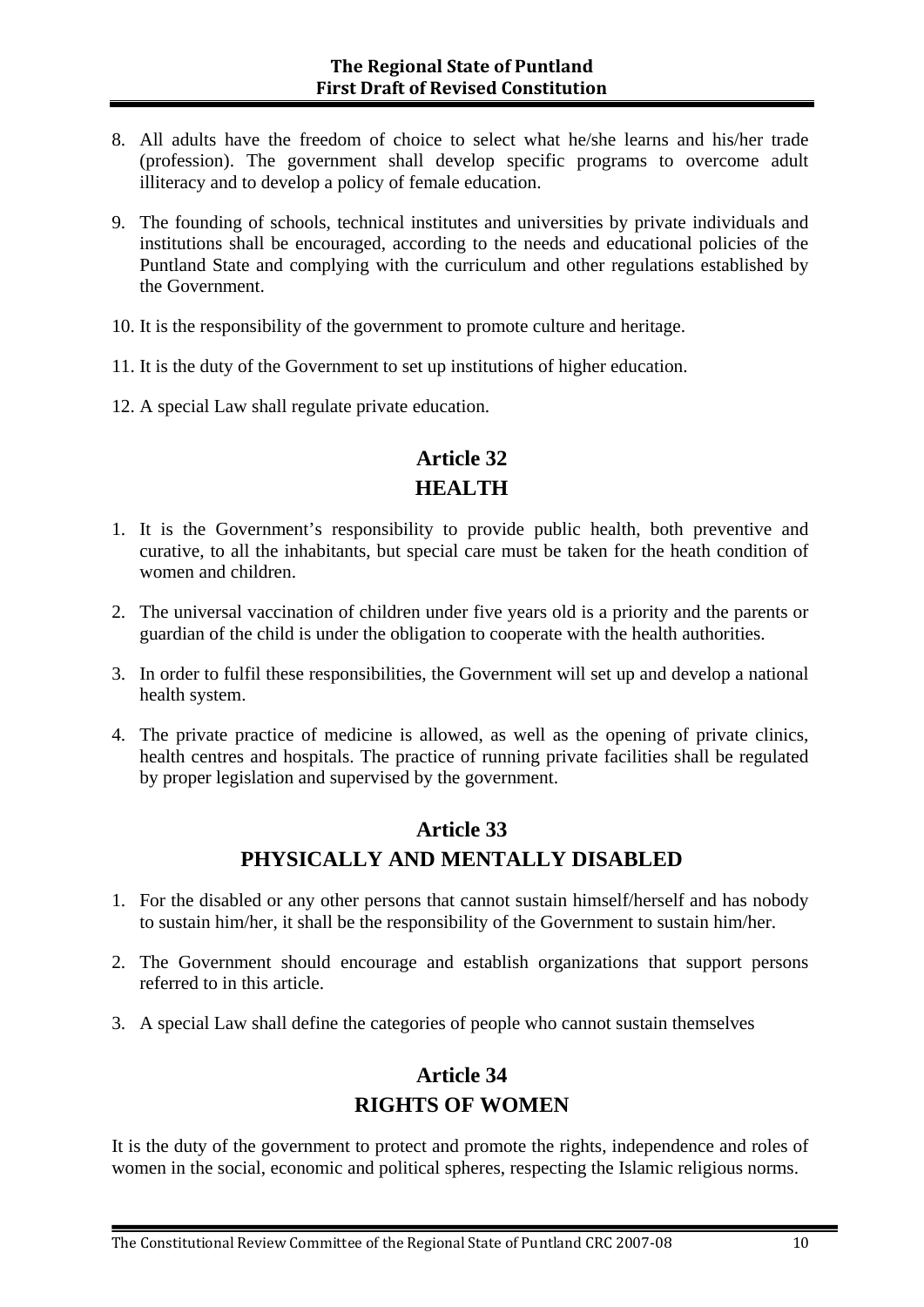### **Article 35 LABOUR**

- 1. It shall be the duty of the government to create additional employment opportunities and upgrade training of personnel.
- 2. Forced labour is prohibited unless the Law states otherwise; the Law shall explain such provisions in detail.
- 3. Each employee shall have a right to a salary commensurate with the work he/she performs.
- 4. Each worker/employee shall have the right to be paid for one day weekly rest and annual leave and public holidays as stipulated in the Laws, additionally women will have the right to a maternity paid leave without infringing on her salary.
- 5. The government shall assist the workers both physically and morally.
- 6. On matters of work conditions and remuneration, the workers have the right to strike according to the procedures established by Law. The Forces cannot strike.
- 7. Each worker has a right to select the employer of his/her choice.

### **Article 36 SOCIAL SECURITY**

- 1. The Puntland State shall establish the legislation and institutions to guarantee the employees, public and private, the right to a pension.
- 2. Every person working for the government who is injured, falls sick, or becomes incapacitated to work shall be granted assistance in accordance with the Law.
- 3. The government will set up a social security system for public and private employees, financed by contributions from the government, the employers and the employees.

### **Chapter Three CITIZENSHIP AND ELECTORAL PROCEDURES**

### **Article 37 CITIZENSHIP**

- 1. To become a citizen it is necessary to be a national of Puntland State and eighteen (18) years of age.
- 2. A citizen shall not loose his/her citizenship even if he/she acquires the citizenship of another country.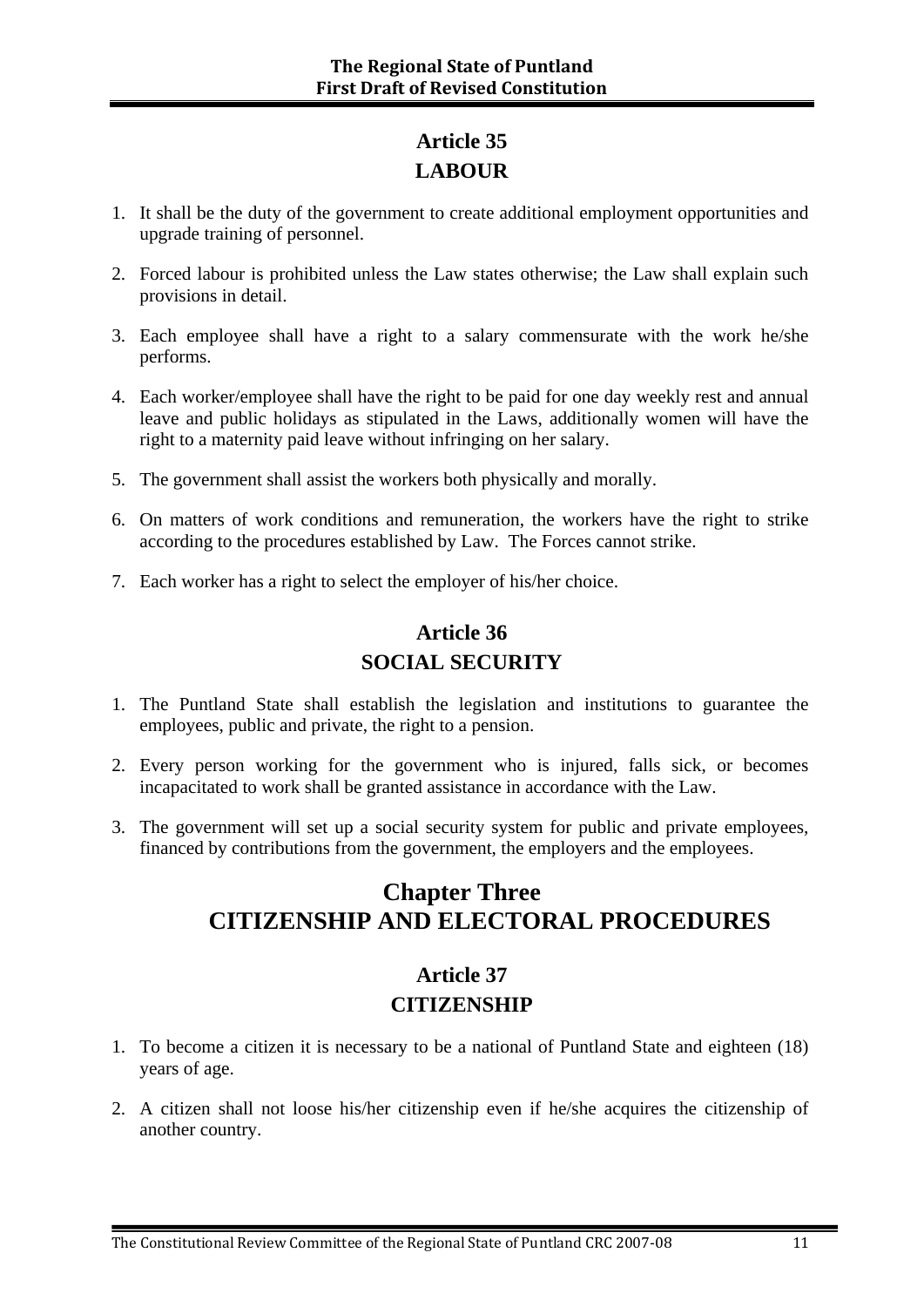### **Article 38 THE CITIZENS RIGHTS**

Every citizen has the right to:

- (a) participate in elections and to vote,
- (b) set up or to associate with political parties, and
- (c) compete for public office in elections.

### **Article 39 THE RIGHT TO ADDRESS AUTHORITIES**

- 1. Every citizen has the right to write a letter of petition or of complaint to the President, the Parliament, the Cabinet or any other official authority.
- 2. The authority shall respond within forty-five (45) days.

#### **Article 40 THE CITIZENS DUTIES**

- 1. The citizen is under the obligation to:
	- (a) vote in all the elections,
	- (b) strengthen the unity of the people and safeguard the existence of the statehood of Puntland,
	- (c) respect the Islamic Religion, the Constitution, the Laws of the land,
	- (d) pay taxes, and
	- (e) participate in the defence of Puntland State when called upon or when it becomes imperative.
- 2. An act of parliament shall describe the punishment to those who default on this Article.

#### **Article 41 SUSPENSION OF CITIZEN RIGHTS**

The exercise of the citizen rights are suspended if:

- (a) the person has been declared by a Court of Justice under formal imprisonment. The suspension will last until the person is declared free by the tribunal or completed his prison term;
- (b) the person is deprived of its mental faculties;
- (c) the person is declared by a judge to be incapable to perform his/her responsibilities; the suspension will last until the judge declares the person able to perform those duties; or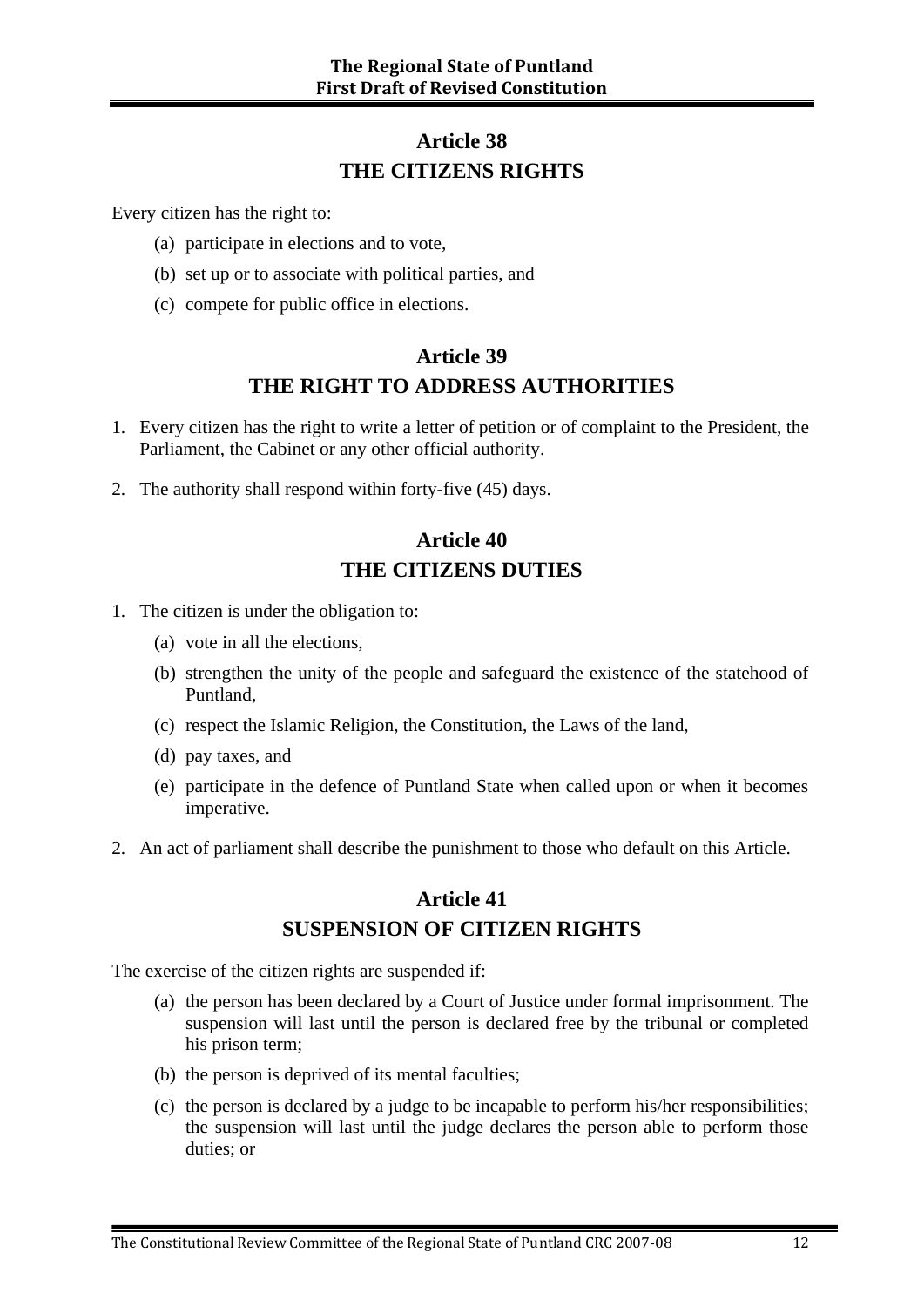(d) a person, elected by the people to public office, refuses to perform the duty without a reasonable cause. The suspensions of the citizen rights will last for the period that person were elected.

### **Article 42 ELECTIONS**

- 1. All citizens that fulfil the conditions/qualifications required by Law have the right to vote and to be elected.
- 2. The House of Representatives and the District Councils are offices to be elected by the direct vote.
- 3. Voting for these offices shall be made in a democratic way regulated by the Law and conducted by an autonomous institution of the Puntland State, vested with constitutional powers.
- 4. The vote shall have the following characteristics: universal, equal for all the citizens, personal, secret and free of any outside interference.
- 5. For the House of Representatives and the District Councils, the Law will established the electoral circumscriptions and the system of election shall be by proportional representation. In both elections, the number of seats will be based on the population.
- 6. The date for each election shall be determined by the electoral authority, but it shall not be less than two months nor more than four months before the end of the period of the elected functionaries.
- 7. Before holding any elections, a Law shall be put into effect in order to regulate all the aspects necessary for a democratic election.

### **Article 43 PROHIBITIONS**

- 1. The members of the Armed Forces in active duty, the members of the police forces and the judges shall not have membership in any political parties, nor become candidates in any election.
- 2. Government functionaries cannot become candidates unless they resigned their post. The Law will establish the period of time for complying with this.

### **Article 44 POLITICAL PARTIES**

- 1. The multi-party system shall be practiced in the Puntland State.
- 2. There shall be a maximum of three political parties. In the first District Council election, of all the political associations participating, the three (3) associations getting the most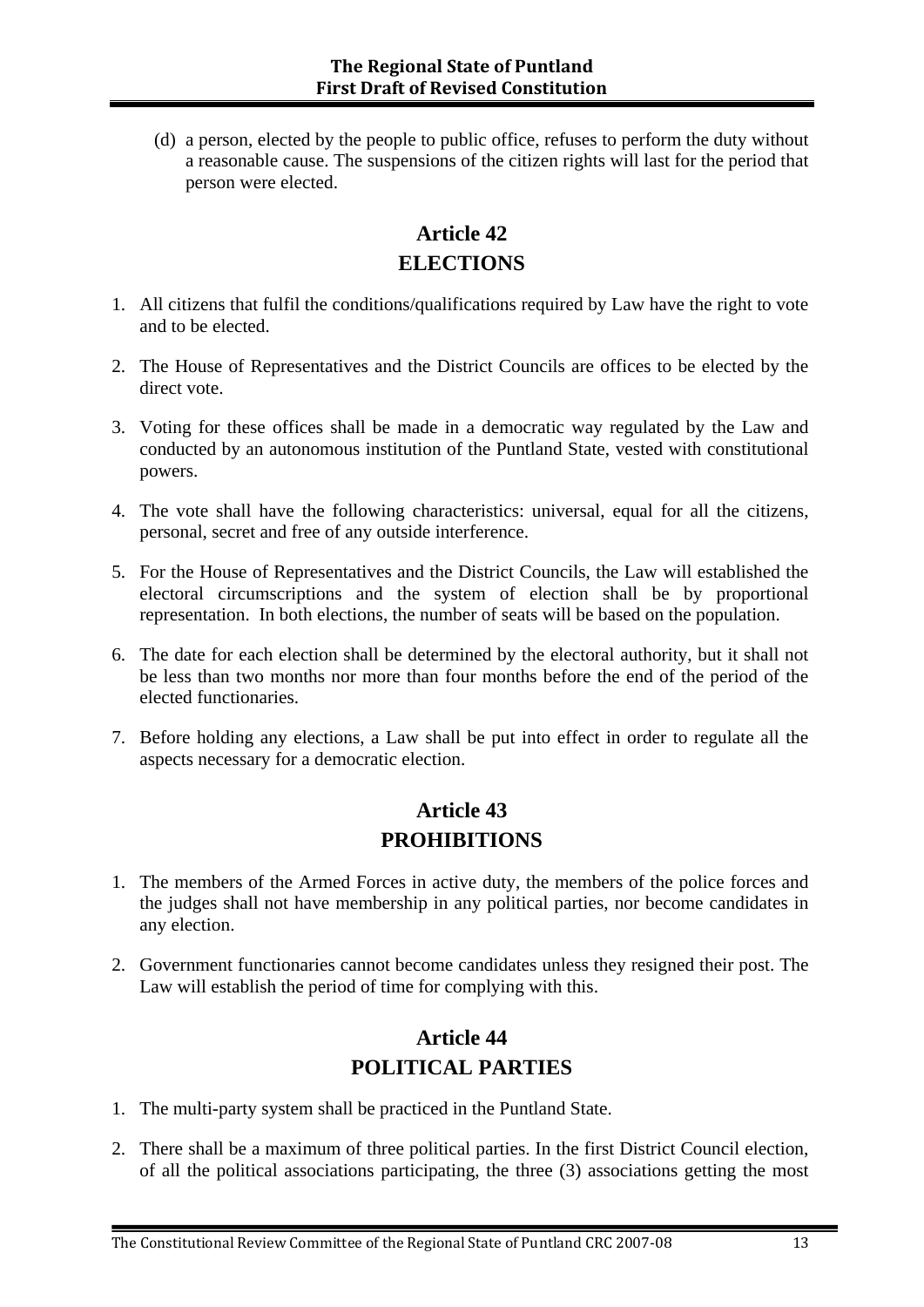votes will have the right to become Political Parties. From there on, in every uneven election for local authorities, associations will be allowed to vie for becoming a political party as the procedure explains above.

- 3. Political parties of military, religious or tribal character shall be prohibited.
- 4. Any person who wins a seat through a party and thereafter deserts the party shall automatically loose the seat.
- 5. Public property destined to common use and the mass media controlled by the Government may be used by the political parties only for electoral or party activities, on an equal basis for all. Neither other Puntland State installations nor Puntland State resources can be used for party activities or for electoral propaganda.
- 6. Any individual accused of using the national wealth for political party ends shall be arraigned before a court of Law.
- **7.** Rules and regulations governing political parties shall be addressed in separate Laws to be introduced by the Government and approved by the House.

### **Article 45 CONDITIONS FOR OPENING A POLITICAL PARTY**

- 1. No party shall participate in elections if it has not been legalized by the Puntland Electoral Commission.
- 2. For a party to be legalized it is required to present a program of action and the internal by Laws that will regulate its activities.
- 3. The Puntland Electoral Commission shall examine these documents and could only deny the inscription if the program or internal by Laws contains violation of constitutional norms.
- 4. A specific Law, regulating the implementation of the rule stated in Article 44. 2, as well as other the requisites and procedures for legalizing a political organization or a party, and the conditions under which a party could be penalized or cancelled, shall be pass by the House.
- 5. In the event of the political party disappearing or being cancelled, the leader of the political Association that got the fourth majority in the last district council election, will be called by the Puntland Electoral Commission, to became a political party.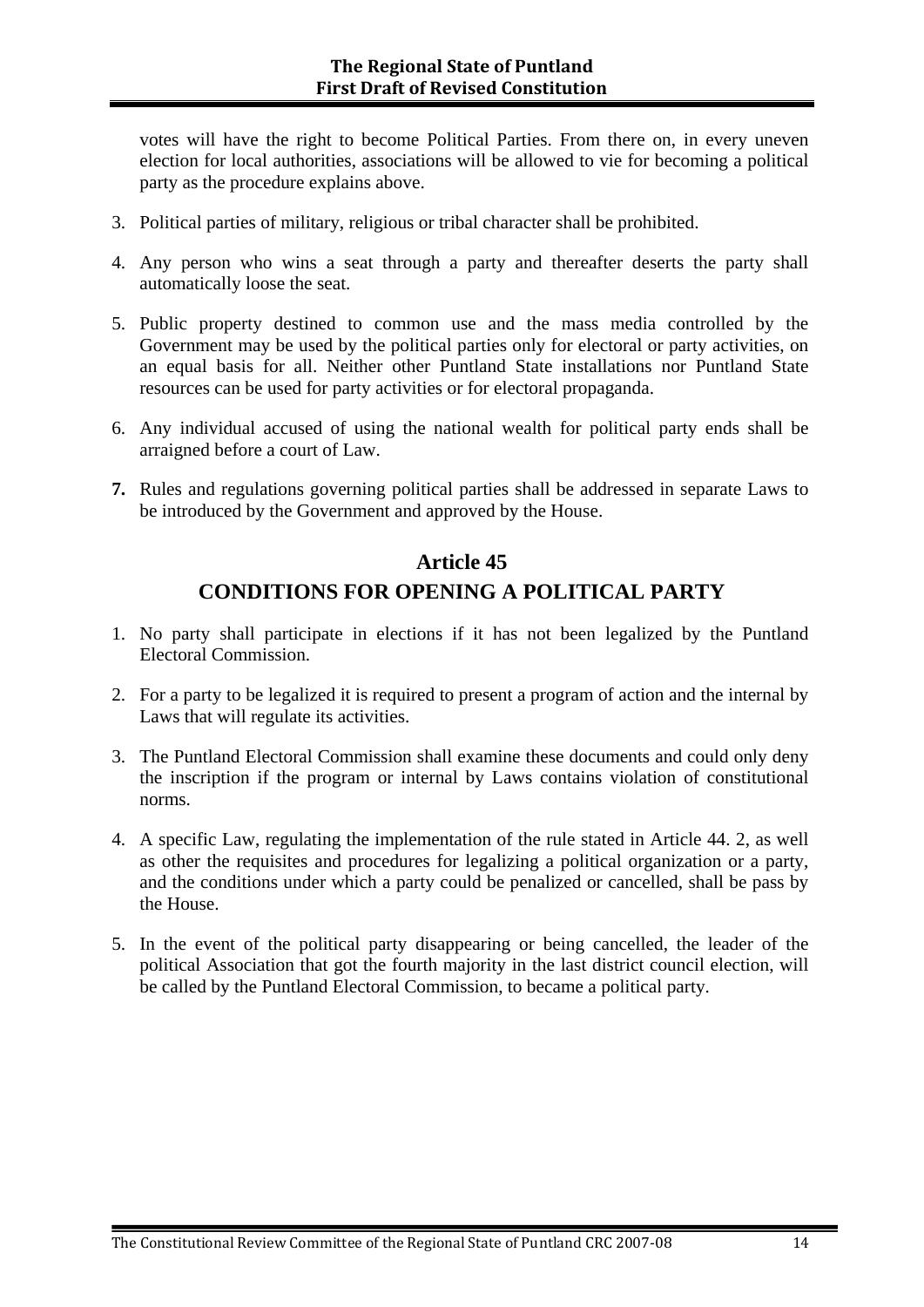# **Title III**

# **ECONOMY**

### **Article46 THE ECONOMIC ORDER PURPOSE**

The economic order will be oriented to give all the inhabitants of Puntland a way of life in accordance with their dignity as human beings, satisfying the basic material and spiritual needs of all the persons in the society, in consonance with the principles of social justice.

#### **Article47**

#### **SOCIO-ECONOMIC SYSTEM OF A FREE ENTERPRISE**

- 1. Puntland's economic order shall be based on the socio-economic system of a free enterprise; it shall encourage and guarantee investment in the country, be it that of foreigners or local entrepreneurs.
- 2. Commercial activities shall be practiced based on free competition.
- 3. A Law shall be enacted to promote and regulate free competition.

#### **Article 48**

#### **NATURAL RESOURCES**

- 1. Puntland natural resources belong to Puntland people and can be exploited in conformity with the Law.
- **2.** The Puntland State is responsible for the protection and exploitations of the natural resources.
- **3.** The Puntland State may make agreements with national or foreign companies and give them the exploitation of natural resources
- **4.** The concession shall be approved by the House of Representatives and can not last for more that twenty-five (25) years.

### **Article 49 PROTECTION OF THE ENVIRONMENT**

- 1. It is the responsibility of the Puntland State and of all its inhabitants to restore and protect the environment.
- 2. Desertification/extermination is prohibited as well as contaminating the environment.
- 3. Export of charcoal, female animals and wildlife is prohibited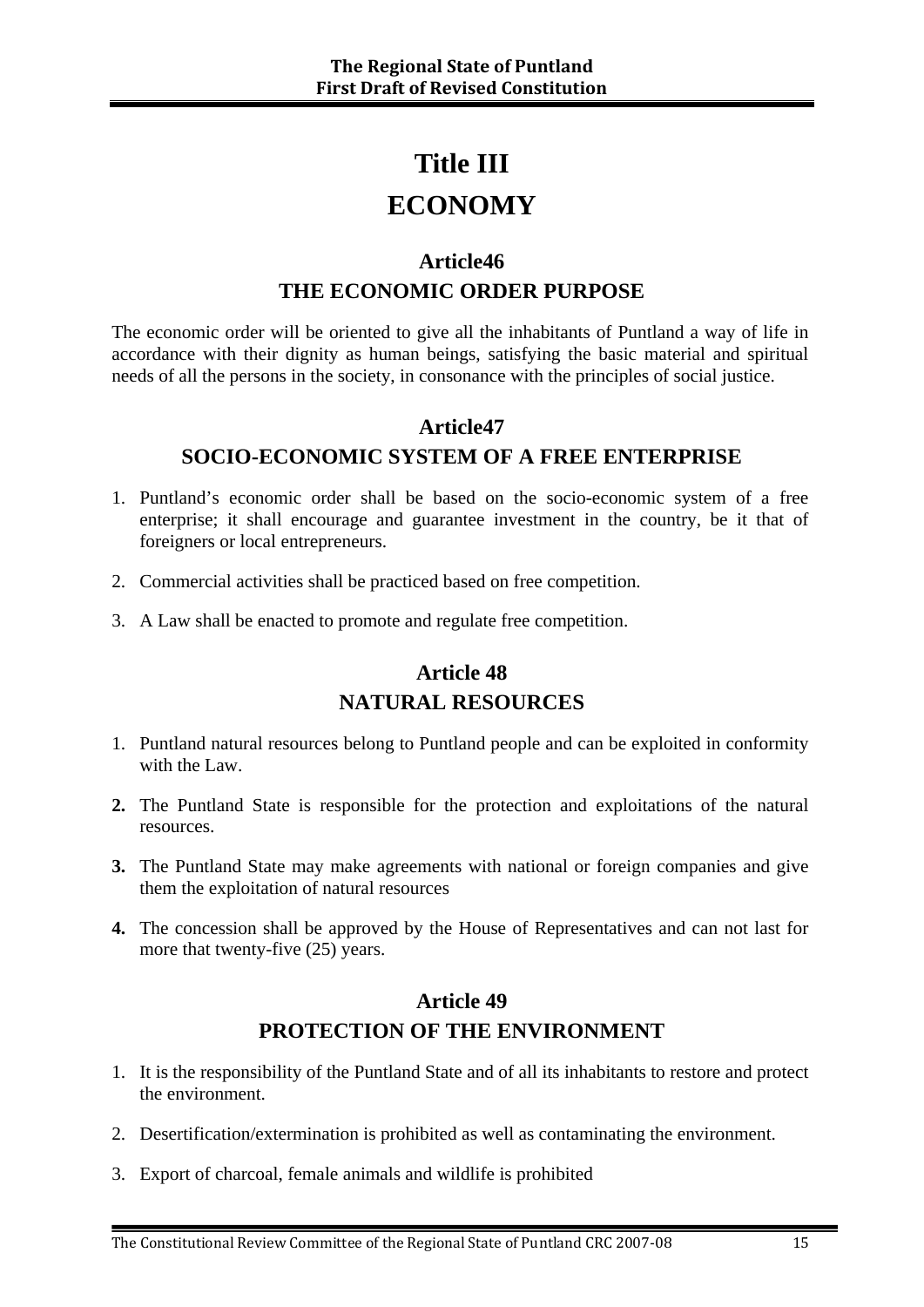- 4. Settlements can not be developed in non-suitable areas.
- 5. Proper and comprehensive legislation shall be approved by the house of the Representative in order to develop these responsibilities.

#### **Article50**

#### **THE ROLE OF THE STATE IN THE ECONOMY**

- 1. The Puntland State shall promote economic development and will cooperate with the private sector to increase production and productivity. Special care will be taken in promoting and protecting small and medium size enterprises, as well as cooperative forms of economic organization.
- 2. The Puntland State shall protect the country's resources, ensuring that a rational and sustainable use of the resources is made for all the participants in the economic process.
- 3. It is a direct responsibility of the Puntland State to defend the consumer's interests.

### **Article 51 JOINT VENTURE COMPANIES**

- 1. The Government may set up or enter into joint venture companies with the participation of private or public investors, be they national or foreigners.
- 2. The head of such company shall jointly be approved by the minister under whose docket it falls and the organ of the company.

#### **Article 52 TRANSACTION OF PUBLIC PROPERTY**

- 1. Any transfer of Puntland State's property shall be done according to procedures contained in the Law.
- 2. It is prohibited to transact public property if the government is not a party to such transactions.
- 3. For any form of transfer of property owned by the Puntland State, the Law will specify the limit of the value of the property that the President or a corresponding minister could authorize, as well as the limit that will need Cabinet authorization; any transaction of a higher value shall be approved by the House of Representative.

### **Article 53 NATIONALISATION OF PRIVATE PROPERTY**

1. A person's legally acquired property cannot be expropriated except for public interest in exchange for equitable and timely compensation.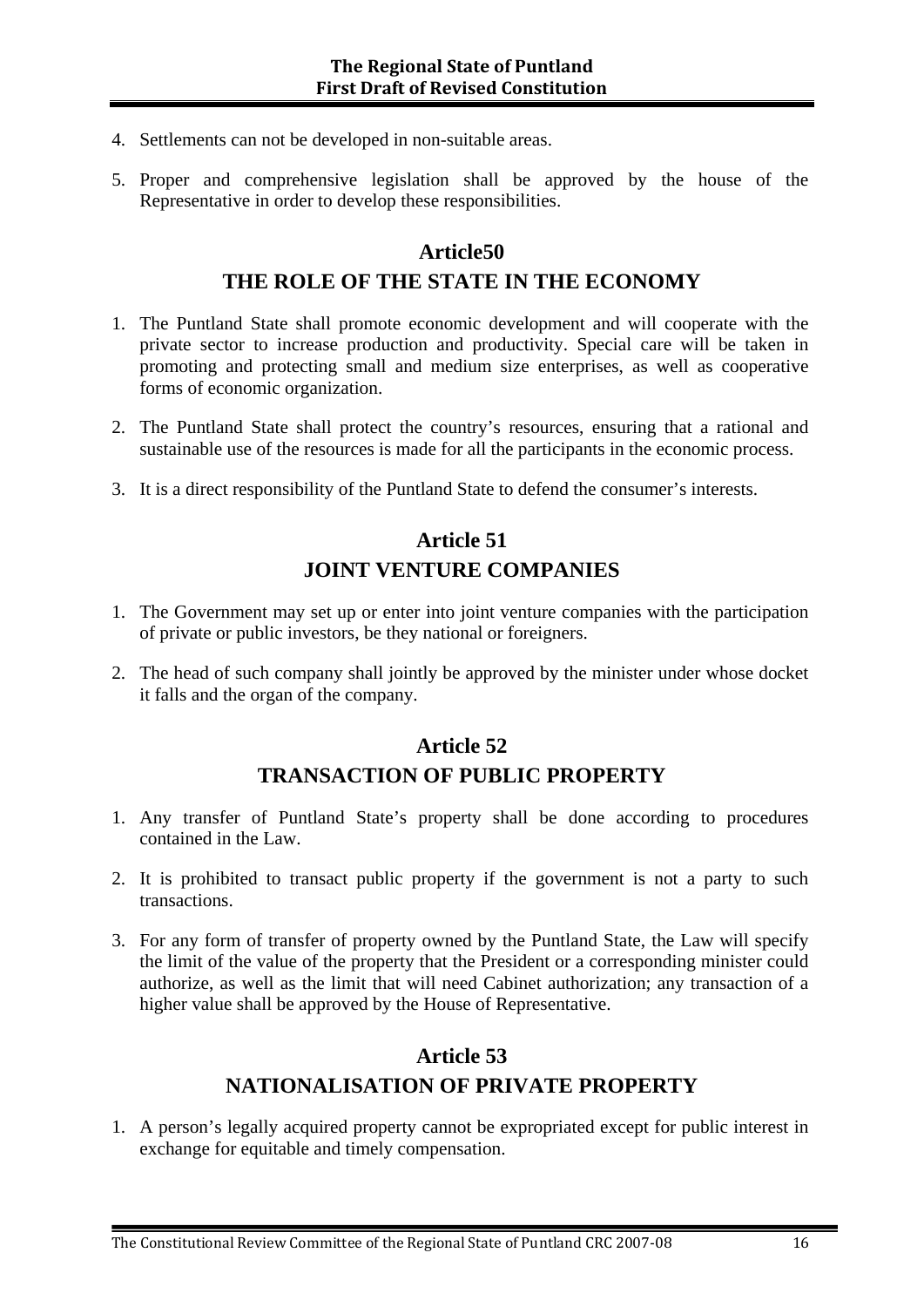2. A Law shall define the private property that can be expropriated for public interest.

# **Title IV**

# **THE STRUCTURE OF THE GOVERNMENT**

### **Chapter One THE FUNDAMENTAL ORGANS OF THE STATE**

### **Article 54 PARLIAMENTARY REGIME**

The regime's form of Puntland shall be parliamentary.

### **Article 55 THE THREE ORGANS OF THE STATE**

The three fundamental organs of the state in which the power is vested are as follows:

- (a) The House of Representatives;
- (b) The Executive which is the Government;
- (c) The Judiciary.

### **Article 56 SEPARATION OF ORGANS**

- 1. Each organ is independent in the exercise of its functions and is not subordinated to the other organs, except in the specific cases that this Constitution explicitly establishes.
- 2. Delegation of the functions and responsibilities from one organ to the other is forbidden.
- 3. No individual shall be allowed to be a member of more than one of the three organs of the Puntland State at the same time.

### **Article 57 COOPERATION OF ORGANS**

Cooperation among the three Organs of the Puntland State is necessary and shall be develop by the head of each organ in a systematic way.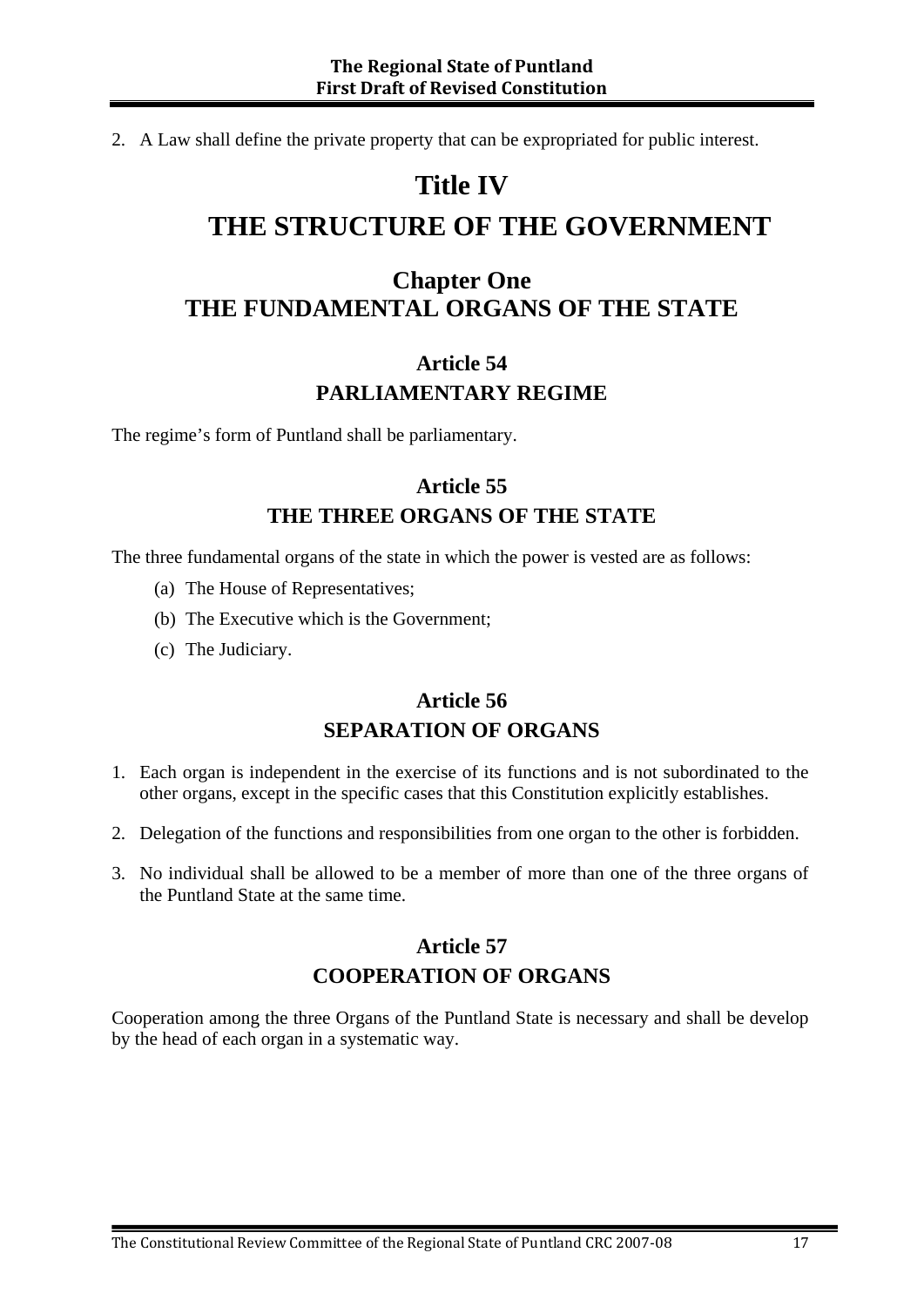### **Chapter Two THE LEGISLATURE**

### **Section 1 THE HOUSE OF REPRESENTATIVES**

### **Article 58 HOUSE OF REPRESENTATIVES**

- 1. The legislative powers of Puntland shall be vested in the House of Representatives which represent the people of Puntland as a whole.
- 2. The House of Representatives shall consist of 66 Deputies directly elected by the people by universal suffrage.
- 3. The term of the House of Representatives shall be five (5) years; the tenure shall commence from the date the election results are announced. A member of the House of Representatives may be re-elected.
- 4. The functions of the House of Representatives shall officially commence within 30 days from the date of the election results are announced.

#### **Article 59**

### **ELIGIBILITY CRITERIA FOR MEMBERSHIP OF THE HOUSE OF REPRESENTATIVES**

The criteria for eligibility as a member of the House of Representatives is as follows:

- (a) He/She must be Puntlander, responsible and with sound mind, and not less than 25 years of age.
- (b) He/She shall have not suspended his/her citizen's rights in the previous 5 years due to a judicial sentence.
- (c) He/She must possess a secondary school certificate or its equivalent in experience.
- (d) Before any candidate is accepted to the House, the Puntland Electoral Commission will make sure that he/she complies with these requisites.

#### **Article 60**

### **CRITERIA FOR LOSING MEMBERSHIP OF THE HOUSE OF REPRESENTATIVES**

- 1. A member shall lose his/her seat in the House of Representatives if:
	- (a) the member dies;
	- (b) the member submits a letter of resignation and the House of Representatives accepts;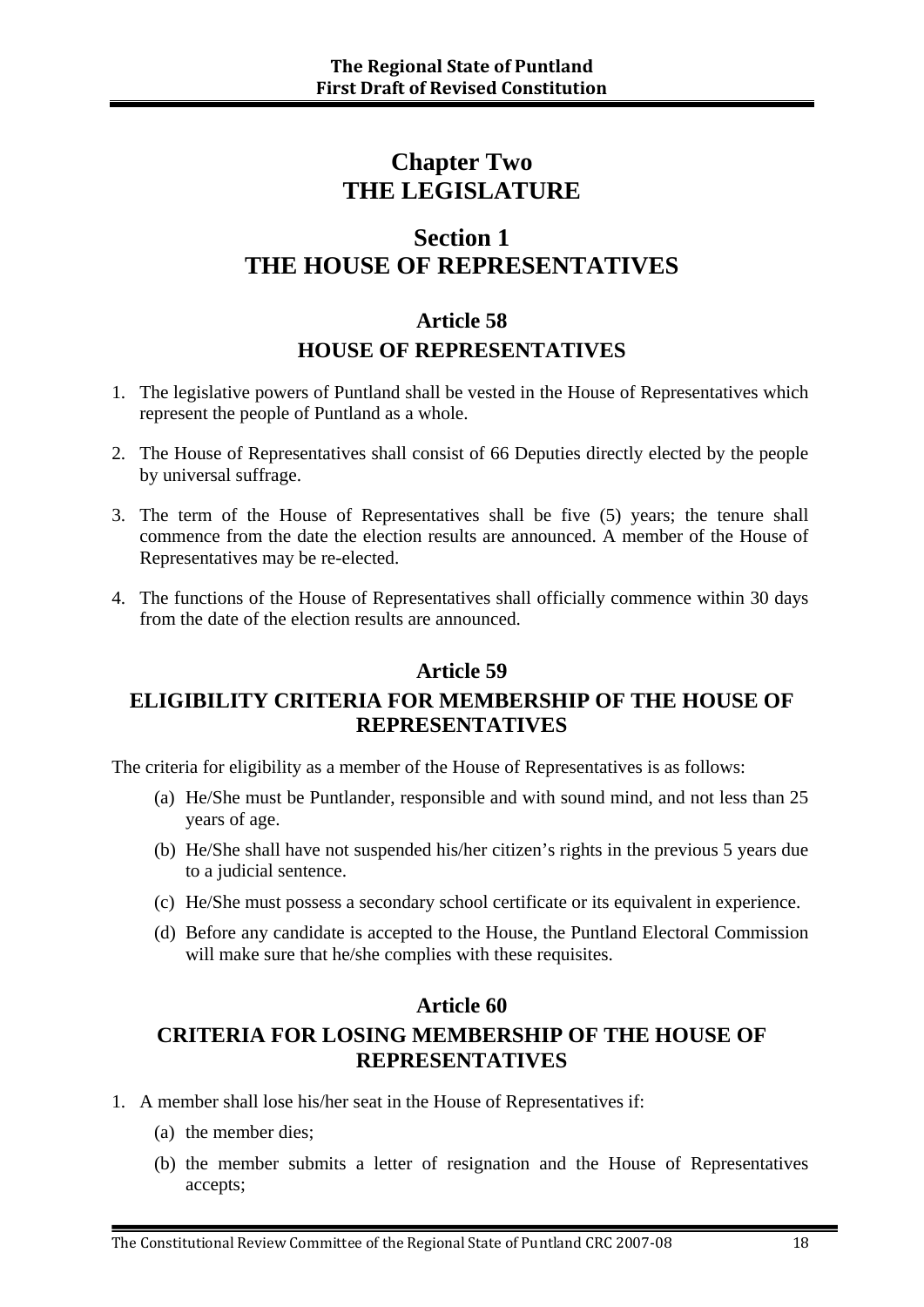- (c) failure to attend two subsequent sessions without valid cause; or
- (d) the member's citizenship rights are suspended.
- 2. If a member looses his/her seat in the House of Representatives he/she shall be replaced by the person who, in conjunction with the previous elections, happens to legally merit the position
- 3. The Electoral Law will detail the procedures for choosing the substitute and that person must be sworn into office within 30 days.

#### **Article 61 INTERNAL REGULATION OF THE HOUSE**

- 1. At the first opening meeting the House of Representatives shall elect the Speaker of the House and two deputy speakers: a 1st Deputy Speaker and a 2nd Deputy Speaker.
- 2. At the first session of the House of Representatives, the internal by-laws organizing the legislative work shall be approved.
- 3. The House of Representatives will have plenary sessions for debating, approving and/or rejecting the matters brought to their attention.
- 4. The plenary sessions are open to the public, but if the government requests it or the leadership of the House of Representatives consider that the matter to be debated needs privacy, the plenum could determine to hold the session behind closed doors.
- 5. The members of the House of Representatives will be assigned by the leadership to a number of permanent committees set up by an internal by-law of the House and according to the subjects that are brought to the House for decision;
- 6. The committees must reflect the balance of political forces in the plenary and their task will be to prepare, process and present to it the matters that the plenary will debate. The issues that may be brought to the plenary for decision shall be only those that have been agreed upon by the corresponding committee.
- 7. In matters of urgency, the plenary could deal directly with an issue without a committee report, however, to do so it is necessary to first obtain an affirmative vote from the House to forgo the committee.
- 8. The House of Representatives shall elect from its members a standing committee entrusted to compile the work of the House during recess.
- 9. The House of Representatives shall have a Permanent Secretary, who is not a member of the House.
- 10. The House of Representatives shall have advisors and clerks to illustrate the debates at the committee level and to do the paperwork of the committees.
- 11. The quorum for installing, maintaining deliberations and taking decisions in a plenary or a committee meeting is half plus one of the total numbers of members of the House of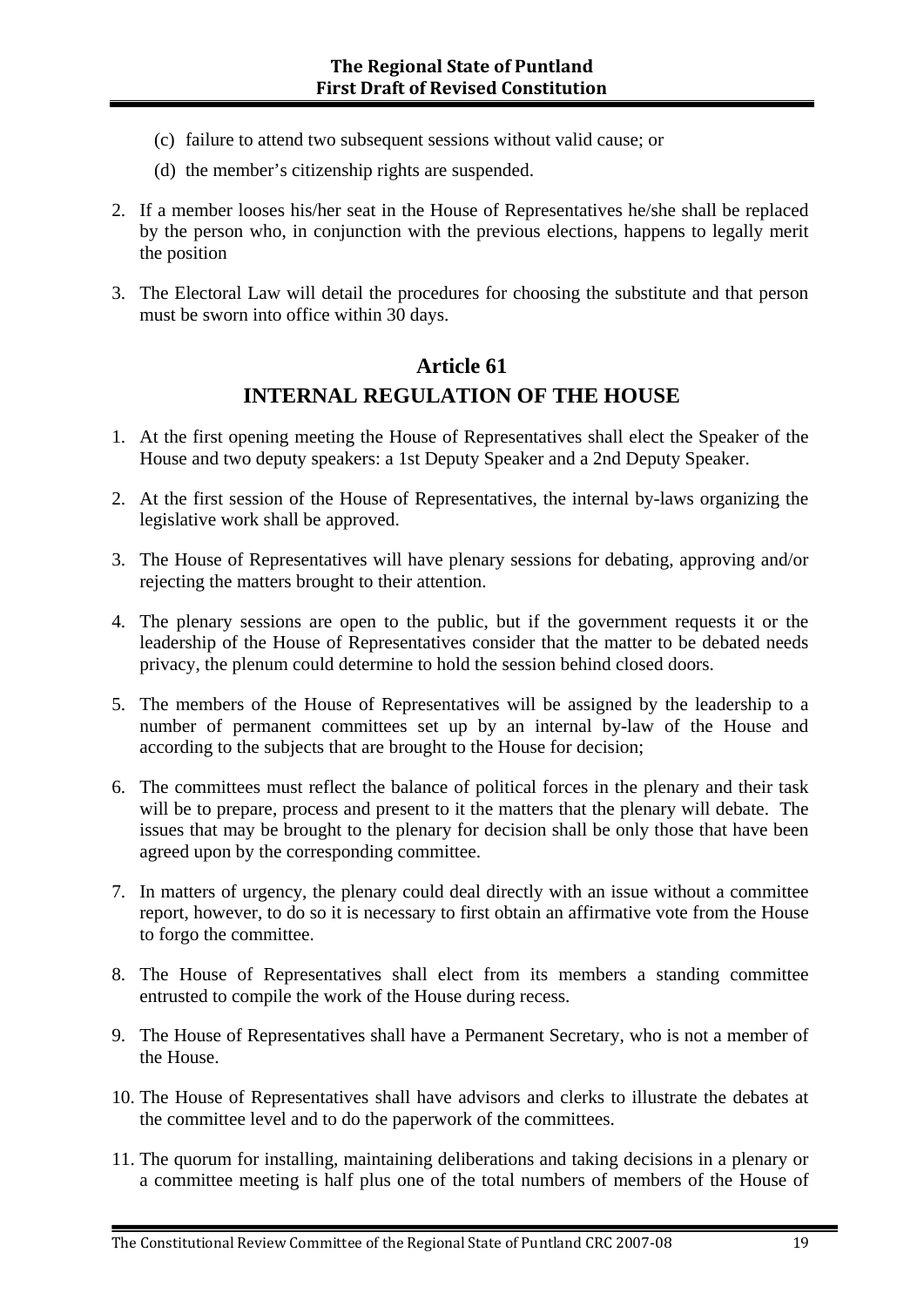Representatives or the committee. A different quorum will be required only if this constitution orders so.

12. The votes in the House of Representatives will be taken by a system of raising hands, unless this constitution orders a different way. Raising hands may be substituted by an electronic voting system when installed in the House.

### **Article 62 THE POWERS OF THE HOUSE OF REPRESENTATIVES**

The House of Representatives has the following powers and responsibilities:

- 1. To approve, reform, or derogate the Laws of the Puntland State;
- 2. To make legal and general interpretations or clarifications of any Law whose meaning is considered obscure or ambiguous.
- 3. To declare that a Law is of public necessity.
- 4. To declare war and to ratify peace.
- 5. To ratify by a majority of two-thirds (2/3) of the members any international treaty or agreement to which the Puntland State is to be party to.
- 6. To ratify by a majority of two-thirds of the members any monetary obligation that the Puntland State contracts with a foreign lender.
- 7. To approve new districts or regions proposed by the government.
- 8. To discuss, debate, criticise and contribute to the Government's policies.
- 9. To follow-up the implementation of the Laws approved by the House of Representatives.
- 10. To elect the President and Vice president of the Puntland State in a secret ballot. With a 2/3 majority in the first two rounds and by a simple majority in the third. In the case of other functionaries whose election is made by the House of Representatives, if not stated otherwise, a majority of the elected members will be sufficient and the election will be done by public and nominal vote.
- 11. To elect the following High Officials: the Human Rights Defender, two members of Puntland Electoral Commission and two Judges of the Constitutional Court, by public nominal vote.
- 12. To ratify the functionaries appointed by the Executive and that this Constitution mandates to do so. The functionaries that require ratification could start to exercise their duties once the President has notified the House of Representatives of their designation; if in the 3 months that follow, the House has not taken a vote on ratification it is presumed that the House is in agreement with the Executive.
- 13. To approve the government program.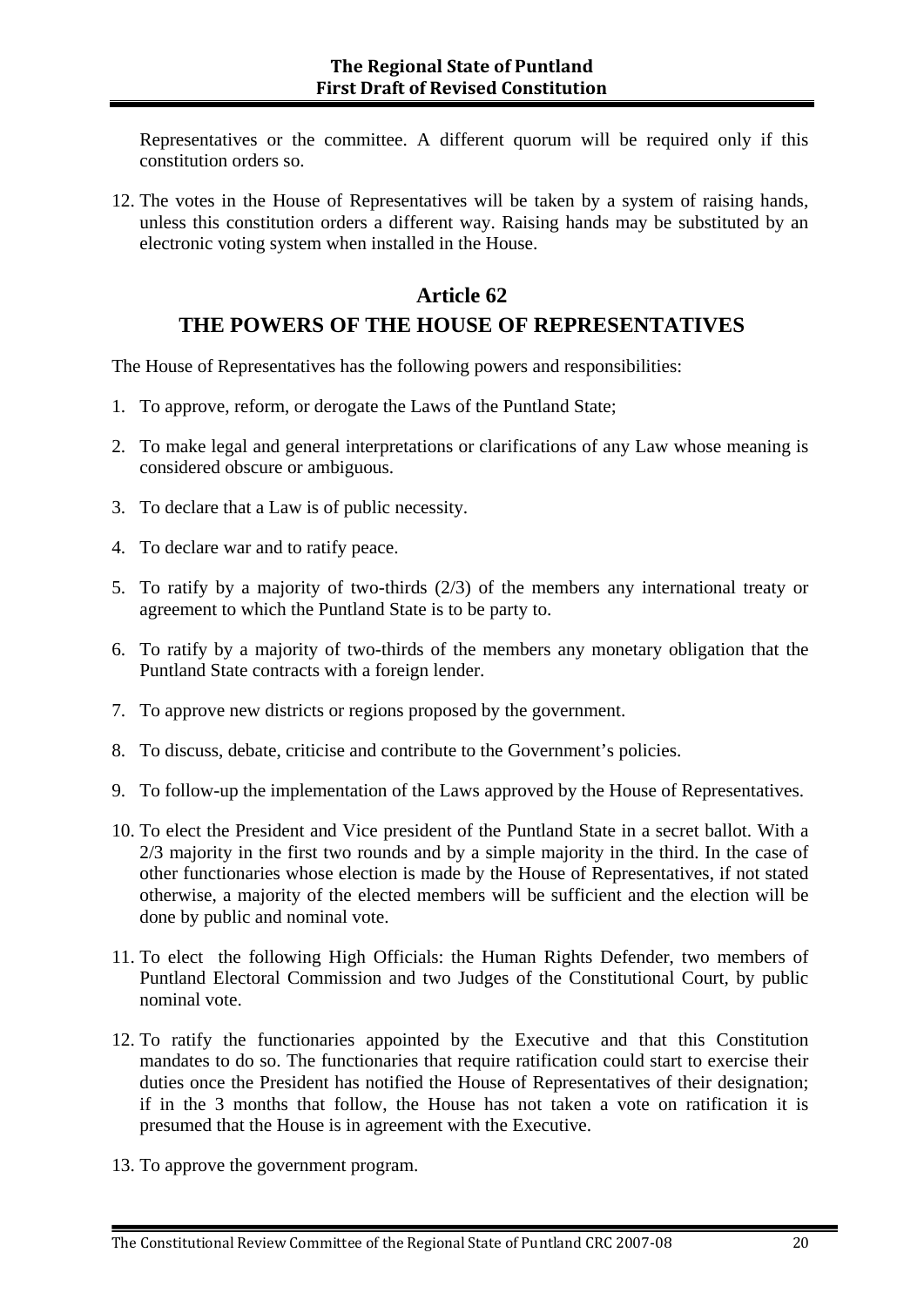- 14. To approve the annual budget presented by the government or any subsequent modification of it. The House of Representatives cannot increase the total amount of expenditure in the budget. If the House intends to reduce the budget or modify the distribution, they shall inform the Executive and consult its opinion before a vote is taken. If the Executive does not respond within three (3) days, it is presumed the Government is in agreement with the modifications.
- 15. To approve the financial report of the budget execution of the previous year, presented by the Auditor General, and to make recommendations to the executive branch or reforms in the Laws that regulate this matter.
- 16. To decree taxes and any other contribution that the government or the local authorities are going to collect from the inhabitants.
- 17. To create, suppress or modify public employees' posts and assign them salaries.
- 18. To establish and regulate the national currency.
- 19. To approve/refuse, within 30 days, emergency decrees issued by the Government. If the emergency decree is rejected it shall become null and void, however, the activities already implemented based on the emergency decree should be valid, unless declared unconstitutional by the Court.
- 20. To ratify the cabinet presented by the President at the beginning of the presidential period or after any total or partial change to it. Once the cabinet or the new ministers has been officially presented, the House of Representatives has no more than two weeks to debate and vote for ratification; if they fail to do so, the minister(s) will be considered legally ratified by the House.
- 21. To summon a member of the Cabinet and/or heads of autonomous institutions to answer questions and to provide information on issues that the House of Representatives or its committees are considering. If the functionary does not observe the summons, without a valid reason, the plenary will vote on a no confidence resolution against the functionary.
- 22. To withdraw immunity of prosecution to any of its members or the functionaries elected or ratified by the House of Representatives, whenever the Attorney General submits to the House enough proof of a crime committed by the official. In the case of impeachment of the President or Vice-President a special majority is required.
- 23. If any member or any of the functionaries elected by the House of Representatives is caught in committing a flagrant act of crime, the House will discuss and approve the arrest or the institution of legal criminal procedures against him or her.

### **Article 63 SESSIONS OF THE HOUSE OF REPRESENTATIVES**

1. The House of Representatives shall hold two (2) ordinary sessions annually, June and October.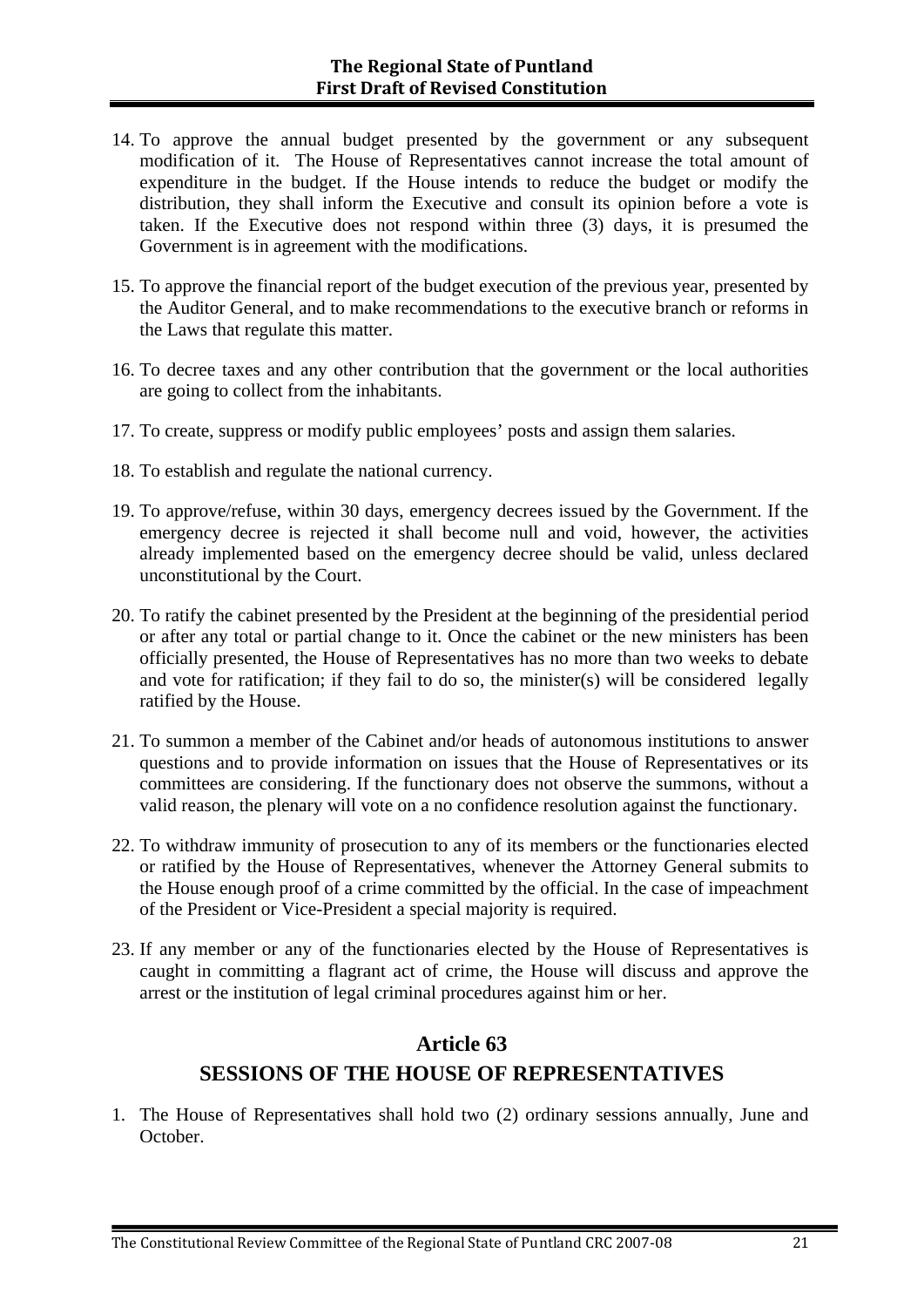2. Extraordinary sessions may be convened by the Speaker of the House at the request of the President or upon requisition by one quarter of the members of the House of Representatives.

### **Article 64 DISSOLUTION OF THE HOUSE**

- 1. The House of Representatives may be dissolved:
	- (a) when a majority of the members of the House resign;
	- (b) when the House fails to seat two consecutive sessions, without any valid reason;
- 2. The President shall request, in writing, the Constitutional Court to investigate if one or several of these conditions exist.
- 3. If the Constitutional Court considers that, beyond any reasonable doubt, the violation exist, it shall submit its findings to the president.
- 4. Following the ruling by the Constitutional Court, the President shall issue a decree dissolving the House of Representatives, and, in the same decree, setting the date for the election of a new House to take place within forty-five (45) days.

### **Article 65 NO CONFIDENCE VOTE AGAINST MINISTERS.**

- 1. A vote of no confidence can be passed against one or more ministers or the whole Cabinet.
- 2. At least 6 deputies shall be required to table a motion to debate a vote of no confidence against the ministers.
- 3. At least one third (1/3) of the members of the House of Representatives must agree to the motion of the vote of no-confidence against the ministers in order for the motion to be debated.
- 4. Two thirds (2/3) of the members of the House of Representatives must vote against the minister(s) in a vote of no confidence.
- 5. If the no confidence motion is passed, the Cabinet or the affected minister(s) will be replaced by the President; the cabinet will continue with its responsibilities until a new cabinet is formed, however, they cannot initiate new programs.
- 6. If the Cabinet must be change, the President will submit a new cabinet to the House of Representatives for ratification within no more than one month.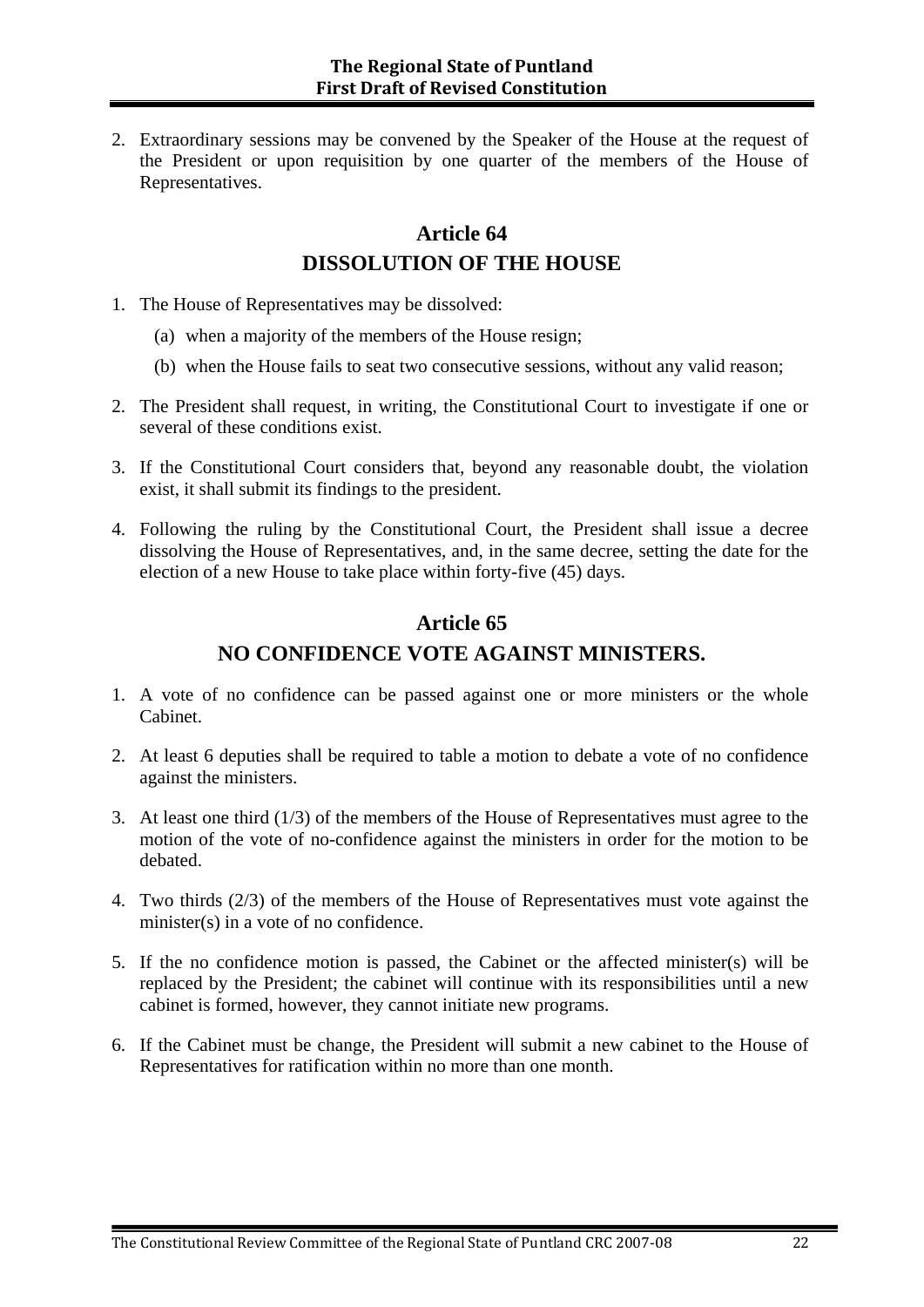### **Section 2 THE PROCESS OF LAW FORMATION**

### **Article 66 LAW INITIATIVE**

The capacity to present a Law to the House of Representatives is restricted to:

- (a) any member of the House;
- (b) the President of the Republic through the corresponding minister;
- (c) the Supreme Court of Justice in matters related to the administration of justice;
- (d) the Electoral Authority in matters of elections and political parties;
- (e) District Councils on local taxes;
- (f) a group of no less than five thousand (5,000) citizens.

### **Article 67 RULES ON THE CITIZENS' INITIATIVE**

- 1. In the written initiative, every petitioner has to be properly identified, with an official document of identity, or at least by name, age, signature and a declaration of being citizens of the Puntland State.
- 2. The petition ought to be accompanied by the text of the proposed Law and the name and address of at least two (2) persons with whom to communicate.
- 3. No Laws on taxation, Puntland State expenditure, national defence or internal security may be presented.
- 4. The House of Representatives is under obligation to consider this type of initiative in the session that they are presented with the initiative, or in the next one and to give a response to the petitioners

#### **Article 68 DISCUSSIONS OF LAWS IN THE HOUSE**

- 1. Any Law that is brought before the House of Representatives shall be debated article by article and voted on.
- 2. Any Law passed by the House of Representatives will be signed by the leadership of the House in three (3) exemplars and sent to the President.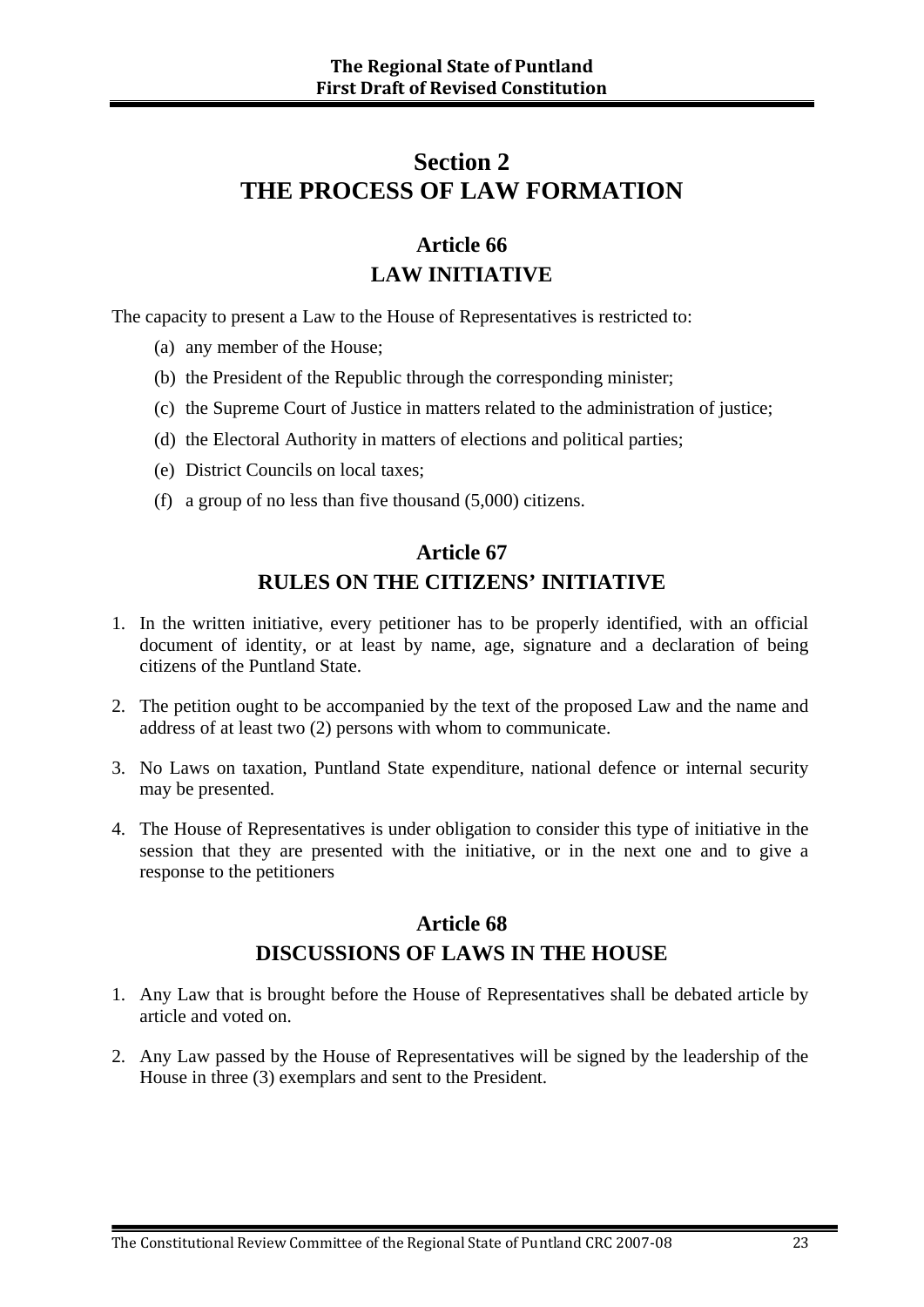#### **Article 69**

#### **PRESIDENTIAL SIGNATURE AND PUBLICATION.**

- 1. The President has up to thirty 30 days to sign the Law or to express his disagreement with it after it has been passed by the House of Representatives and sent to the President.
- 2. If the President has no objection he must sign the Law, send an official copy back to the House of Representatives and order its publication in the official bulletin of the Government, also keeping one official copy in the president office.
- 3. If the House of Representatives has declared the Law of public utility, the President will have only fifteen (15) days to sign and publish it or to reject it.
- 4. Once published, the Law shall come into effect in 15 days, unless it has been declared of public utility, in which case it will enter into effect immediately.
- 5. If the Law is in the hands of the president for more that 30 days without publication, the leadership of the House of Representatives will order its publication in any written mass media of the country.

### **Article 70 PRESIDENTIAL VETO**

The president has the powers to refuse to sign any Law passed by the House of Representatives thereby submitting a memorandum to the House in which he indicates the reasons for his refusal.

### **Article 71 VETO REJECTION**

- 1. The President's veto can be rejected by the vote of two-thirds (2/3) of the majority of the House.
- 2. The leadership of the House will send the Law to the president with a note officially communicating the rejection.
- 3. The President shall publish the Law within the fifteen (15) days following receipt of the notification by the House.

### **Article 72 REDISCUSSION OF A REJECTED PROJECT OF LAW**

Any project of Law rejected by the House can not be reintroduced in the same session.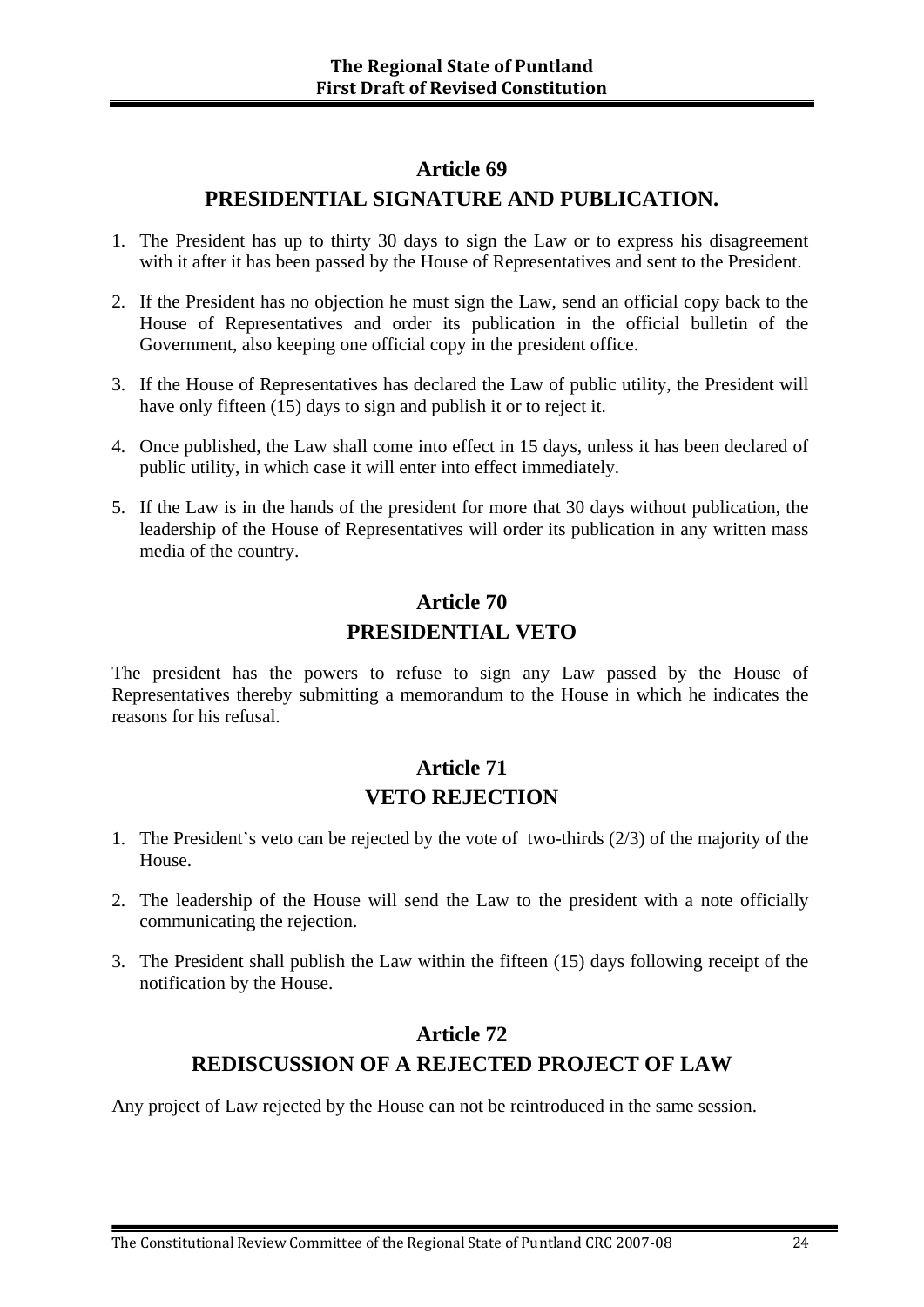### **Chapter Three THE EXECUTIVE**

### **Article 73 COMPOSITION**

- 1. The Executive organ of the Puntland State is composed of the President, the Vice President, the Ministers, the Vice Ministers and all the functionaries and employees that work under their direct authority.
- 2. The Executive organ of the Puntland State shall be directed by the President or by the Vice President in absence of the President.
- 3. In this chapter "Government" is synonymous to "Executive".

### **Article 74 COUNCIL OF MINISTERS**

The Council of Minister or Cabinet shall consist of the President, Vice president, Ministers and Assistant ministers.

#### **Article 75**

#### **POWERS AND RESPONSIBILITIES OF THE EXECUTIVE COUNCIL**

The Council of Ministers has the following responsibilities.

- 1. To set, coordinate and implement the political strategy related to the security, economic development and social wellbeing of the Puntland State.
- 2. To decree the by-law organizing the executive power.
- 3. To approve the proposal of annual government budget containing the estimate of resources the government plans to receive and detailing all the expenditures the government and all the public offices are expected to use during the fiscal year and the roll of all the public employees with their corresponding salaries and present it to the House of Representatives, no less than three months before the beginning of the fiscal year.
- 4. To approve the emergency decrees and to give immediate notice to the House of Representatives as to its contents.
- 5. To approve the decree declaring the State of Emergency.
- 6. To approve and propose to the House of Representatives the creation of parastatal and autonomous agencies.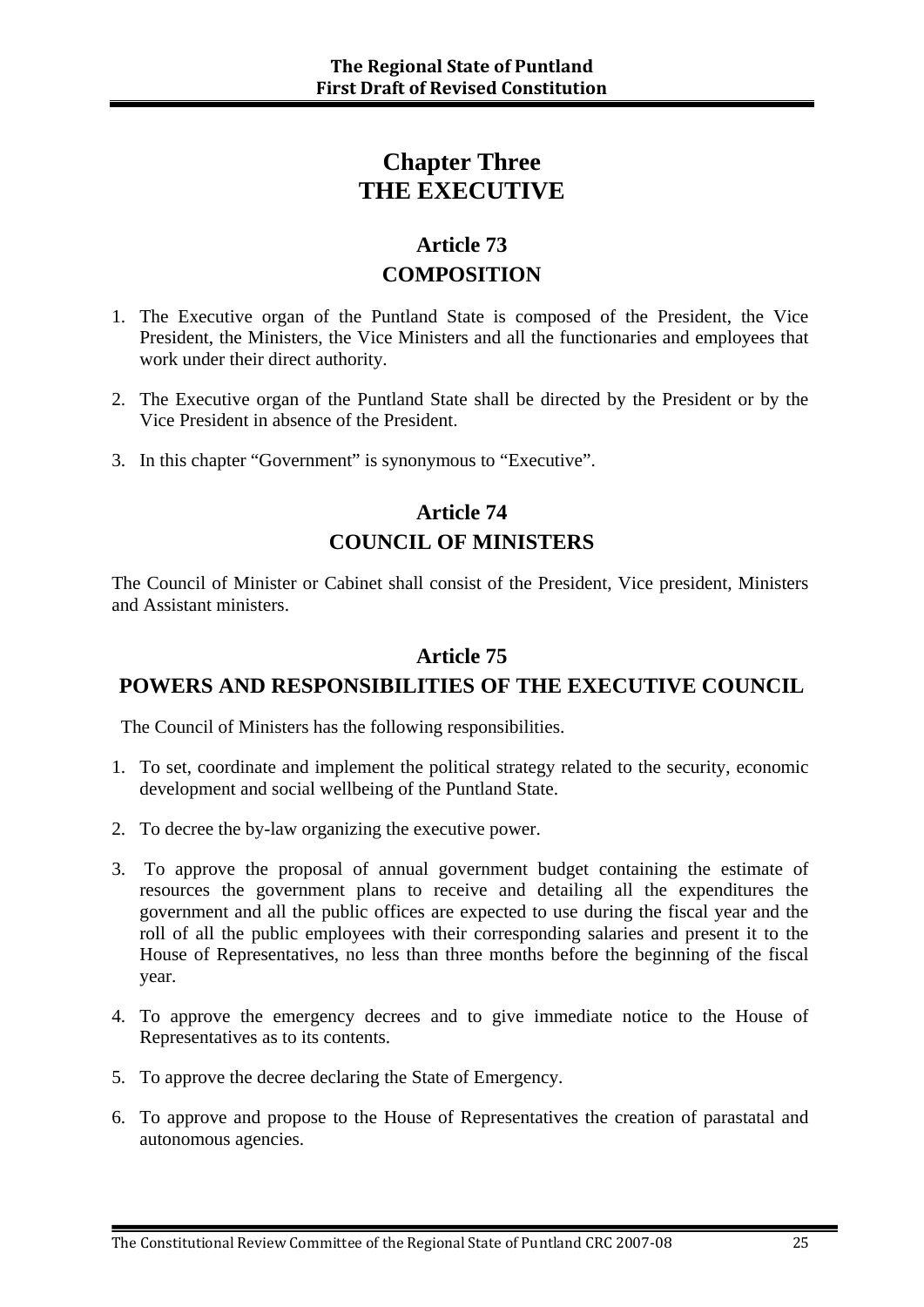- 7. To appoint the Attorney General, the Auditor General, the Governor of the Central Bank and one of the external judges of the Constitutional Court and to submit its nominations to the House of Representatives for confirmation.
- 8. To consider and decide on all the matters submitted to the Council by the President.

### **Article 76 INTERNAL REGULATIONS**

- 1. The eligibility criteria for Minister or Vice Minister are the same as for members of the House of Representatives and, additionally, the person shall have university level education as well as specific and substantive knowledge of the fields related to the ministry.
- 2. The President, Vice President, Ministers and senior officials shall not engage in private business while they hold office.
- 3. The President, Vice President, Ministers and senior government officials shall declare their wealth to the Accountant General in the first month of holding office. Failure to do so makes their appointment null.
- 4. All of the Executive orders, decrees and by-laws have to be signed by the President and the corresponding Minister.
- 5. For all the decisions taken by the Council of Ministers, their members present at the moment of the meeting are collectively responsible, unless they explicitly state their disapproval.
- 6. The Executive Council shall prepare the handover to the newly elected Council during the last two months of its term.

### **Article 77 CRITERIA FOR ELECTING THE PRESIDENT**

- 1. Every citizen of Puntland could aspire to be nominated to the post of President or Vice President provided that such a person fulfils the requirements of the office.
- 2. The requisites to be elected as President or Vice president are:
	- (a) He/she must be: a Puntland citizen, a practicing Muslim, of sound mind, at least 40 years of age when coming into power and not married to a foreigner, nor marry a foreigner during his/her term of office.
	- (b) He/she must possess a level of education corresponding to higher education, have knowledge and experience in leadership, as well as in Somali culture and traditions.
	- (c) He/she must be in complete exercise of his/her citizen rights and not have had them suspended in the previous five (5) years due to judicial sentences.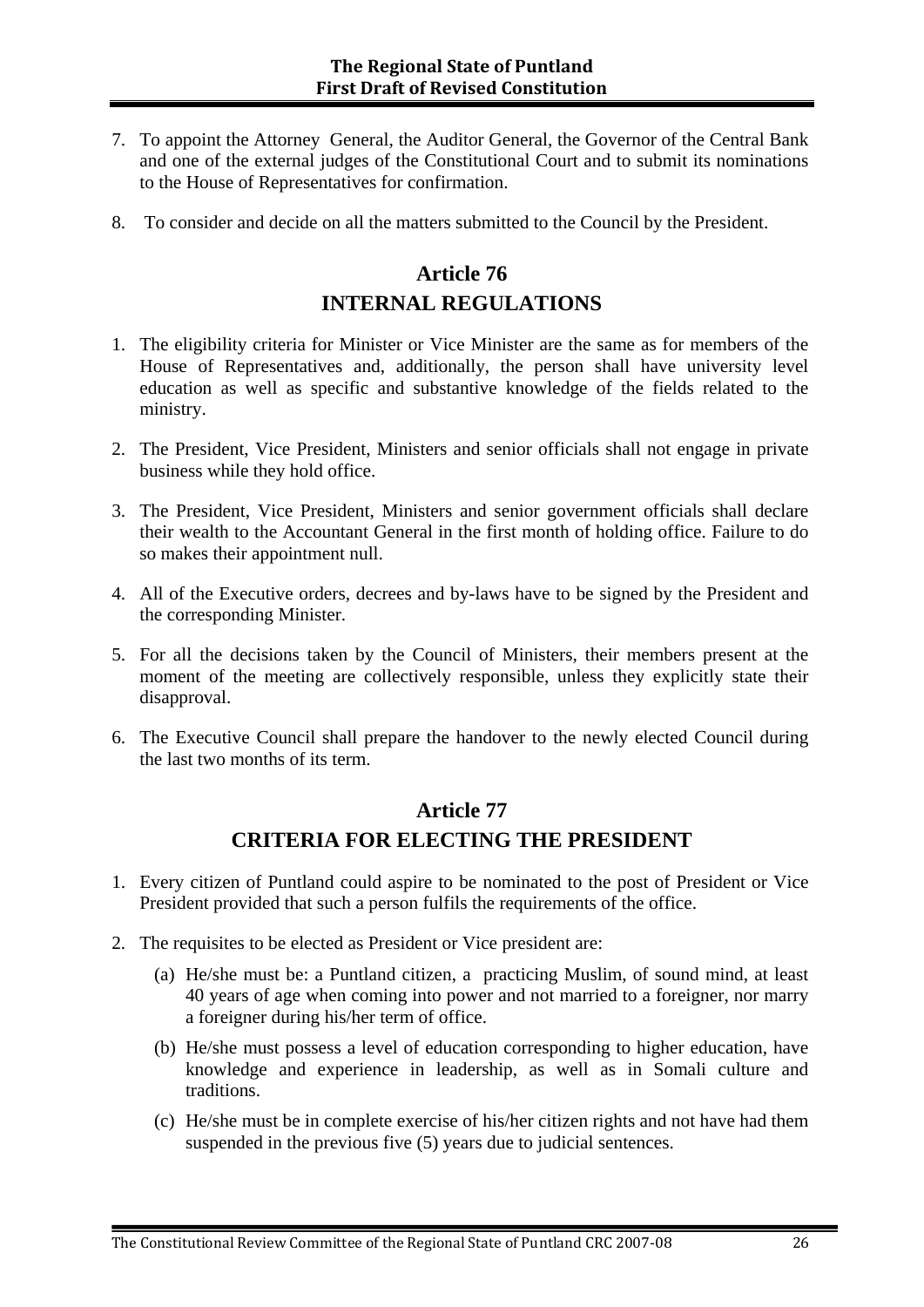- (d) He/she has to be a person of high moral standards and not have been convicted of treason, or offences against humanity.
- 3. If the President or Vice president Elected is a member of the House, He/she shall be granted a leave of absence for the period of his/her tenure of the presidential office. A substitute will occupy his/her seat in parliament.

### **Article 78 PERIOD OF OFFICE**

The President and Vice-President shall hold office for a term of five (5) years and can be elected only 2 times to office.

#### **Article 79**

#### **THE POWERS AND RESPONSIBILITIES OF THE PRESIDENT**

- 1. The President is the head of the Executive. He is the symbol of the unity of the people of Puntland.
- 2. The President is responsible to protect the Islamic religion, the Constitution and the Laws of the Country.
- 3. The President is the General Commander of the Armed Forces.
- 4. The President, in consultation with the Vice President, shall form the government within twenty-one (21) days of being elected by the House.
- 5. The President has the power to appoint or dismiss, in consultation with the Vice-President, the Members of the Cabinet, heads of autonomous institutions as well as all others functionaries that this Constitution or the Laws call on him to do so.
- 6. The President shall devise or approve, according to the Constitution and all of the Laws of the Puntland State, the policies that his government is going to implement in the different fields of the public administration and to oversee its implementation, with the objective to provide the inhabitants of Puntland security and social and economic development.
- 7. The President shall negotiate the terms of participation of the Puntland State in the Somalia Federal Republic and sign agreements with the federal authorities, such agreements require ratification by the House of Representatives.
- 8. The President shall direct and develop the international relations of the Puntland State and negotiate and sign international agreements.
- 9. The President shall receive official visit of foreign dignitaries, and declare them Guest of the Puntland State.
- 10. The President shall confer honours and distinctions to foreign personalities or to Puntlanders that merit it.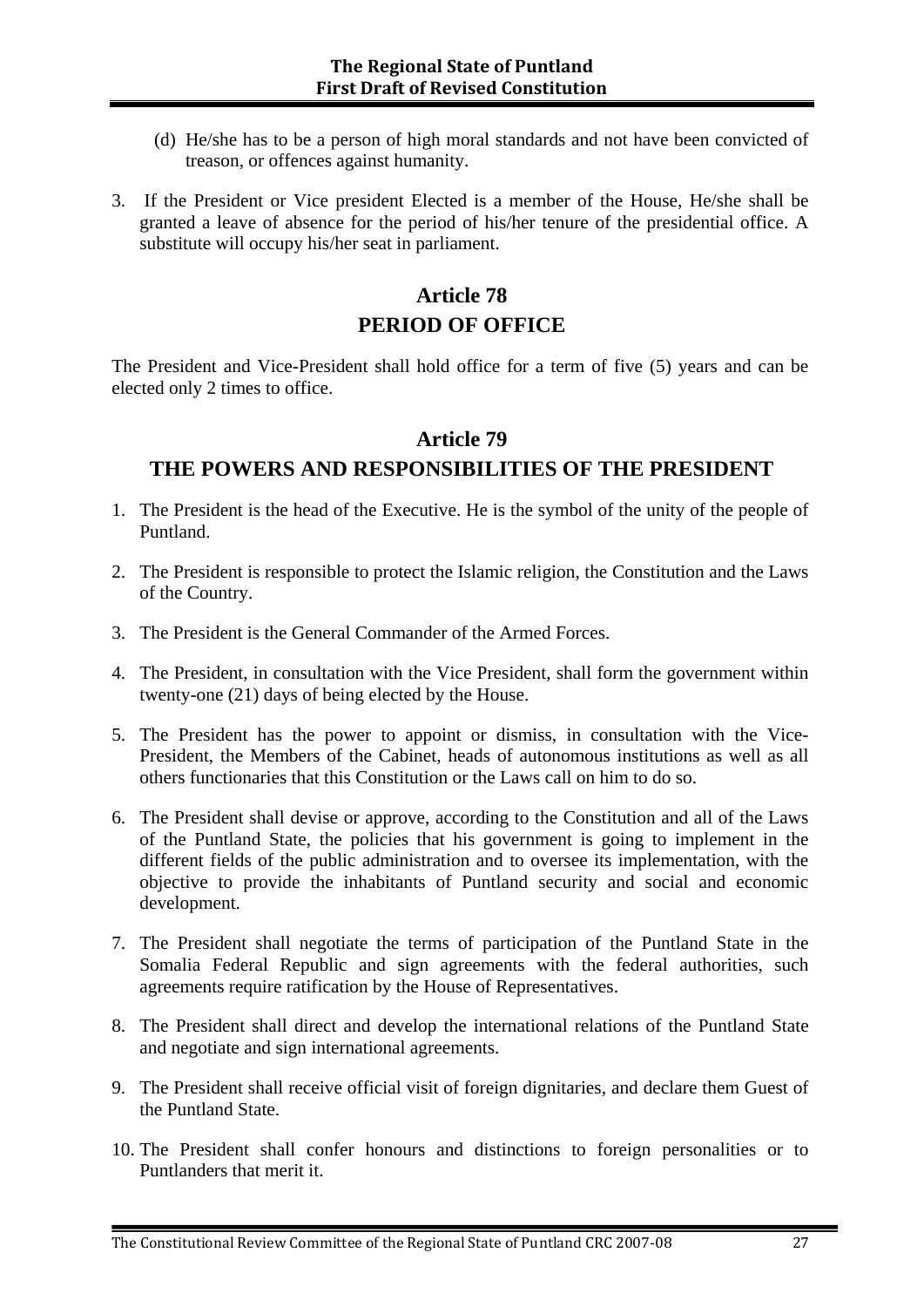- 11. The President shall grant amnesty for political crimes and common crimes connected to political activities, or to grant pardons for any crime. In both cases, the President shall seek the advice of the Legal Profession. A person condemned according to sharia law cannot be pardoned by the President.
- 12. The President shall address the opening sessions of the House of Representatives.
- 13. The President shall issue emergency decrees to counteract the negative consequences of:
	- (a) the occurrence of disasters such as cyclones,
	- (b) inter-armed aggression or declaration of war by the Puntland State, or
	- (c) internal chaos/upheaval aimed at the destruction of the existence of the Puntland State.

The President is under obligation to submit such decrees to the House of Representatives within thirty (30) days for its approval.

- 14. The President shall sign and order the publication of the Laws passed by the House, or exercise the right to veto them if the President considers the Law is unconstitutional or against the interest of the people.
- 15. The President shall announce officially the date that the Electoral Authority has established for the election.
- 16. The President shall issue by-Laws as the legal instrument for the implementation of the Laws passed by the House of Representatives. No by-Law shall contradict any Law passed by parliament.
- 17. The President will act on all the others responsibilities and powers conferred to him by the Laws of the Puntland State.

#### **Article 80**

#### **THE POWERS AND RESPONSIBILITIES OF THE VICE PRESIDENT**

- 1. The Vice President shall assume the responsibilities of the President when he is out of the country, or temporarily incapacitated.
- 2. The Vice President shall advise the President on the appointment and dismissal of Ministers.
- 3. The Vice President shall carry out the duties assigned to him by the President which does not fall outside the presidential docket.
- 4. If the President dies, resigns, is permanently incapacitated or impeached, the Vice President shall be sworn in as President for the remainder of the term.
- 5. In the event referred to in clause 4 of this article, the House of Representatives shall elect a new Vice President within 30 days.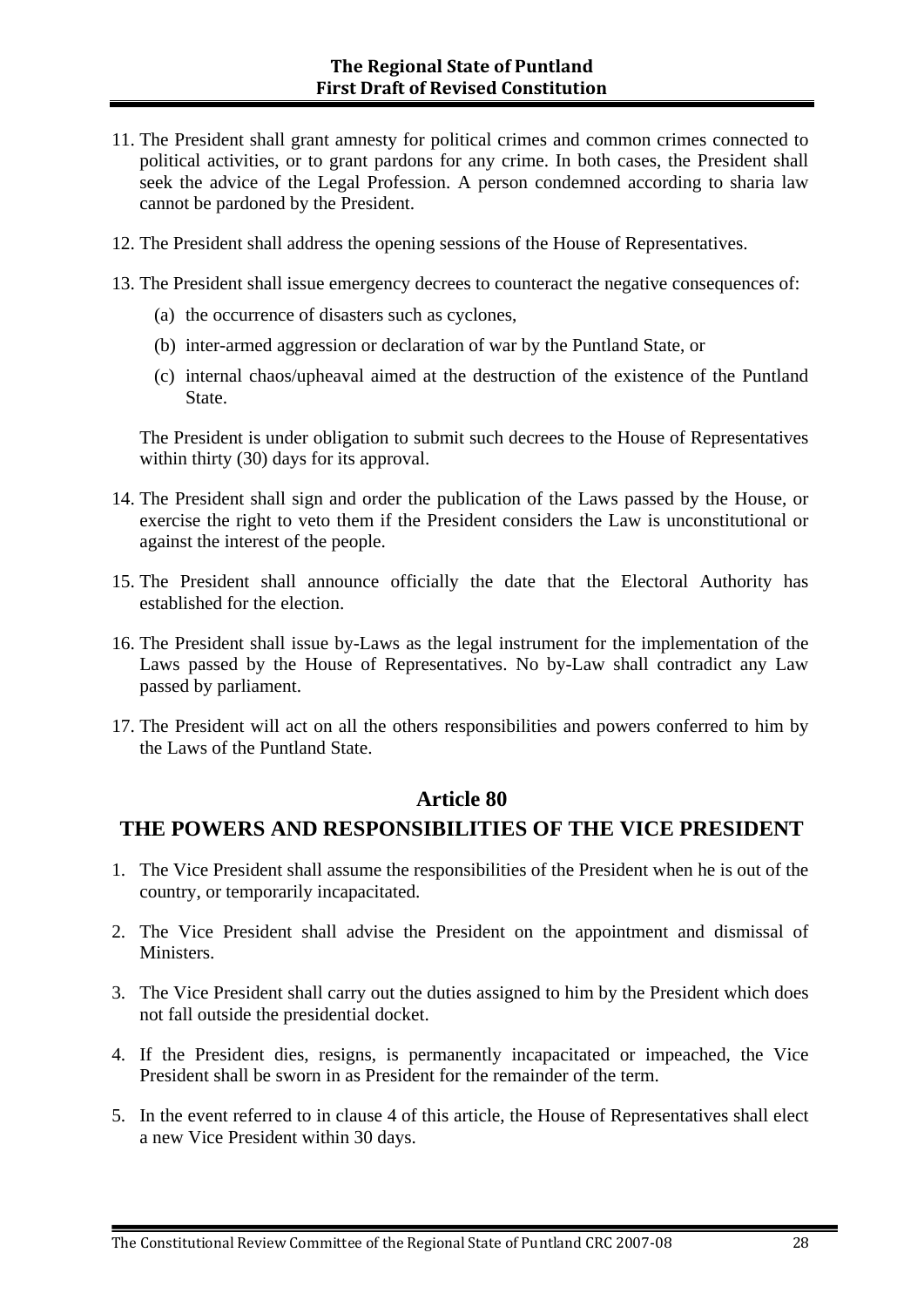#### **Article 81 PRESIDENTIAL IMPEACHMENT**

To accuse the President and or the Vice President of tyranny, gross incompetence, violation of the constitution or any other serious crime, the following procedure shall be observed:

- (a) At least one fourth (1/4) of the members of the House of Representatives or the Attorney General have to initiate the procedures, asking the House to impeach the functionary and offering proof of the charges.
- (b) The House will examine the charges, offering the accused the opportunity to exercise his or her right of defence;
- (c) The House will vote on the accusation and shall approve it only if a majority of two thirds (2/3) of it members vote for impeachment in a secret vote; where the majority indicated above is reached, the functionary will be removed from the post.

#### **Article 82 RESPONSIBILITIES OF THE MINISTER**

- 1. The Minister is the political and administrative head of his/her respective Ministry.
- 2. The Minister implements the Government's policies in the area of his/her Ministry.
- 3. The Minister, in consultation with the Assistant Minister, will decide on the personnel policy in his/her Ministry.

### **Article 83 RESPONSIBILITIES OF THE ASSISTANT MINISTER**

- 1. In the absence or temporary incapacity of the Minister, the Assistant Minister assumes all of the responsibilities of the Minister.
- 2. The Assistant Minister shall advise the Minister on the activities of the Ministry.
- 3. The Assistant Minister shall carry out the duties assigned to him/her by the Minister which is within the context and responsibilities of the Minister.

### **Article 84 THE CENTRAL BANK**

- 1. The Central Bank is an autonomous institution of the Puntland State and is responsible for:
	- (a) implementing the monetary policy of the government;
	- (b) issuing currency as the sole source;
	- (c) authorizing private financial enterprises, and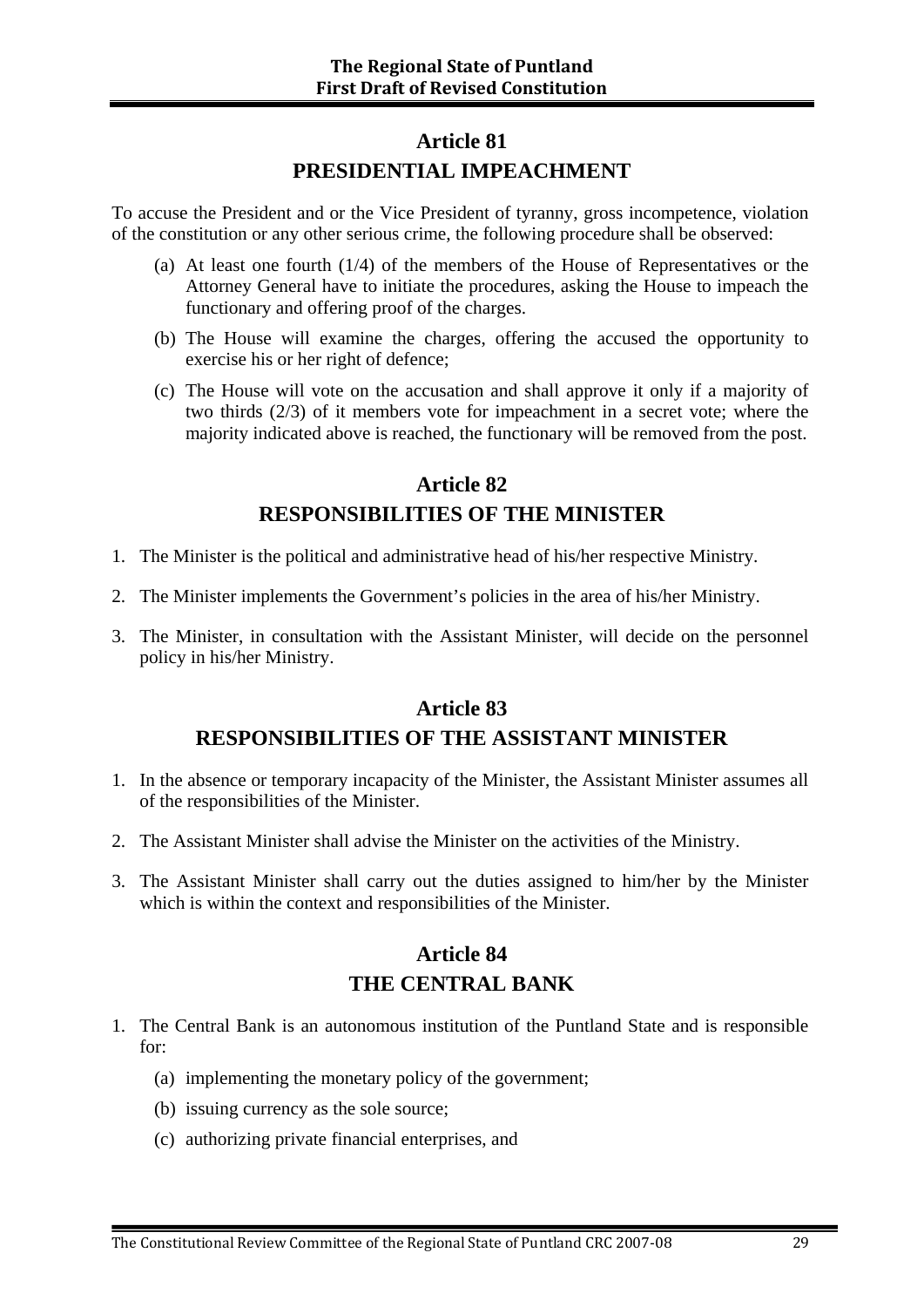- (d) supervising public or private financial institutions operating in Puntland; the last two responsibilities shall be carried out until a specific public institution is set up to fulfil them.
- 2. The Central Bank will be directed by a board composed of seven (7) members:
	- (a) the Governor General of the Bank,
	- (b) the Director General of the Ministry of Finance,
	- (c) the director General of the Ministry of Commerce,
	- (d) the Director General of the Ministry of Labour.
	- (e) three (3) members appointed by the Chamber of Commerce, and
	- (f) a non-voting secretary that will be the Director General of the Bank.
- 3. The Governor General of the Central Bank will be appointed by the Council of Ministers for a period of five years; during such period he/she can only be dismissed by the causes established in the Law and the appointment or the dismissal must be ratified by the House of Representatives.
- 4. The organization and functioning of the Central Bank will be stated in a Law approved by the House of Representatives.

### **Article 85 PARASTATAL AGENCIES**

- 1. The Council of Ministers can create parastatal agencies entrusted with certain defined duties.
- 2. Parastatals or autonomous agencies can only be set up if a specific Law has been passed by the House of Representatives creating and regulating them.

#### **Article 86 THE SECURITY FORCES**

The forces of Puntland consist of:

- (a) the police, and
- (b) the Custodian Corps.

### **Chapter Four THE JUDICIARY**

#### **Article 87 STRUCTURE AND PRINCIPLES**

1. The Judiciary Organ of the Puntland State is composed of: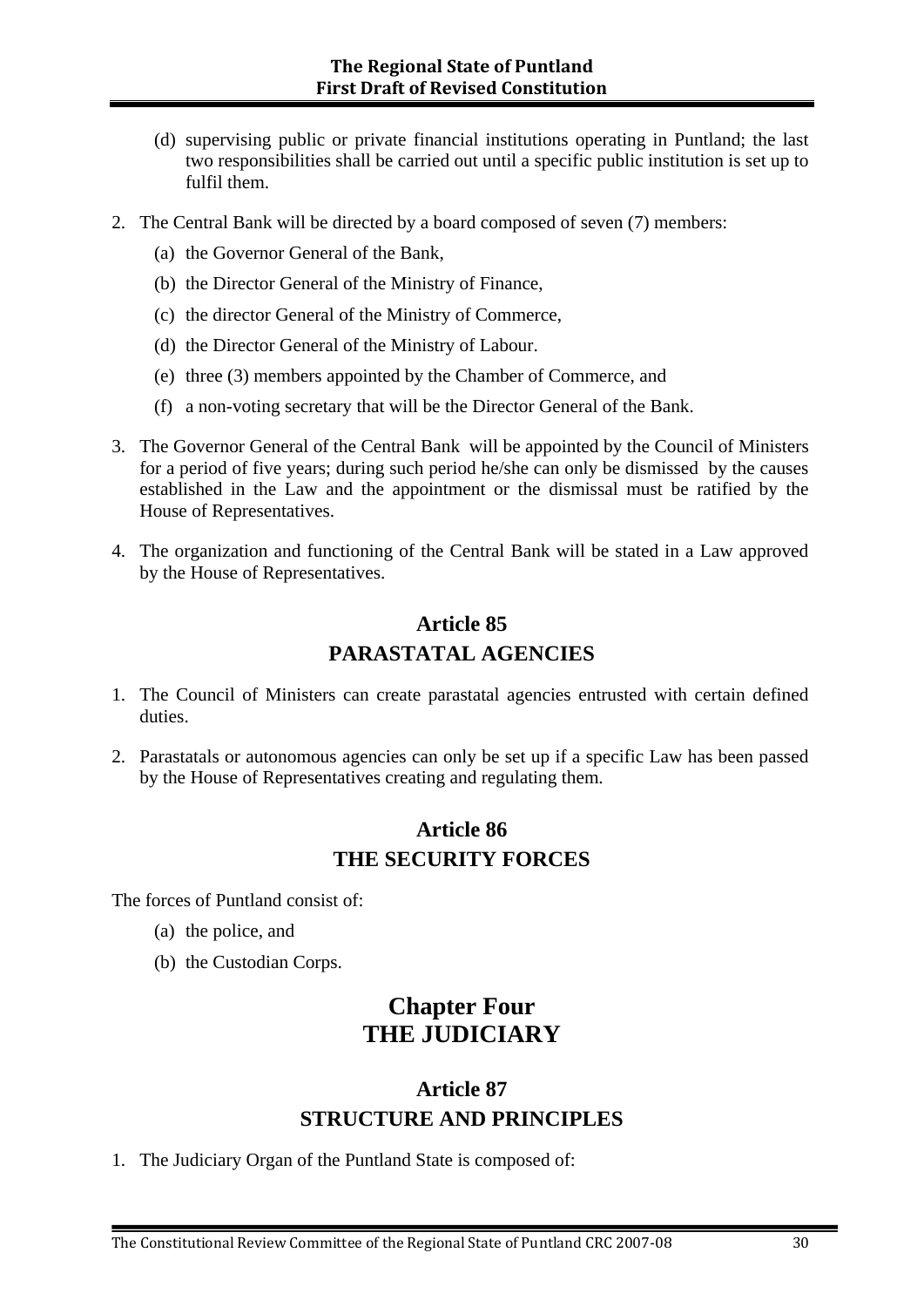- (a) the Supreme Court of Justice,
- (b) the Constitutional Court,
- (c) the Regional Appeal Courts,
- (d) the Magistrate Courts,
- (e) the Judicial Service Council.
- 2. Only the Judiciary organ of the Puntland State has the faculty to judge and to order the execution of it's rulings in constitutional, civil, criminal, commercial, administrative and labours matters, as well as in any other matters established by the Law.
- 3. In the exercise of their functions the Judiciary will have complete independence from the Legislative and Executive organs of the Puntland State, and shall be subject only to the Constitution and the Laws. Judges shall not be subject to interference in their judicial functions from any persons.
- 4. The structure, branches, jurisdiction and functioning of the judiciary will be established by a Law proposed to the House of Representatives by the Supreme Court of Justice.
- 5. Military tribunals shall have jurisdiction only over military offences established by the Law.
- 6. Judges shall not perform duties incompatible with their functions.
- 7. Judicial proceeding shall be open to the public; however the Law or the judge may decide, for reasons of morality, protection of minors or witnesses, hygiene or public order to hold the proceeding via camera.
- 8. No judicial decision shall be taken unless all the parties have had the opportunity to present their case, unless the Law states otherwise.
- 9. No one can nullify, modify or cease to obey a ruling by a Court, unless it is modified or revoked by a Higher Court.
- 10. The Court shall explain to the accused the crime for which he/she is being punished.

#### **Article 88**

#### **THE SUPREME COURT OF JUSTICE.**

- 1. The Supreme Court of Justice is a collective body composed of five (5) members: the president, the vice president and 3 judges.
- 2. The tribunal shall have two (2) alternate judges that will be called by the President of the tribunal, to make rulings whenever a judge is under leave of absence or a judge excuses himself or herself in a specific case. Alternate members of the Court, will be elected in the same way as the judges and will require the same requisites.
- 3. The House of Representatives will elect each judge with no less that two third of the votes, choosing from three nominees for each seat presented by the Executive. If after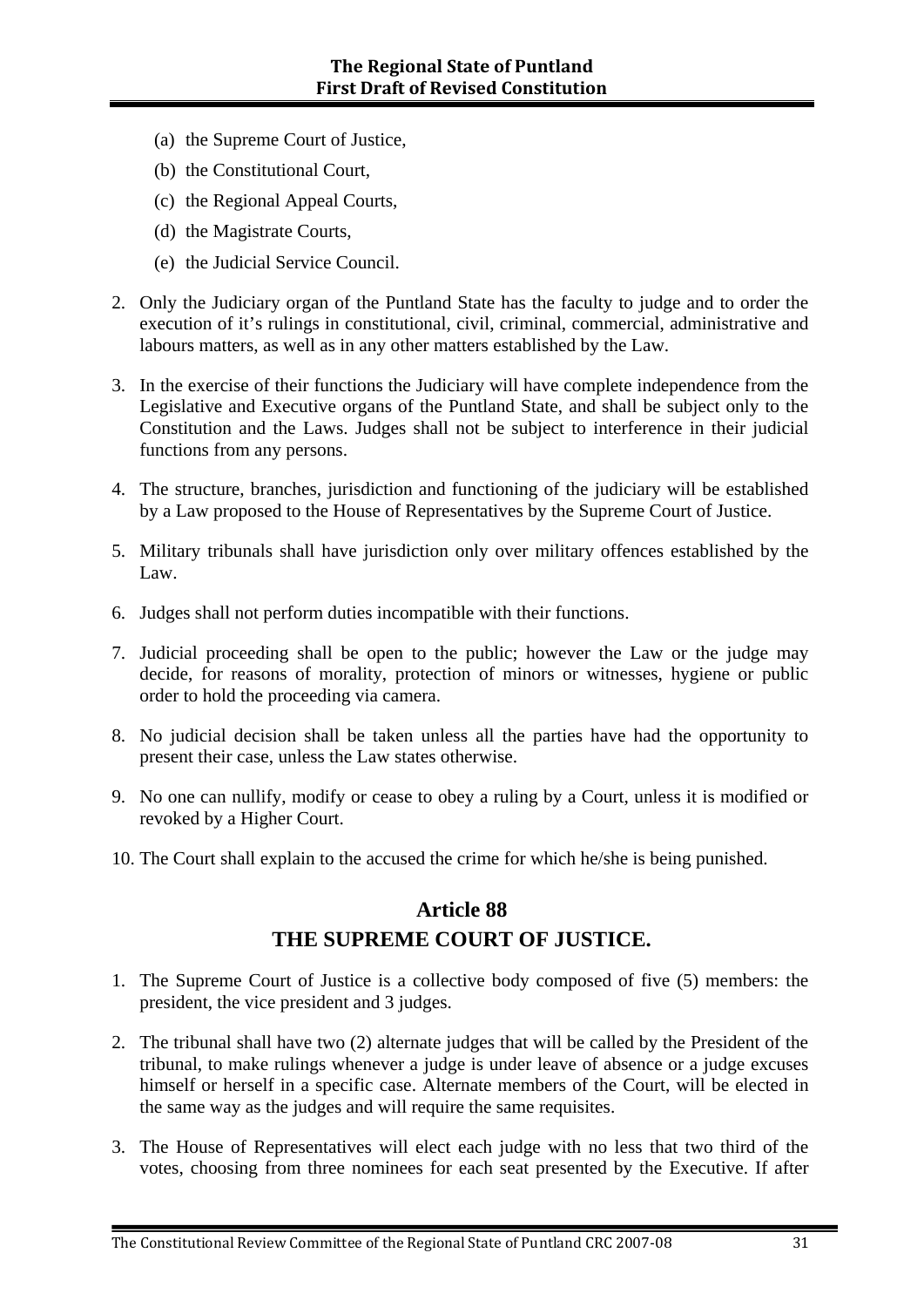two (2) votes none of the nominees has achieved the stated majority, the leadership of the House will communicate the same to the Executive and ask for a new nominees list.

- 4. The Supreme Court judges shall be elected for a period of eight (8) years and can be reelected. Every four years the House of Representatives will partially renovate judges and alternates. In the first election the House will elect three (3) judges and two (2) alternates for an eight (8) year period and the two additional judges (2) and two alternatives (2) for a four (4) year period.
- 5. The seat of the Court shall be the capital of Puntland; the Court can hold cases anywhere in the territory of the Puntland State.
- 6. Dismissal of the Supreme Court judges can only be made by a two-thirds (2/3) majority of the House of Representatives and for causes established by the Law.

#### **Article 89**

#### **CRITERIA FOR ELECTING A SUPREME COURT JUDGE**

To become a judge of the Supreme Court it is necessary:

- (a) to be a citizen of Puntland and have the citizens rights not been suspended in the previous 5 years;
- (b) to be at least forty (40) years of age;
- (c) to hold a legal university degree in Law;
- (d) to have experience as a judge for at least six (6) years, or to have been accepted as a Lawyer for at least 10 years;
- (e) to be of honest character and competent in legal matters.

#### **Article 90**

#### **RULES FOR THE DECISIONS OF THE SUPREME COURT**

- 1. In its ruling the Court will take decisions by the majority of its members; the judge or judges that did not concur on the ruling, may state their dissenting vote.
- 2. The rulings of the Court shall be communicated directly by the Court Secretary to the involved parties.

#### **Article 91 POWERS AND RESPONSIBILITIES**

- 1. The Supreme Court is the highest tribunal of the land and has jurisdiction over the whole territory of the Puntland State.
- 2. The Supreme Court shall propose to the House of Representatives the creation of new tribunals.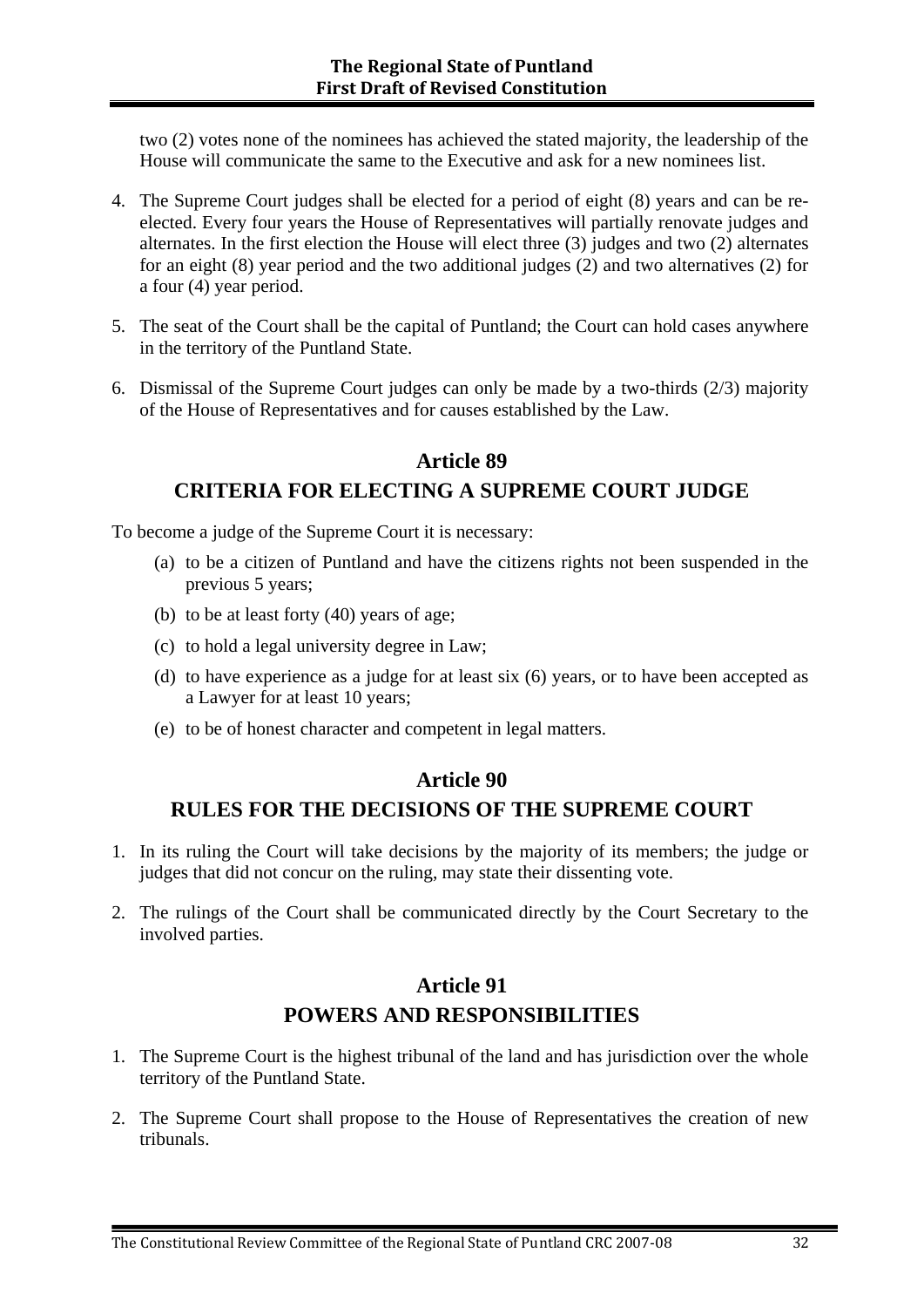- 3. The Supreme Court shall submit to the House of Representatives projects of Laws or reforms to the existing ones on matters related to the administration of justice.
- 4. The Supreme Court shall solve the controversies over jurisdiction among tribunals.
- 5. The Supreme Court shall make final rulings in cases that have been sentenced by the lower Courts but not to the satisfaction of one or various of the contending parties.
- 6. The Supreme Court shall solve the legal controversies that have not been adjudicated to other authorities.
- 7. The Supreme Court shall rule on all the procedures that have to be carried out outside the country and to grant permission to carry on procedures or execute sentences in Puntland dictated by a foreign tribunal.
- 8. The Supreme Court shall rule in all requests of extradition.
- 9. The Supreme Court shall oversee the lower courts exercise of justice and to take the measures necessary to achieve an efficient and impartial ruling by judges.
- 10. The Supreme Court shall judge public functionaries in the cases required by the Laws.
- 11. The Supreme Court's powers and responsibilities shall include all others powers and responsibilities established by the Laws.

### **Article 92 THE COURTS OF APPEAL**

- 1. The seat of the Courts of Appeal shall be in the capital cities of the Regions.
- 2. The Courts of Appeal shall hear cases whose judgments were appealed against the ruling of a Magistrate's Court.
- 3. The Powers of the Court of Appeal is confined to its region.
- 4. Each Court of Appeal shall have at least three (3) judges.
- 5. In addition to the requirements indicated for becoming a member of parliament, the judges that shall be appointed to the Court of Appeals should also have a recognized certificate in law or a great understanding of Islamic Sharia.

### **Article 93 THE MAGISTRATES COURTS**

- 1. The Magistrates Courts of the Districts are the courts where hearings of all types of cases start, with the exception of Government cases, which are heard by the Supreme Court.
- 2. The number of judges in the Magistrates Courts shall be determined by the Law.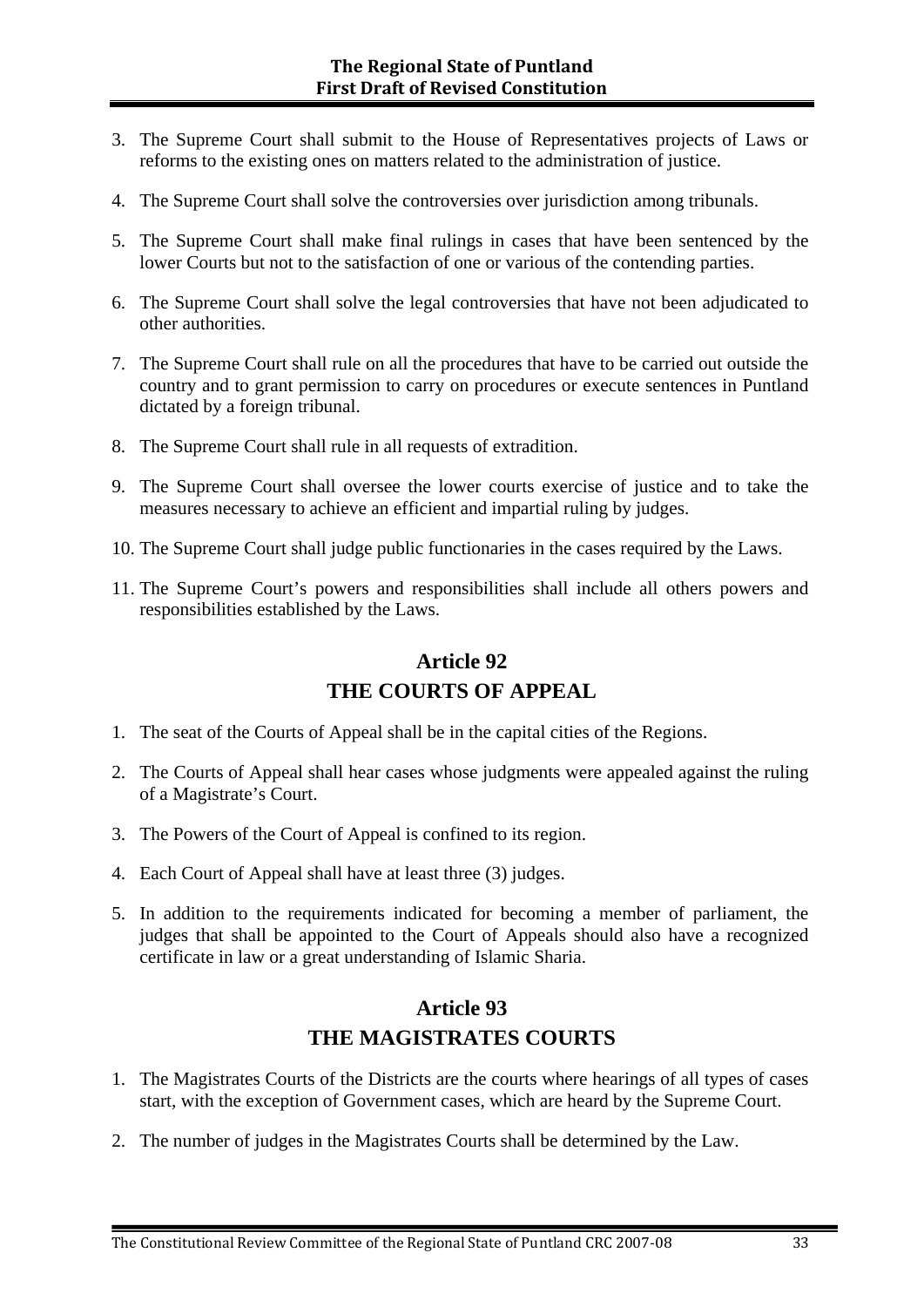3. The Law regulating the judiciary career will establish the requisites to become a judge in a Magistrates Court.

### **Article 94 THE CONSTITUTIONAL COURT**

- 1. The Constitutional Court shall be formed when four judges selected from outside the judiciary, are added to the members of the Supreme Court
- 2. The four judges from outside the judiciary shall be in office within thirty (30) days from the date of the establishment of the Supreme Court.
- 3. Two of the judges shall be elected by the House of Representatives and the other two by the Council of Ministers and confirmed by House.
- 4. The four judges shall have the same rights as the judges of the Supreme Court.
- 5. The chairman of the Supreme Court shall be the chairman of Constitutional Court.
- 6. The Constitutional Court shall be answerable only to the Law, be it in its execution of legal proceedings or in its management,
- 7. The Secretary of the Supreme Court shall also be the Secretary of the Constitutional Court.
- 8. If one or more vacancies arise within the ranks of the Constitutional Court for whatever reason, it must be filled within forty-five (45) days.
- 9. The seat of the Constitutional Court shall be the capital of the Puntland State.
- 10. Special Law shall structure the powers and system of the Constitutional Court. The Laws shall be prepared during the first session of the House of Representatives.

#### **Article 95**

#### **POWERS AND RESPONSIBILITIES OF THE CONSTITUTIONAL COURT**

- 1. The Constitutional Court has the power to declare any Law, by-law or executive decree to be null and void, totally or partially, on the grounds that it violates the Constitution. Any citizen could ask the Court to do so, stating the reasons for its petition.
- 2. The Constitutional Court shall rule the cases in which a citizen is alleging that the Government is violating its constitutional rights.
- 3. The Constitutional Court shall harmonize in its rulings the Islamic Sharia and the Constitution.
- 4. The Constitutional Court shall resolve any controversy among the different organs of the Puntland State, about its constitutional powers and responsibilities.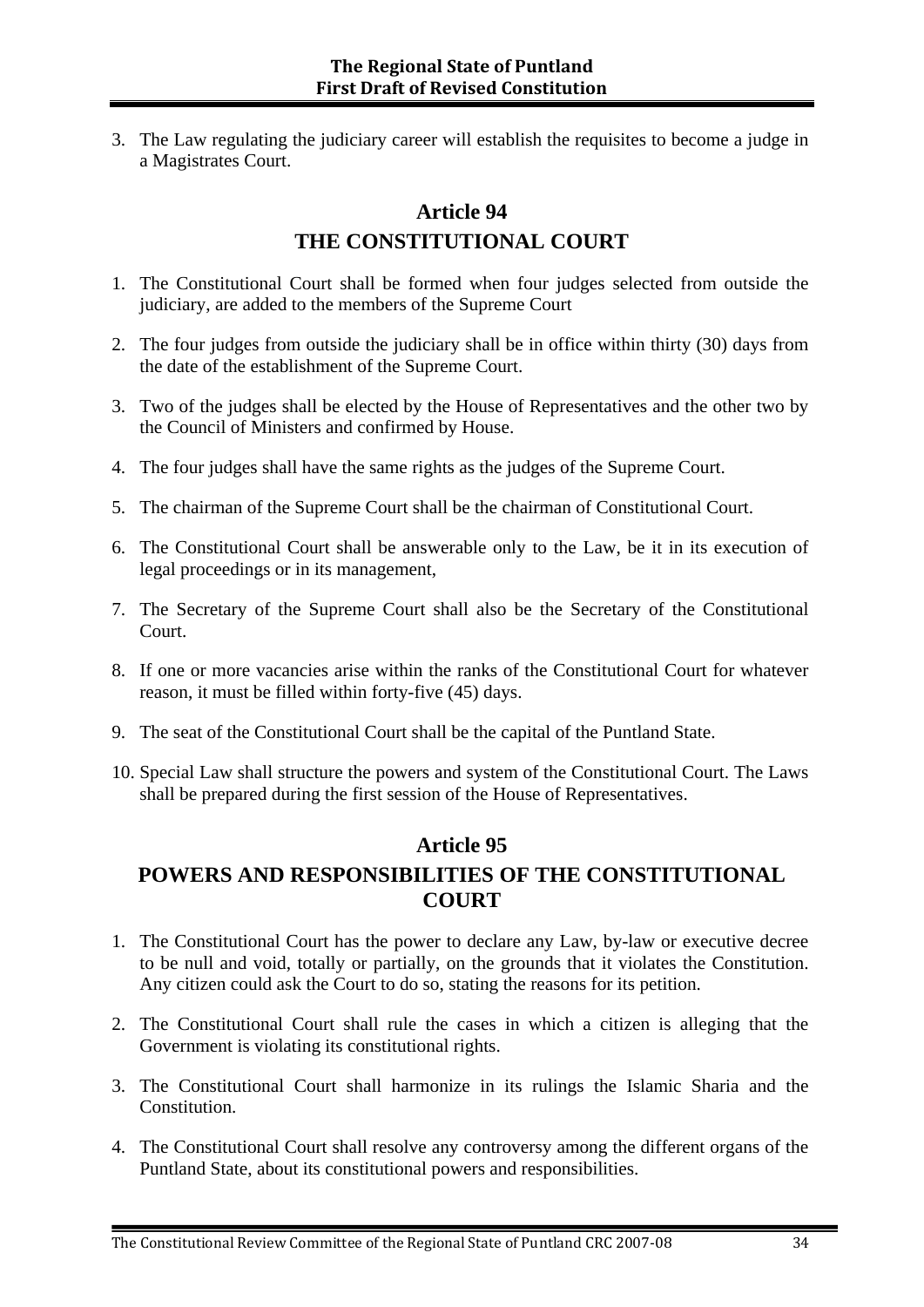5. The Constitutional Court shall give, upon request by the House of Representatives, a reasoned opinion on the constitutionality of a project of Law they are discussing.

#### **Article 96**

#### **RULES FOR THE DECISIONS OF THE CONSTITUTIONAL COURT**

- 1. The Constitutional Court will take its decisions by a simple majority of its members.
- 2. The ruling and opinions of the Court shall be public statements registered in writing and made known to the public. They must be printed in the official Government Bulletin.
- 3. The rulings must be communicated directly by the Court Secretary to the involved parties.

#### **Article 97 CRITERIA FOR SELECTING THE JUDGES OF THE CONSTITUTIONAL COURT**

The judges of the Constitional Court, which are not members of the Supreme Court, shall fulfill the criteria stated in article 89.

### **Article 98 DISQUALIFICATION FROM MEMBERSHIP OF THE CONSTITUTIONAL COURT**

Disqualification from membership of the Constitutional Court shall follow the same criteria used for members of the House of Representatives.

#### **Article 99**

#### **THE JUDICIAL SERVICE COUNCIL AND ITS COMPOSITION**

- 1. The Judicial Service Council is the organ for the administration of the Judiciary.
- 2. The Judicial Service Council shall be composed of:
	- (a) the President of the Supreme Court, as the chairman of the Council,
	- (b) two (2) Judges from the Supreme Court, and
	- (c) two (2) lawyers selected from the public sector, proposed by the Government and confirmed by the House of Representatives.
- 3. The Judicial Service Council shall function under special Laws to be proposed by the Supreme Court to the House of Representatives.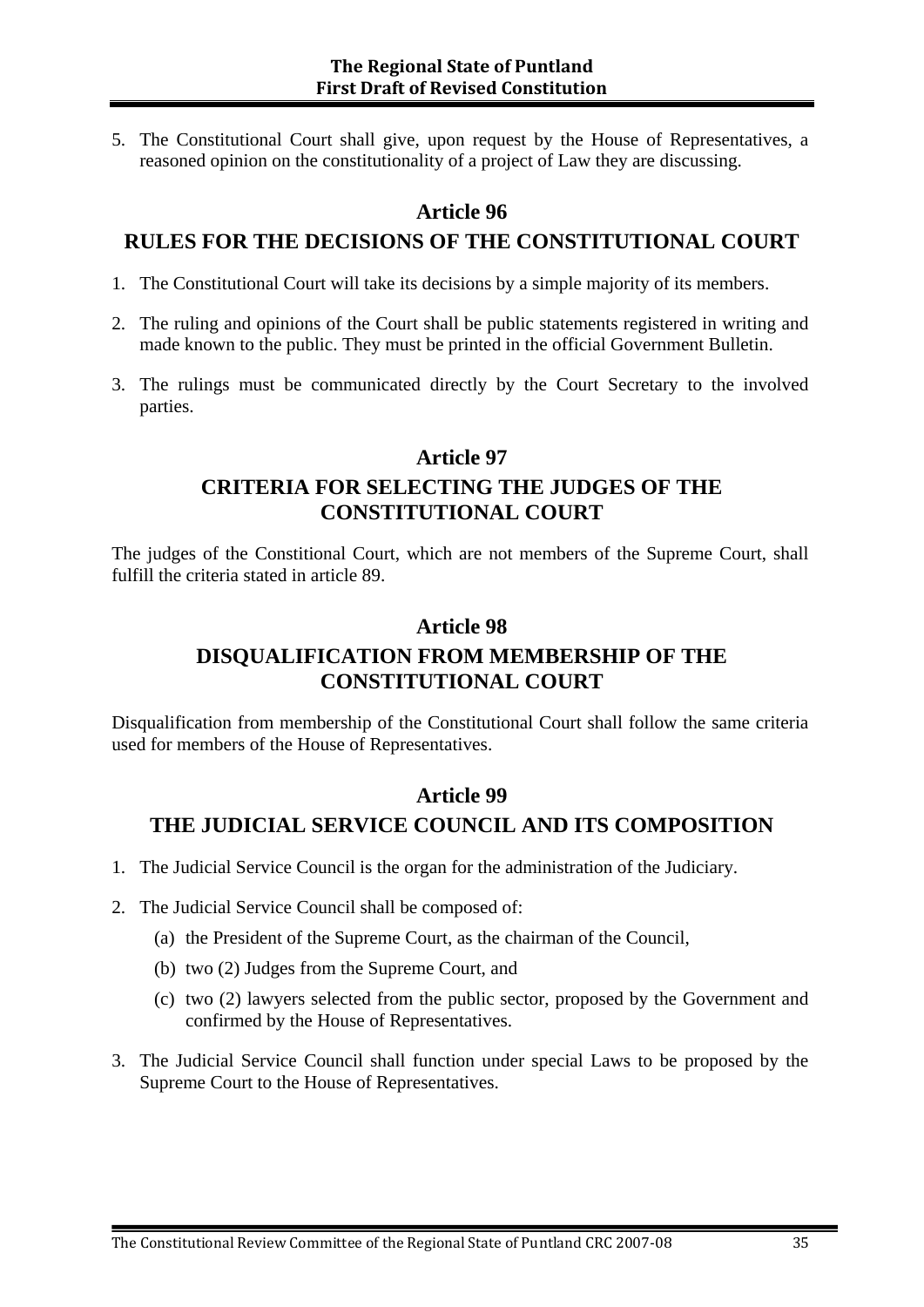#### **Article 100 THE POWERS AND RESPONSIBILITIES OF THE COUNCIL**

The Council shall have the following powers and responsibilities:

- 1. To appoint, dismiss, transfer, promote, and discipline all judges of the Appeal and Magistrate courts and the all other employees of the judiciary.
- 2. To prepare the legal norms for the establishment of the administrative careers of the judiciary employees, to be forwarded to the Supreme Court of Justice for presentation to the House of Representatives.
- 3. To set and administer a judiciary training centre for developing the juridical and technical capacity of the judges and secretaries of the Courts.
- 4. The criteria used by the Council in employing judges and other employees of the judiciary shall be explained in the Laws of the Judiciary.

### **Article 101 RECOGNITION OF TRADITIONAL NORMS AND USES**

- 1. The Constitution recognizes the traditional norms that do not contravene Islamic Sharia, the Constitution and the Laws of the Puntland State.
- 2. The titled elders are the depositaries of the authority of chieftaincy.
- 3. In order to protect the dignity and impartiality of the traditional leaders it is forbidden for them to participate in political association and parties.
- 4. In cases of disputes and misunderstanding that threaten the peace among clans or subclans, the traditional leaders will be called upon in order to give advice or to find a peaceful solution.
- 5. The decision for reconciliation, mediation or agreement in solving disputes, which traditional leaders achieve using traditional norms and methods, shall be recognized as valid by all authorities and the authorities should offer their help to traditional leaders in the implementation of their decisions.
- 6. Once a decision has been reached by traditional leaders, using traditional norms, the content of the decision must be registered at the Magistrate Court in the district where the case was settled.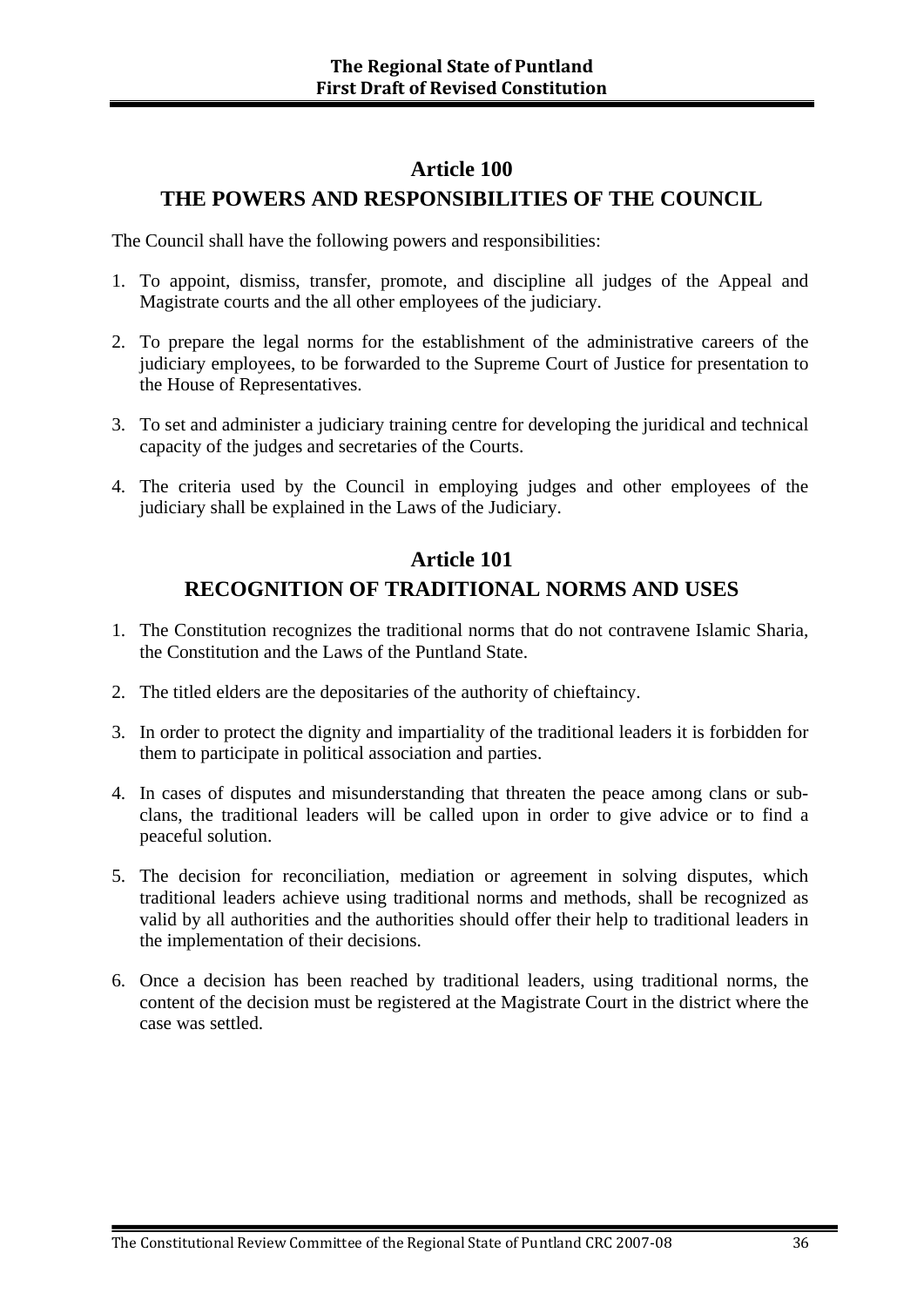# **Chapter Five OTHER FUNDAMENTAL INSTITUTIONS OF THE STATE**

# **Section 1 THE OFFICE OF THE ATTORNEY GENERAL**

#### **Article 102 THE ATTORNEY GENERAL OFFICE**

- 1. The institution of the Attorney General shall consist of:
	- (a) the Attorney General;
	- (b) two (2) Deputy Attorney Generals, one for the prosecution of crimes and the other for legal defence and protection;
	- (c) the Regional Attorneys, based on each region;
- 2. The Law that organizes and regulates the functioning of this office will create specific prosecutors according to the needs of society.
- 3. The seat of the Attorney General shall be the capital of the Puntland State.
- 4. The Attorney General has jurisdiction on the whole of the Puntland State.

#### **Article 103 APPOINTMENT OF THE ATTORNEY GENERAL**

- 1. The Cabinet will appoint the Attorney General and present him or her to the House of Representatives for confirmation.
- 2. To be selected as Attorney General the following conditions must be fulfilled:
	- (a) he/she must be a Puntlanders;
	- (b) he/she must be at least forty (40) years old;
	- (c) he/she must be a lawyer with at least ten (10) years experience in the judiciary or on the bar;
	- (d) he/she must be of good behaviour and recognized as a capable person in his/her field of expertise.
- 3. The same requisites are needed for the two Deputy Attorney Generals, except the experience as a lawyer must be at least five (5) years and he/she must be at least thirtyfive (35) years old.
- 4. The Attorney General will be appointed for a period of five (5) years and can be reelected.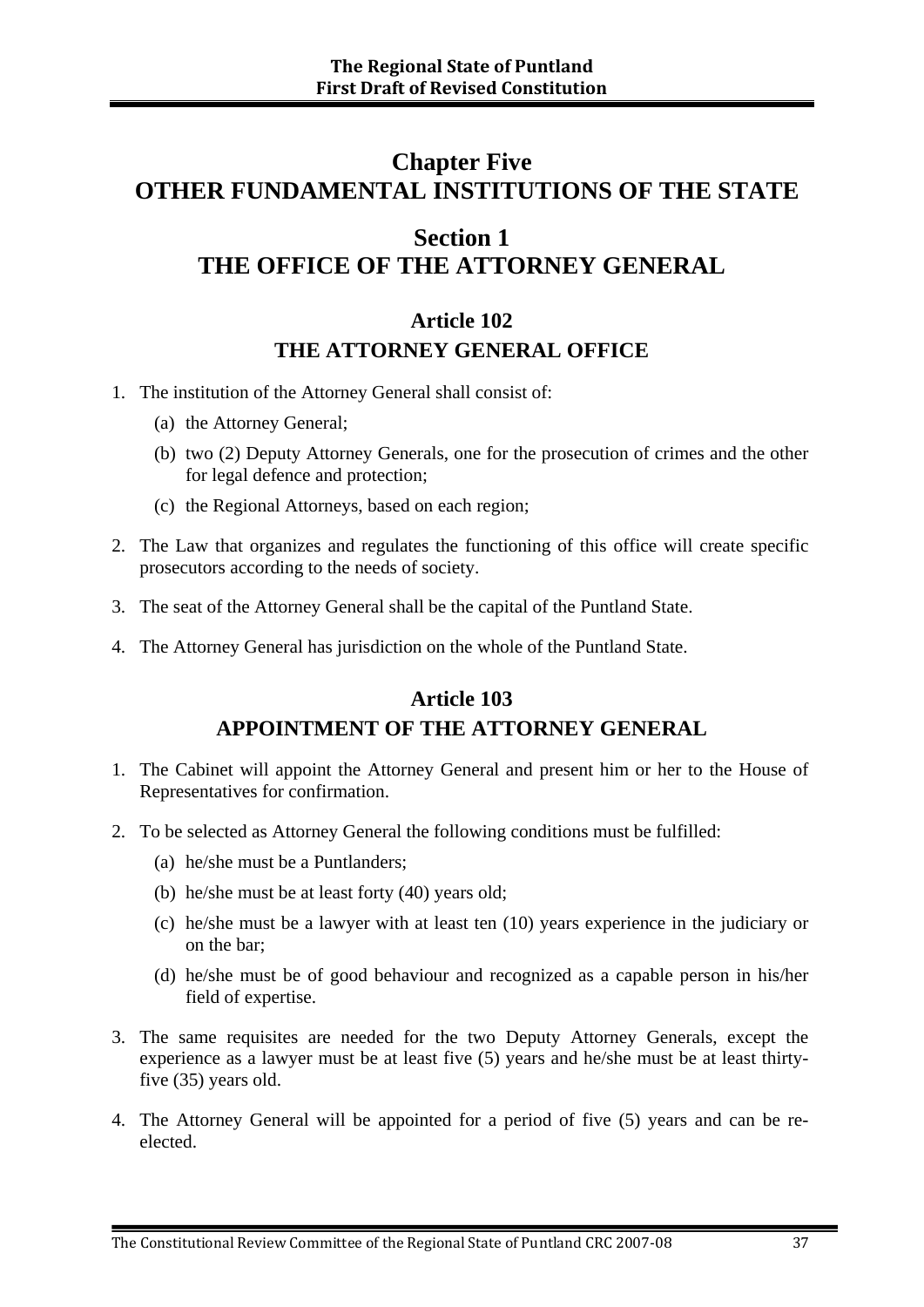#### **Article 104**

### **THE POWERS AND RESPONSIBILITIES OF THE ATTORNEY GENERAL**

- 1. To institute legal proceedings and prosecute senior government officials in a court of Law, according to the norms established by this Constitution.
- 2. To defend the interests of the Puntland State and society.
- 3. To direct the investigation of crimes, and institute and prosecute criminal charges in court whenever considers it necessary. For the investigation of criminal actions, the Police Force shall be under the authority of the Attorney General.
- 4. To defend the economic interests of the Puntland State.
- 5. To represent the Puntland State in all court procedures in which the government is part and in all contracts in which the Puntland State acquires or disposes of real property.
- 6. To name special commissions in order to help fulfil his/her duties.
- 7. To oversees the conditions of prisons and rehabilitation centres.
- 8. To provide defence attorneys if the accused person is devoid of such means.
- 9. To safeguards and protect the rights of the family, the orphans, the children, the mentally disabled and all those who require legal protection.
- 10. To appoint, direct and dismiss the personnel of the office.
- 11. All the others powers and responsibilities that the Laws order him/her to fulfil.

### **Article 105 DISMISSAL OF THE ATTORNEY GENERAL**

The dismissal of the Attorney General will be only possible if based on a legal cause stated by the Law and with the approval of the majority of members of the House of Representatives.

# **Section 2 THE OFFICE FOR THE DEFENCE AND PROMOTION OF HUMAN RIGHTS**

### **Article 106 THE OFFICE OF HUMAN RIGHTS**

- 1. The Office for the defence and promotion of human rights shall consist of:
	- (a) the Human Rights Defender,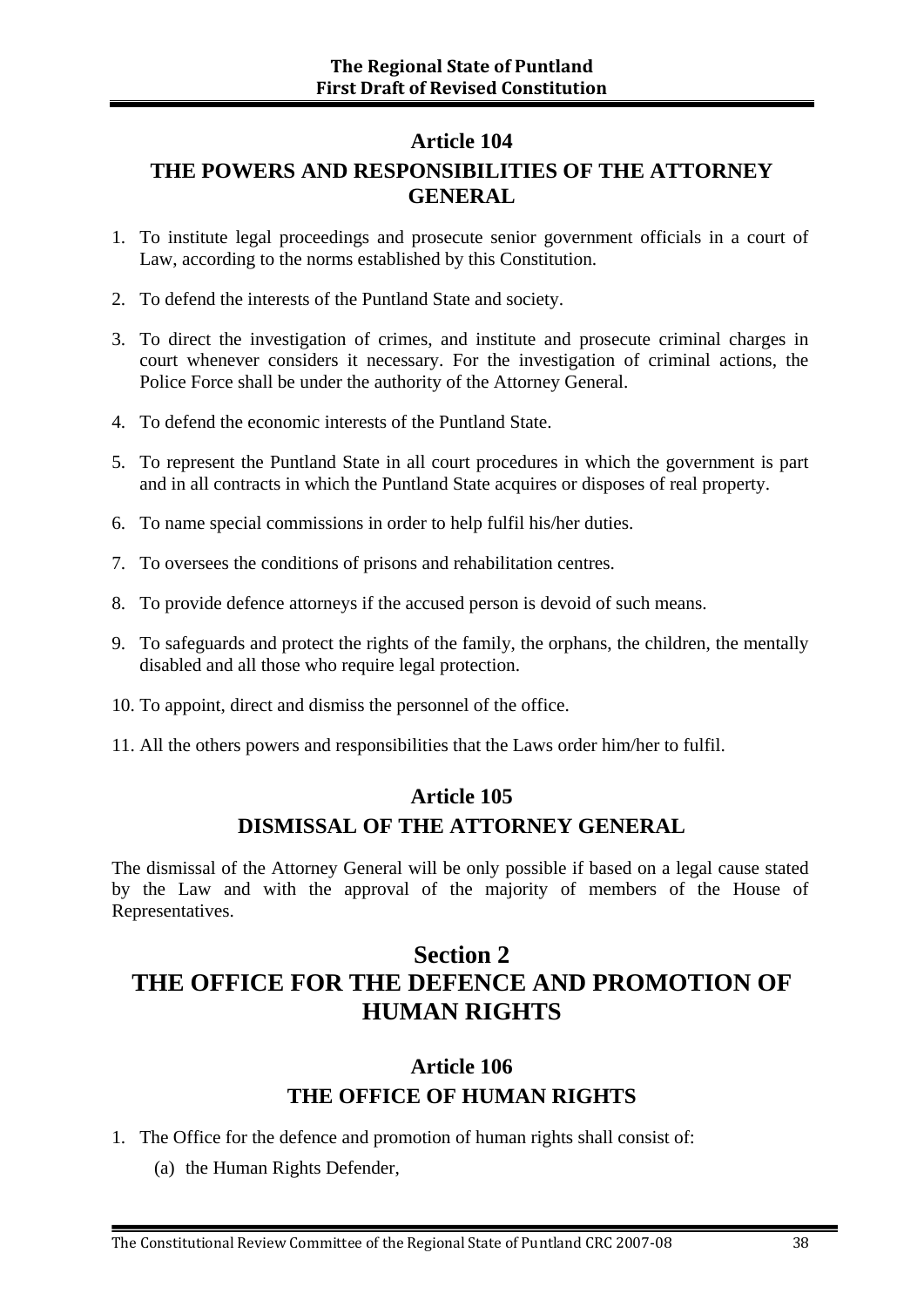- (b) the regional representatives of the Human Rights Defender, and
- (c) the personnel assigned to the offices.
- 2. The seat of the Human Rights Defender shall be the capital of the Puntland State.
- 3. The Human Rights Defender has jurisdiction on the whole of the Puntland State.

### **Article 107 APPOINTMENT OF THE HUMAN RIGHTS DEFENDER**

- 1. The Human Rights Committee of the House of Representatives shall submit to the plenary a list of candidates for the post and the House will elect the Human Rights Defender with a majority of two-thirds (2/3).
- 2. The Human Rights Defender shall fulfil the following conditions to be elected:
	- (a) he/she must be a Puntlander;
	- (b) he/she must be at least 40 years old;
	- (c) he/she must have training and experience in human rights issues;
	- (d) he/she must be of good behaviour and recognized as a capable person in his/her field.
- 3. The Human Rights Defender will be appointed for a period of five (5) years and can be re-elected.

### **Article 108 THE POWERS AND RESPONSIBILITIES OF THE HUMAN RIGHTS DEFENDER**

The Human Rights Defender has the following responsibilities and powers:

- 1. To prevent violations of human rights, giving advice to the corresponding authorities.
- 2. To promote awareness and respect, among the population and the authorities, of the human rights consecrated in the Constitution, the Laws of the country, and stated in the international protocols and conventions of Human Rights.
- 3. To defend the human rights, consecrated by this Constitution and the Laws of the country, whenever a Puntland State authority has violated them.
- 4. To investigate any claim levelled by citizens or social organizations regarding violations of human rights in the country, to present to the corresponding authorities and the public the result of those investigations and to make the corresponding recommendation to guarantee the observation of human rights in the Puntland State.
- 5. To assist the victims of human rights violations, defending them in court or in public.
- 6. To name special commissions in order to fulfil his/her duties.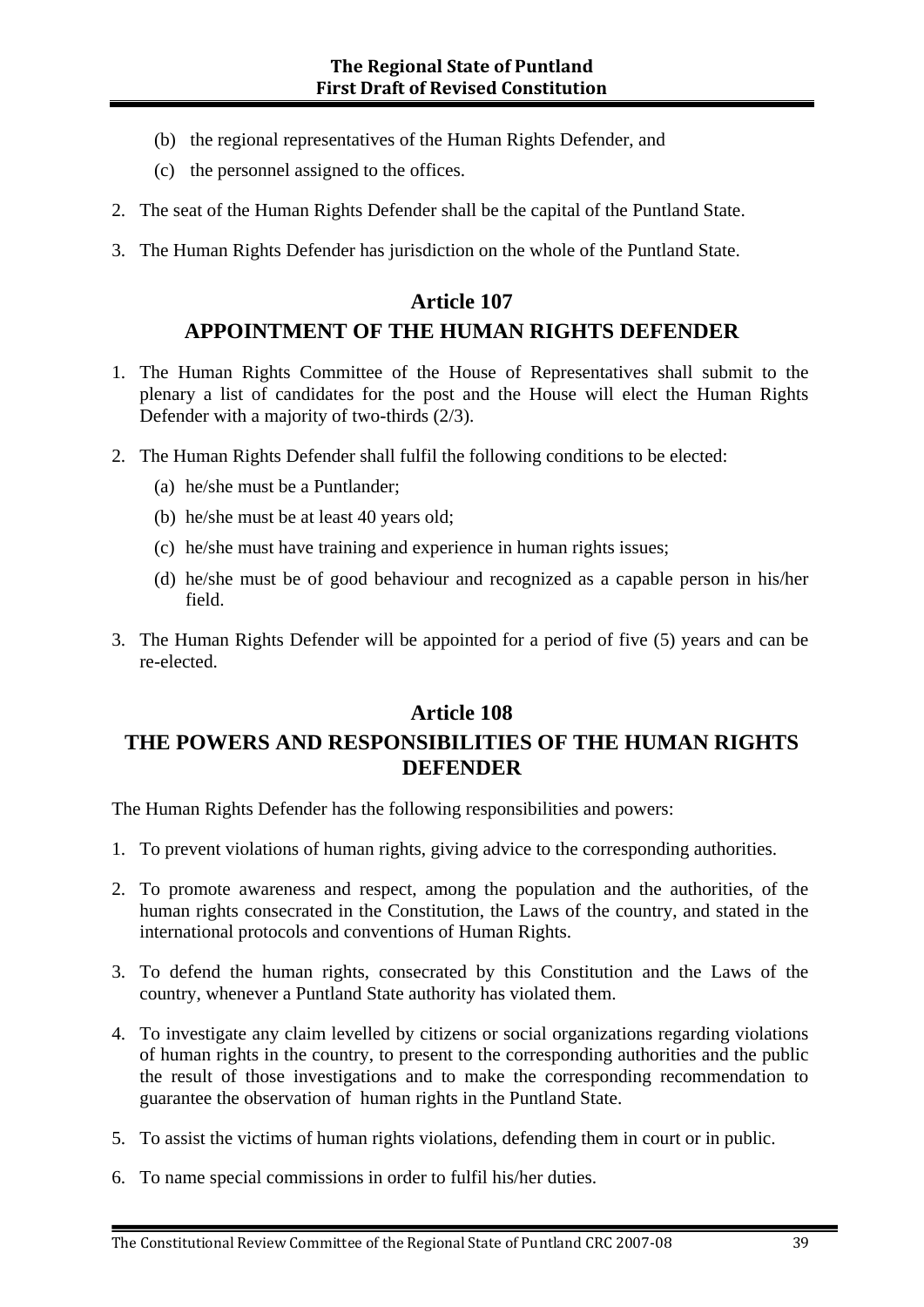- 7. To carry out inspections in any place in which he/she suspects human rights violations have been or are being committed.
- 8. To campaign for the reform of Laws or administrative practices in order to increase the observance and respect for human rights.
- 9. To present to the House of Representatives and to the public an annual report on the condition of Human Rights in the Puntland State.
- 10. To present to the House of Representatives with the necessary considerations and observations on any Law project that is related to human rights.
- 11. All the other powers and responsibilities that the Laws of the country give to this office.

#### **Article 109**

#### **DISMISSAL OF THE DEFENDER OF HUMAN RIGHTS**

The Human Rights Defender can be dismissed but only according to a legal cause stated by the Law and with the approval of two thirds (2/3) majority of the House of Representatives.

### **Section 3 THE AUDITOR GENERAL**

#### **Article 110**

#### **THE OFFICE OF AUDITOR GENERAL**

- 1. The office of the Auditor General is an independent institution and subject only to the Law.
- 2. The office of the Auditor General is located in the capital but its authority covers the entire territory of the Puntland State.
- 3. The Auditor General shall be appointed for a period of five years by the Council of Ministers and can be dismissed but only by causes explicitly stated in the Law; in both cases confirmation of the House of Representatives is required.
- 4. The requisites to become Auditor General include being a Puntlander, being at least forty (40) years old, having technical knowledge of the field of public accounting and having no less than five (5) years experience in accounting.
- 5. Except for the Auditor General, all other staff members of the office shall be recruited in accordance with civil service Law of the Puntland State.
- 6. The organization and procedures of this office will be developed in specific legislation.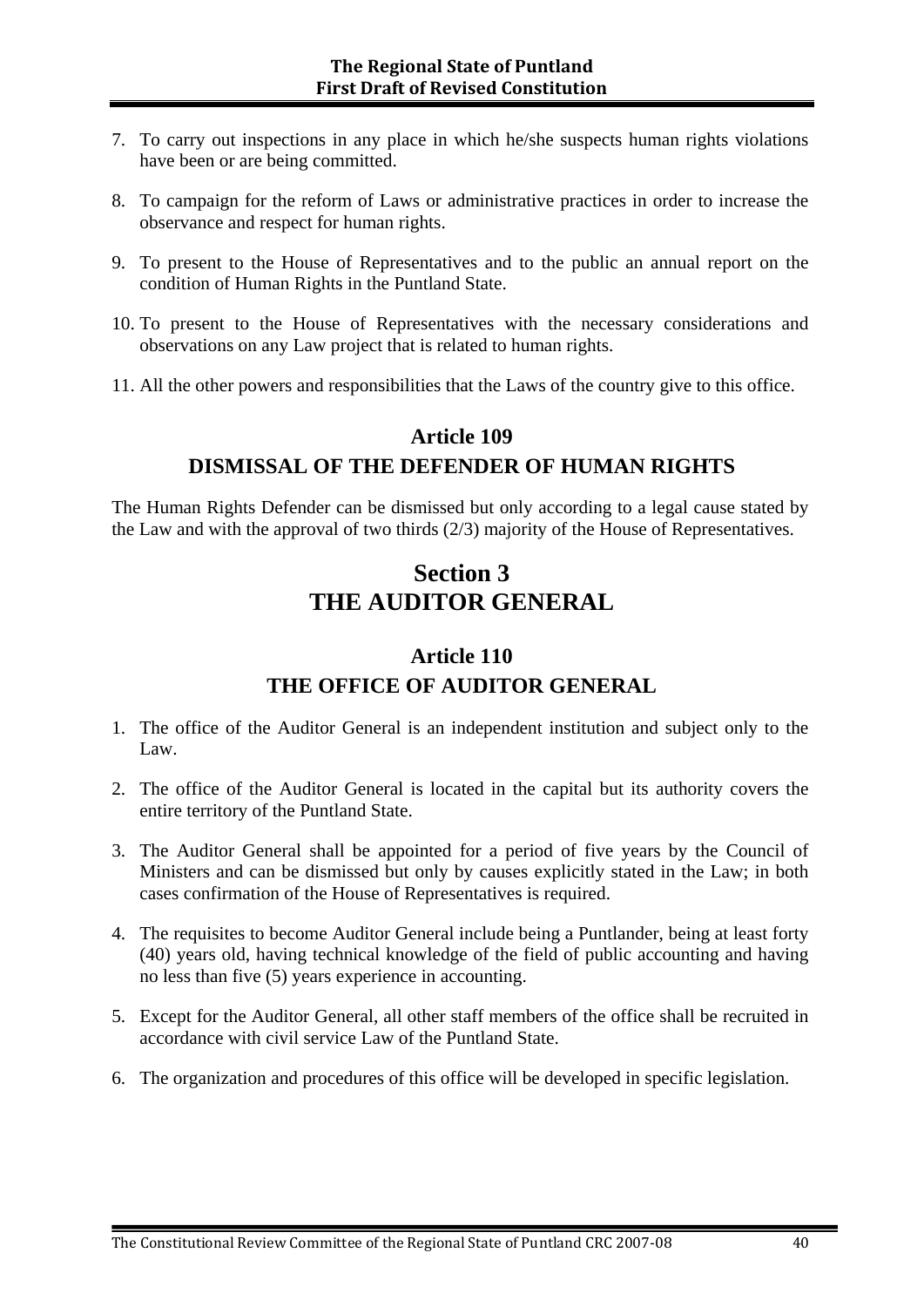#### **Article 111**

### **THE RESPONSIBILITIES AND THE POWERS OF THE AUDITOR GENERAL**

The Auditor General has the following responsibilities and powers:

- 1. To fight corruption in the public administration at all levels.
- 2. To exercise the control of legality on all expenditures made with public funds by any public institution, ensuring that the expenditures are done in conformity with the Puntland State budget.
- 3. To scrutinize the legality of government acts, which involve expenditures of public funds and the legitimacy of the actual expenditures.
- 4. The Auditor General has the power to investigate, at any time, the Puntland State institutions, local governments, companies co-owned by the government, and any other place or entity that administers public resources, in accordance with financial Laws and accounting procedures of the Puntland State.
- 5. The Auditor General has the power to judge any functionary that has improperly used public funds and to impose fines according to the gravity of the misdeed; if the investigation determines that a crime has been committed, the Auditor General will refer the case, with the corresponding documentation, to the Attorney General for penal prosecution.
- 6. The Auditor General has the power to demand or sequester any document from any public institution if he/she considers it necessary in the investigation of fraud or mishandling of Puntland State property.
- 7. The Auditor General must submit two annual written and documented reports to the House of Representatives: one report at the beginning of the first session of the House, dealing with the budgetary performance of the different institutions of the Puntland State during the previous fiscal year; and the other report at the beginning of the second ordinary session, dealing with the situation of public finances and the performance of the Auditor General's office. In both cases, the Auditor General will include in the reports the recommendations he/she considers necessary for the betterment of public finances.
- 8. The Auditor General has the power to issue by-laws regulating the procedures and modalities of the different functions and responsibilities of the office.
- 9. All the other powers and responsibilities that the Laws of the country give to this office.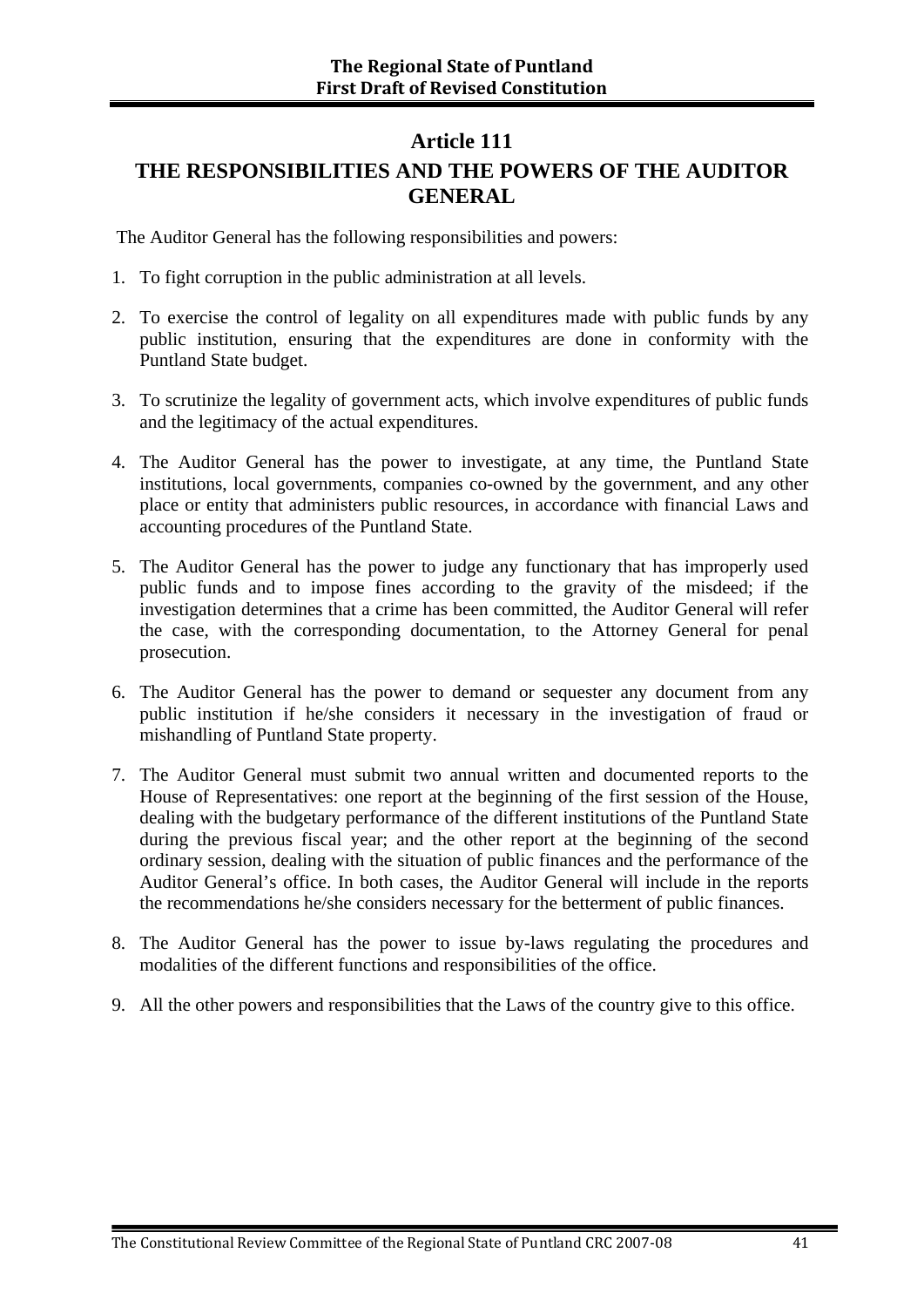### **Section 4 ELECTORAL AUTHORITY**

### **Article 112 PUNTLAND ELECTORAL COMMISSION**

- 1. The Puntland Electoral Commission is an institution, which is subject only to the Law and will act independent of any other organ of the Puntland State.
- 2. In electoral matters the Commission is the highest authority in the country and its decisions in this field cannot be contradicted or invalidated by any other Puntland State authority. The Commission's rulings can only be challenged by the Constitutional Court and only on Constitutional grounds.
- 3. The Puntland Electoral Commission shall be composed of seven (7) members, elected for a period of six (6) years, and can be re-elected.

### **Article 113 ELECTION PROCEDURE**

The commissioners shall be elected by the House of Representatives in the following way:

- (a) The Speaker of the House of Representatives will call for nominations at least one month before the day set for the election.
- (b) Each political party will nominate one commissioner and the President will nominate two persons of different gender,
- (c) The House of Representatives will ensure that all the nominees fulfil the conditions established by the Law. If a nominee is rejected by the House for legal reasons, the party or the President will present a new candidate in no more that fifteen days.
- (d) The House of Representatives will elect the nominees by a simple majority vote but the two remaining commissioners will be elected directly by the House, must be persons of different gender, and must have a majority of two thirds (2/3). If any nominee does not achieve a majority of votes, the Speaker of the House shall inform the party or the president and ask for a new name to be presented within 15 days.
- (e) If any political party or the President fails to present the names, the House of Representatives will proceed to the election and fill all the vacancies.

#### **Article 114**

### **POWERS AND RESPONSIBILITIES OF THE PUNTLAND ELECTORAL COMMISSION**

1. The Puntland Electoral Commission has the following powers and responsibilities: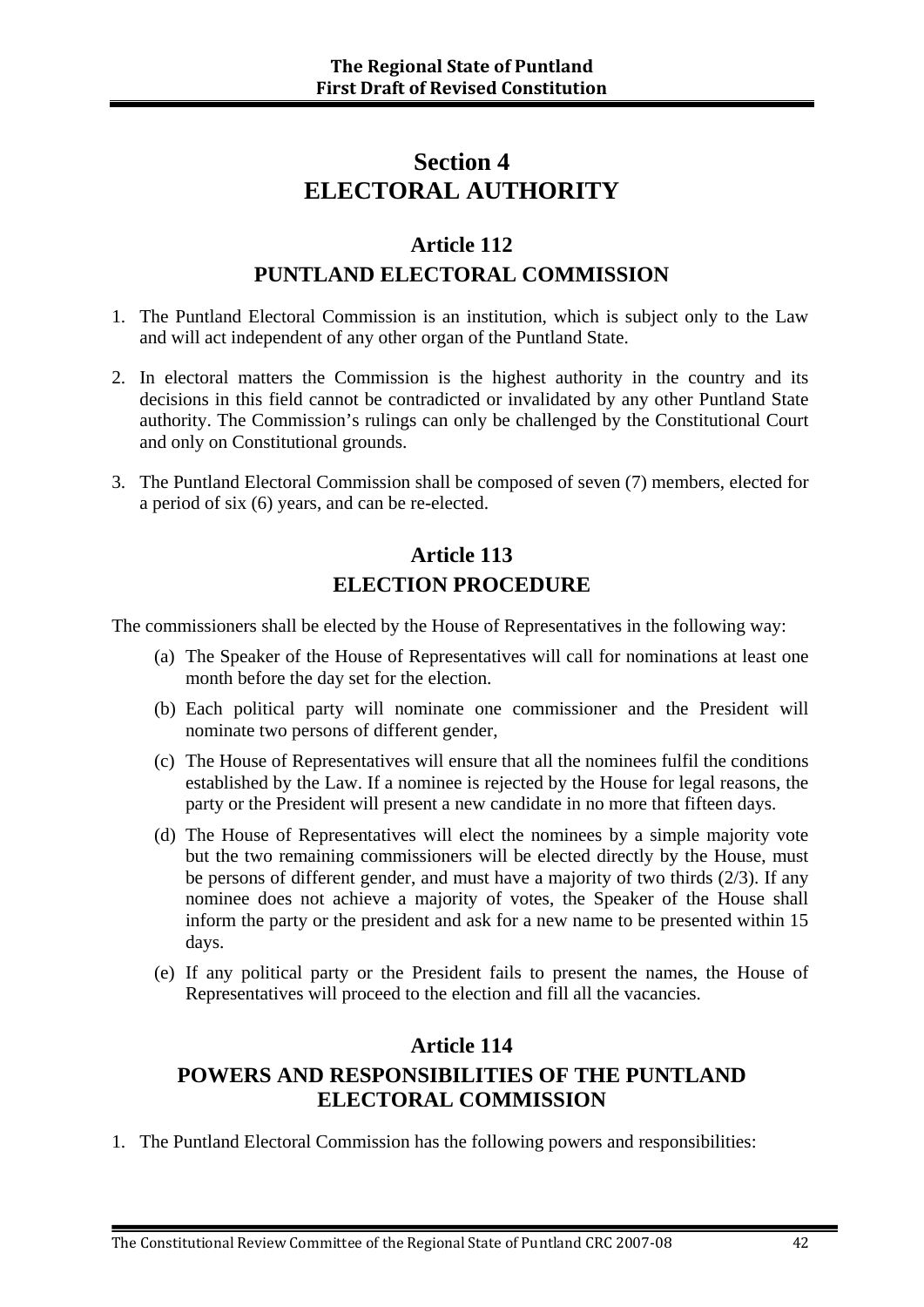- (a) to conduct and administer the electoral process ordered by this Constitution as well as referendums;
- (b) to exercise jurisdictional powers in electoral matters, solving disputes, adjudicating rights and imposing penalties on any person that violates the electoral legislation;
- (c) to authorize political parties, oversees the legality of their actions and adjudicate rights whenever a member of any party demands their rulings, be that individually or as part of a group; and
- (d) to administer, in the territorial jurisdiction of its competence and according to the Federal Laws, the electoral processes ordered by the Federal Constitution.
- 2. A comprehensive legislation shall be approved by the House of Representatives, regulating the activities of the Puntland Electoral Commission.
- 3. The Puntland Electoral Commission can only be dismissed by the House of Representatives on legal grounds.

### **Article 115 INTERACTION WITH POLITICAL PARTIES**

- 1. The political parties have the right to oversee all steps of the electoral processes. The Law will institutionalize the forms and limits of their participation.
- 2. The political parties have the right to be present in all of the organisms conducting the electoral process at the national, regional and local level in all of the polling stations, especially during the counting of the votes; the Puntland Electoral Commission will take especial care to ensure that those organisms are not dominated by persons of the same political tendency.
- 3. The Law will regulate campaigning by parties and candidates and must impose limits on private donations to them, as well as on the amount of money they may expend in the election.
- 4. The political parties competing in an election have the right of access, on equal terms, to the media owned by the Puntland State during the electoral campaigns.
- 5. The Puntland Electoral Commission is responsible for the enforcement of the above activities.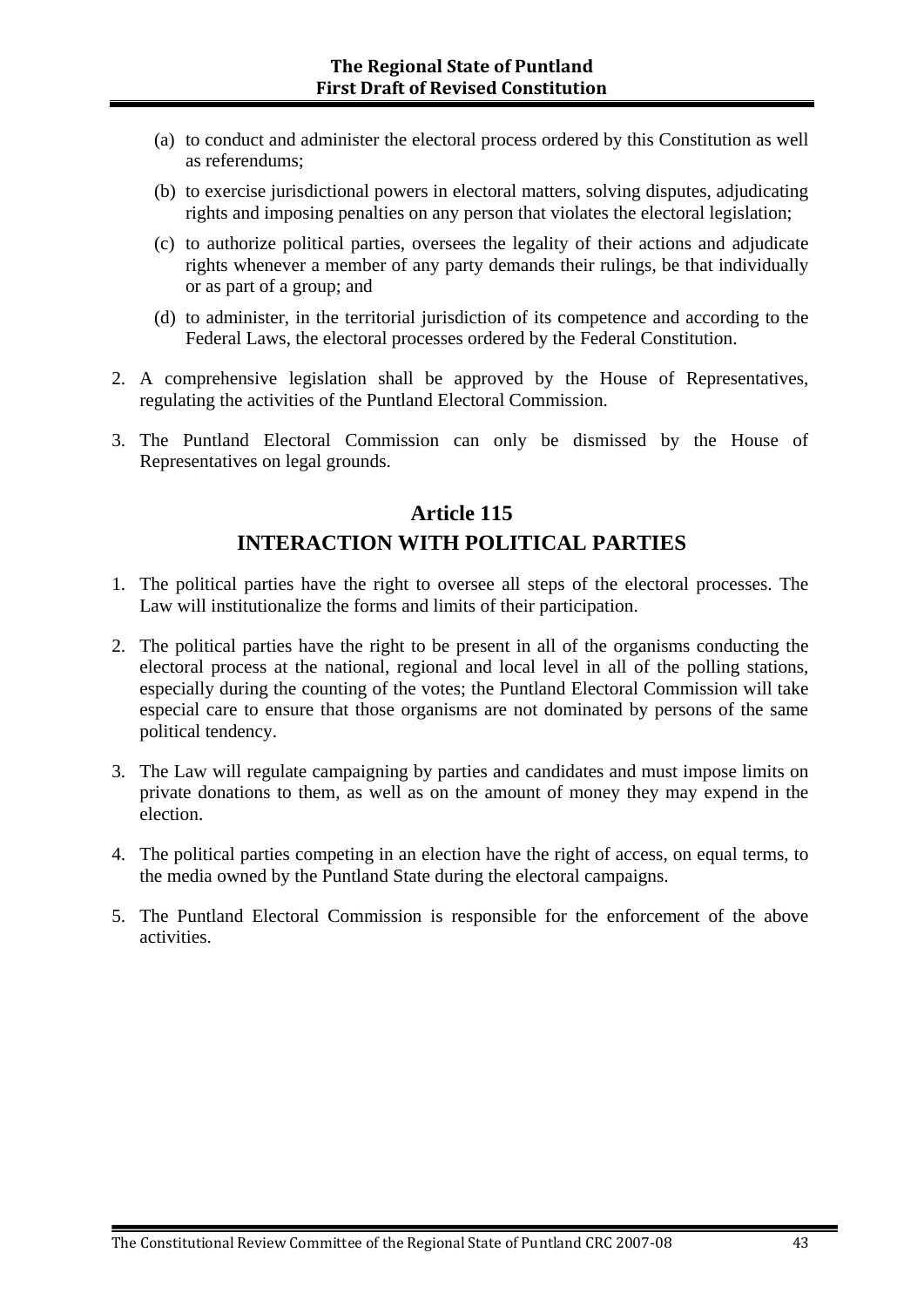### **Chapter Six REGIONAL AND DISTRICT ADMINISTRATION**

### **Section 1 REGIONAL ADMINISTRATION**

#### **Article 116 DECENTRALIZATION OF REGIONAL AND DISTRICT ADMINISTRATIONS**

- 1. The Puntland State's system of administration shall be based on decentralization.
- 2. For administrative purposes the Puntland State is divided into Regions and Districts.
- 3. The Government is responsible for the reorganization and the demarcation of the boundaries of the Regions and Districts of Puntland.
- 4. Special Laws shall be instituted to regulate these activities to be approved by the House of Representatives.

### **Article 117 THE POWERS AND RESPONSIBILITIES OF THE REGIONAL GOVERNOR**

- 1. In each region the government will appoint a Governor for the Region.
- 2. The powers and responsibilities of the Regional Governors are:
	- (a) to chair the meetings of the regional development and regional security committees;
	- (b) to oversee the government services and operations in the region;
	- (c) to chair the joint meetings of the executive committees of district councils in the region; and
	- (d) The Regional Governors are the chain of connection between the Puntland central administration and the District administrations in its Region.

### **Article 118 REQUISITES TO BE APPOINTED GOVERNOR**

To be appointed governor it is necessary:

- (a) he/she must be a Puntlander;
- (b) he/she must be at least 25 years old;
- (c) he/she must have been born in the Region or have lived in it at least for 5 years;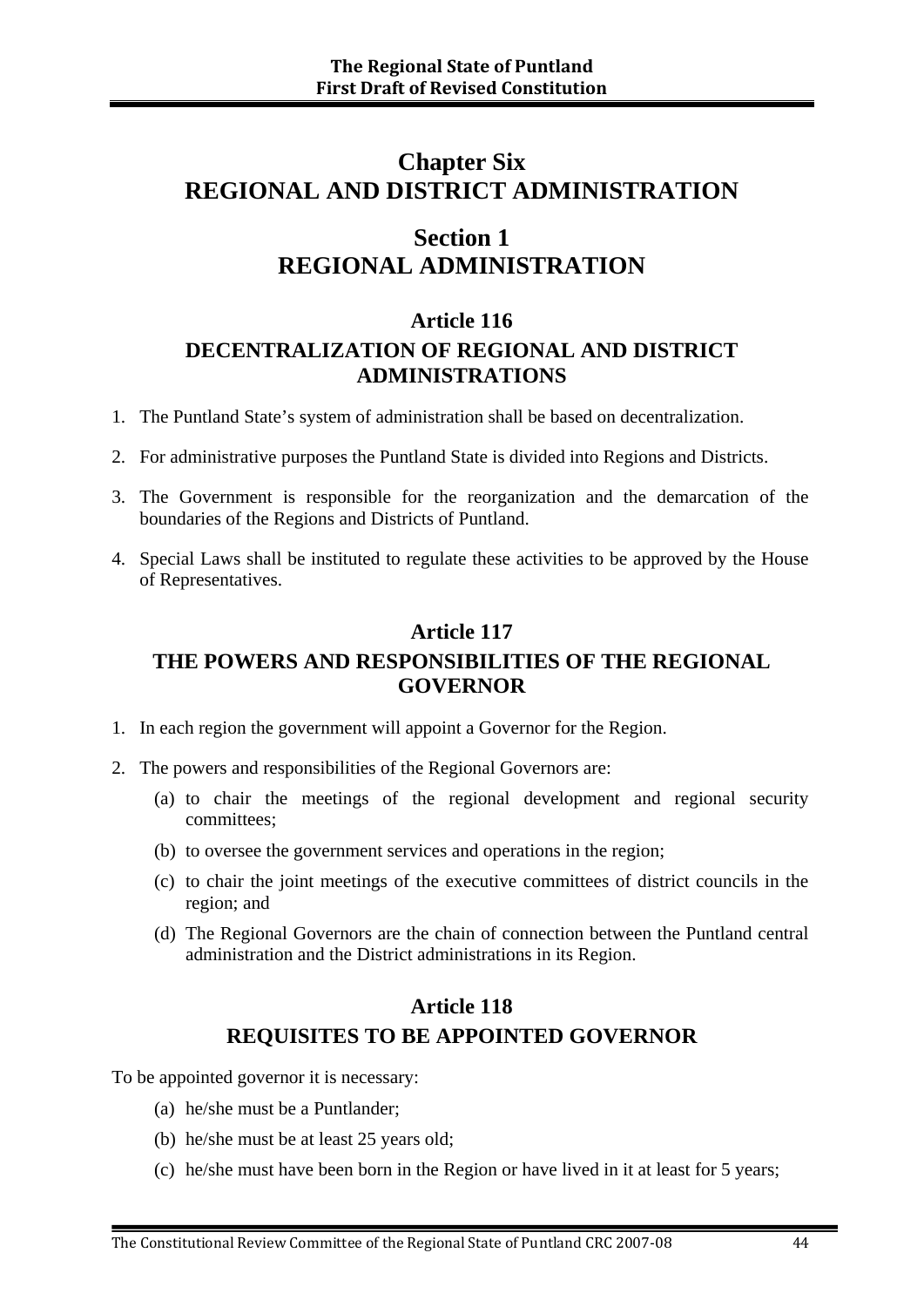- (d) he/she must have maintained his or her citizens rights for the previous 3 years to the appointment.
- (e) he/she must have knowledge of the conditions and problems of the Region.

### **Section 2 DISTRICT ADMINISTRATIONS**

### **Article 119 DISTRICT COUNCILS**

- 1. Each Region of Puntland, for the purpose of local administration, is divided into Districts. A Law will determine the number, name and boundaries of the Districts and will classify them according to the resident population of the territory cover by each District.
- 2. Each District shall enjoy autonomy on economic and administrative affairs, and shall be ruled by a District Council. The Districts Law will establish the general principles for its organization, functioning and the exercise of its autonomous powers, as well as the number of councillors for each District, based on the population living in it.
- 3. The District Council shall be elected by the citizens of each district for a period of five (5) years. Its members can be re-elected.

#### **Article 120**

#### **INTERNAL ORGANIZATION**

- 1. The members of the District Council, in their first meeting, will elect a chairperson and a vice chairperson that will be presiding over the Council.
- 2. The District Council will elect a Mayor and a Vice Mayor, from among the members of the Council.
- 3. The Mayor will be the chief executive of the local government and will be the link between the Council and the regional authorities.
- 4. The Mayor will present to the Council, for discussion and approval, the members of the Executive Committee of the District, composed of Councillors in a number not exceeding one third (1/3) of the Council.
- 5. The Executive Council, presided over by the Mayor, will be responsible for implementing the decisions of the Council and the day to day administration of the District.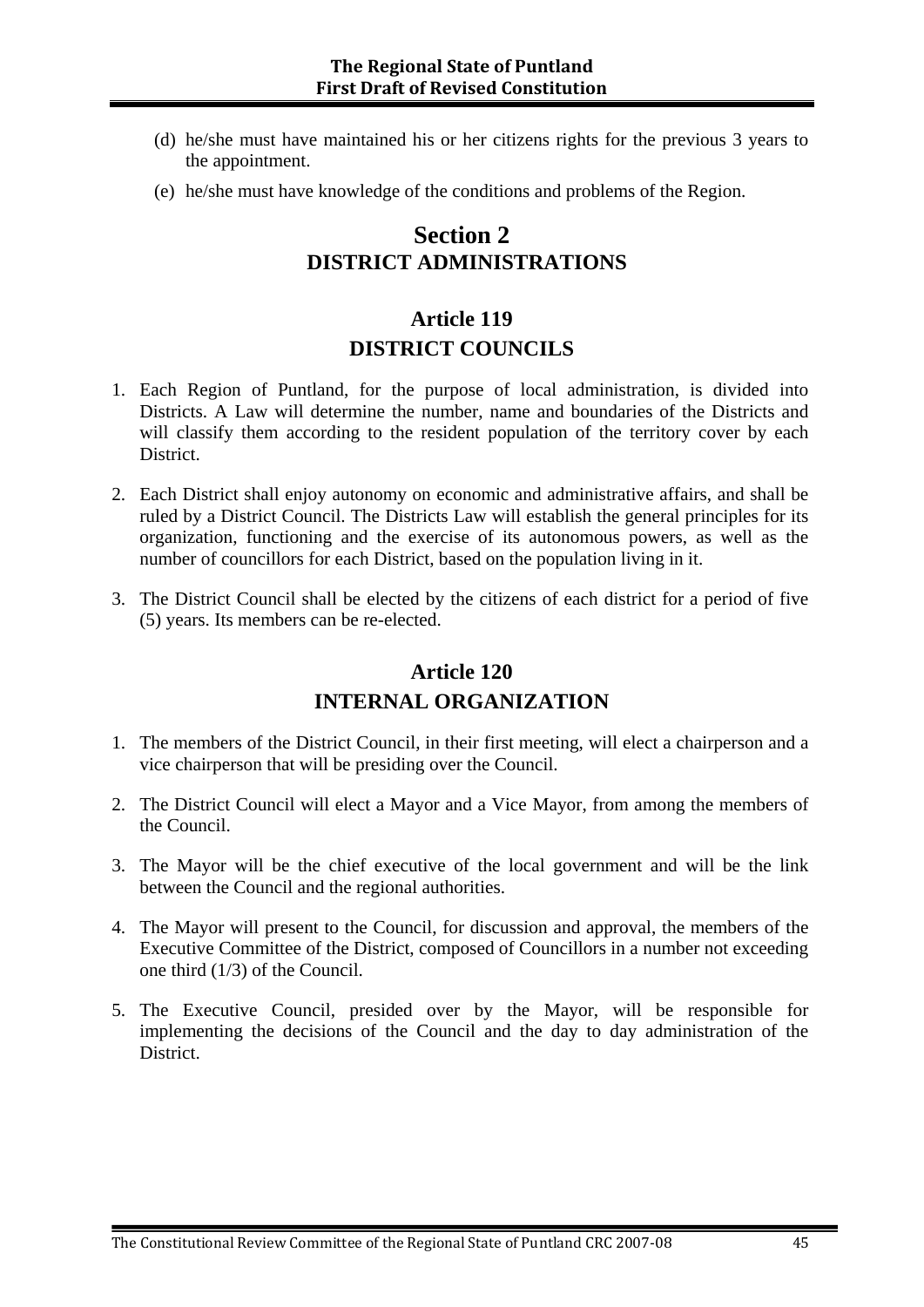#### **Article 121**

#### **THE POWERS AND RESPONSIBILITIES OF DISTRICT COUNCIL**

- 1. To introduce, modify or suppress the payments that the community has to make for the services the Council provides, and to establish specific contributions for the financing of specific public works in its jurisdiction.
- 2. To approve and make known to the public the annual budget of its administration, containing all the income that is expected to be received and all of the expenditures the Council plans to carry out.
- 3. To employ, promote or dismiss all of the public employees working for the District.
- 4. To decree by-laws or instructions regulating public activities in the territory of the District.
- 5. To prepare the decree on local taxes and to present it to the House of Representatives for its discussion and approval.
- 6. To approve the local development plan and to request the cooperation of the State authorities for its implementation.
- 7. To administer the patrimony of the District as well as any other income and give detailed account of it to the Auditor General. The Auditor General can only exercise fiscal control a posteriori, over the municipal budget.
- 8. To collaborate with other public institutions in the implementation of development plans, be they at the National, State, or Regional level.
- 9. All other powers and responsibilities invested in them by this Constitution and the Laws.

#### **Article 122**

### **ELIGIBILITY CRITERIA FOR MEMBERSHIP OF THE DISTRICT COUNCIL.**

- 1. Any citizen who is responsible, of sound mind, a citizen of Puntland, and is at least twenty-five (25) years old can be elected to the District Council.
- 2. He/she shall not have suspended his/her citizen's rights in the previous 5 years.
- 3. He/she must have been born in the District or have resided in the District for no fewer than ten (10) years.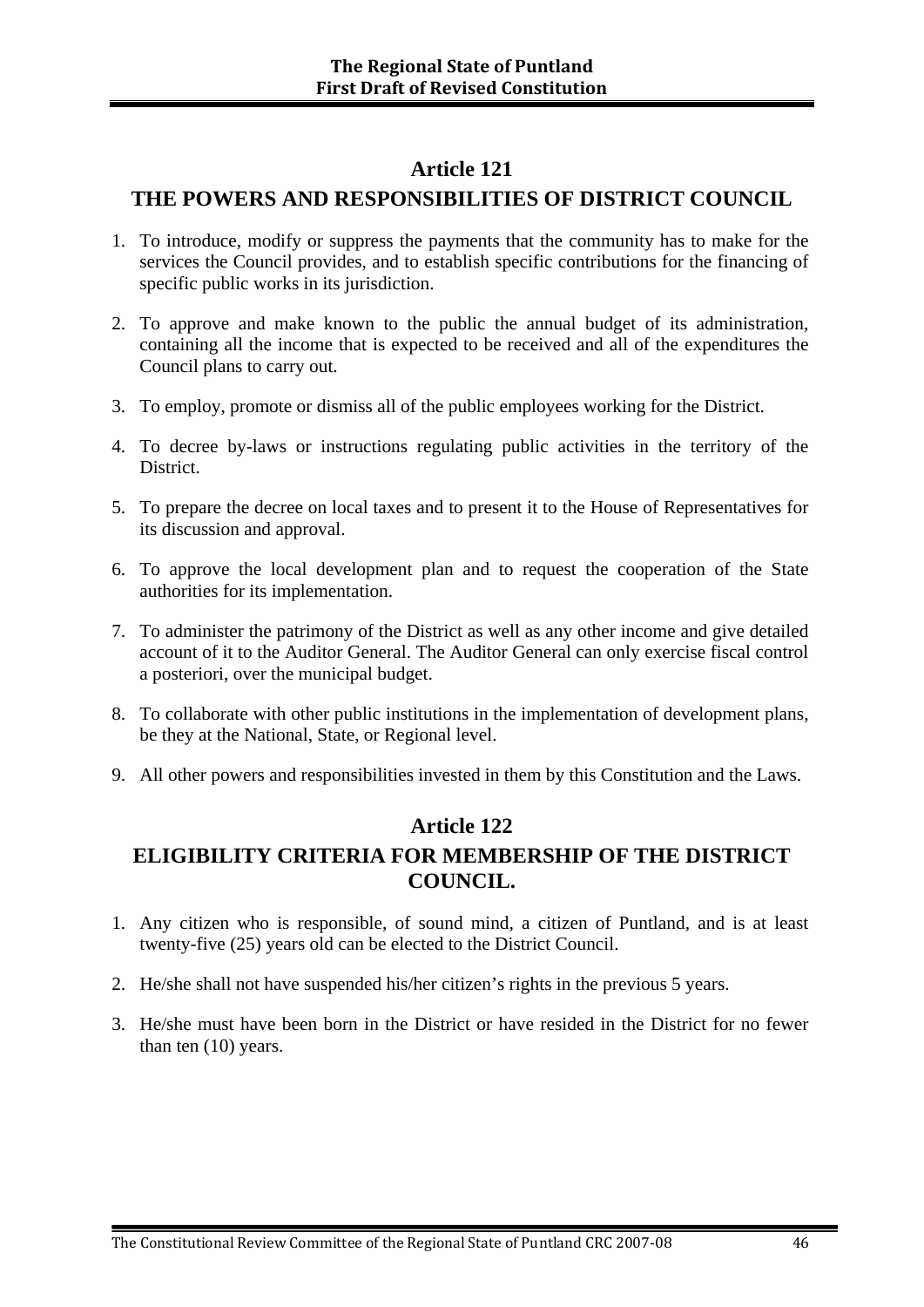### **Title V**

# **THE ADMINISTRATIVE REGIME OF PUNTLAND**

### **Chapter One THE CIVIL SERVICE**

### **Article 123 CIVIL SERVANTS**

- 1. Puntland State functionaries and civil service employees are at the service of the people and the Puntland State and not to any particular political fraction or interest group; they must exercise their functions in accordance with the Constitution and the Laws of the country. It is prohibited to use public offices for political objectives or personal interests.
- 2. The functionaries and employees will be recruited based on the merits and capacities of the aspirant for the job, and no consideration of political affiliation, clan pretence or family and friendship relations shall be taken into consideration.
- 3. It is recognized the Civil Servant career. A special Law will deal with recruitment procedures, grading, promotions, training, dismissals, benefits and all the others aspects of the bureaucratic career.
- 4. The Law will determine the restrictions of certain functionaries to assume positions of leadership in the political parties.

#### **Article 124 PRINCIPLES OF GOOD ADMINISTRATION**

All functionaries and public employees will adjust his or her behaviour to the following principles:

- (a) taking all decisions solely in terms of public interest and not for private gain;
- (b) avoiding any situation that might influence him/her in the performance of his/her official duties, or where his/her integrity might be questioned;
- (c) making decisions solely on merits;
- (d) being held accountable for his/her decisions and actions and cooperating with any scrutiny that is appropriate to his/her office;
- (e) making decisions in an open and transparent manner and making information as accessible as possible;
- (f) declaring any private interest and taking steps to resolve any conflict of interest.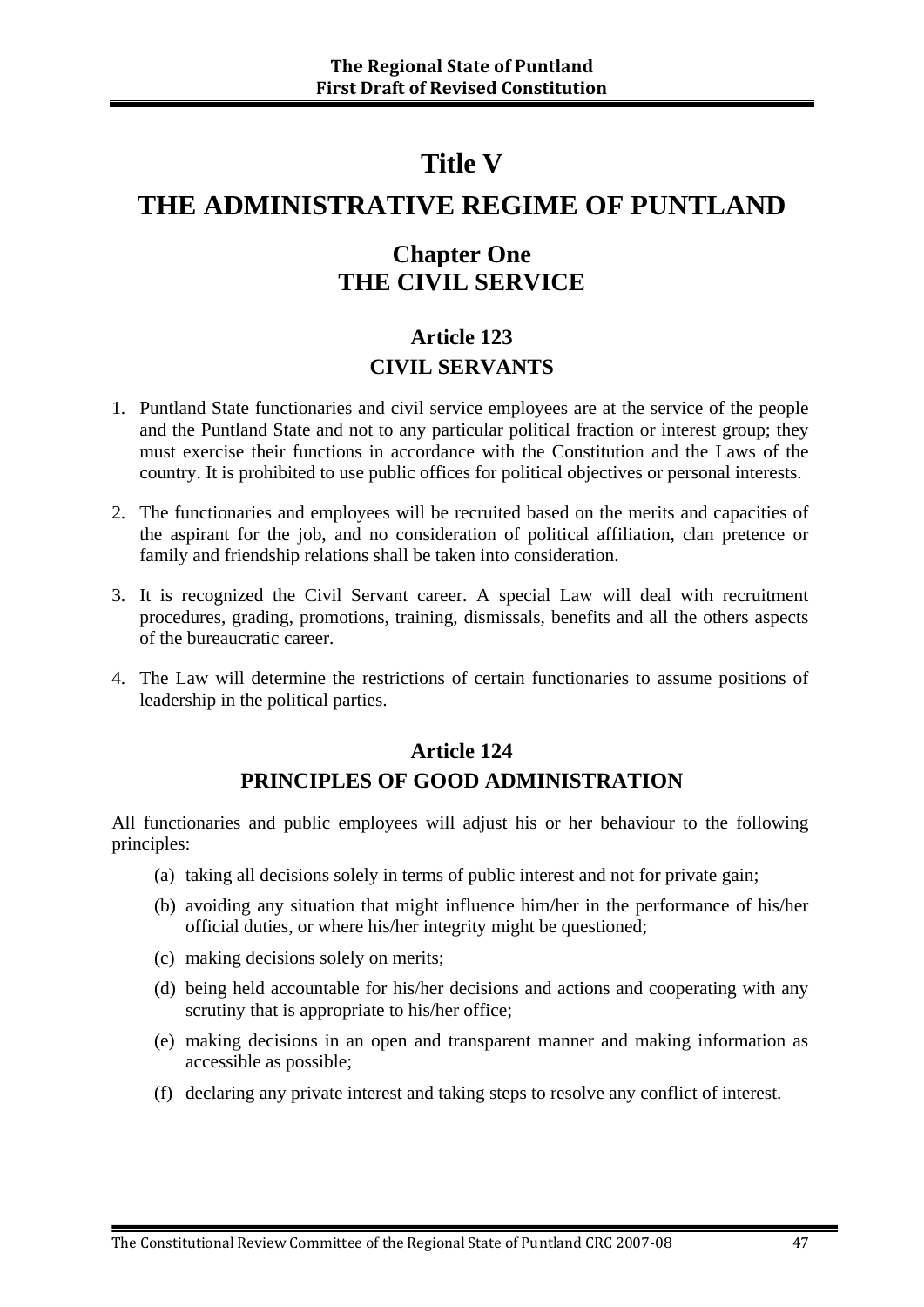#### **Article 125**

#### **MISMANAGEMENT OR MISAPPROPRIATION OF PUBLIC FUNDS**

Any functionary or public employee that mismanages or misappropriates public money or resources, or participates in any such misdeeds, shall commit a serious offence and will be punished according to the penal Law and will be obligated to restitute the resources mismanaged or misappropriated.

### **Article 126 IMMUNITIES**

- 1. The granting of immunity to the holders of certain public offices is a way to protect the office holder against misguided accusation or unlawful pressures in the exercise of his/her responsibilities. There are different levels of immunity.
- 2. The President and Vice President of the Puntland State cannot be detained nor accused by any authority; criminal procedures against them shall follow what is established in the Article of this Constitution addressing Impeachment.
- 3. Members of the House of Representatives can not be accused of any serious crime from the day they are elected until the end of their constitutional period or their resignation, unless the House waives their immunity. For less serious crimes and faults committed during this period they cannot be detained, nor called to declare in court until they have finish their period as members of the House or resigned the office.
- 4. The immunity granted to all the functionaries elected or confirmed by the House of Representatives will protect them from being detained by any authority or accused of a serious crime unless the Attorney General request the House of Representatives to wave the immunity; if the House of Representatives, after analyzing the case, concludes that there are merits for exercising penal action, the officer will be automatically suspended from office and will be tried in a Regional Appeal Court; if the House considers that there is not merit, the case will be sent to the archives.
- 5. Judges serving in the Regional Appeal Courts and in the Magistrate Courts shall not be arrested and their domicile or vehicle shall not be subject to search. The Attorney General will ask the Supreme Court of Justice to lift the immunity of any of them.
- 6. If any of the functionaries mentioned in the previous articles of this Constitution is caught in a flagrant crime, the authority making the detention will immediately hand over the suspect, contemplating clauses two, three and four above, to the Speaker of the House and the leadership of the House will decide what to do until the procedure for waving the immunity is completed. If the person is a judge, he/she will be handed over to the President of the Supreme Court.
- 7. Governors and District Councillors can be accused, but they have to be tried in the Appeal Court in the first instance.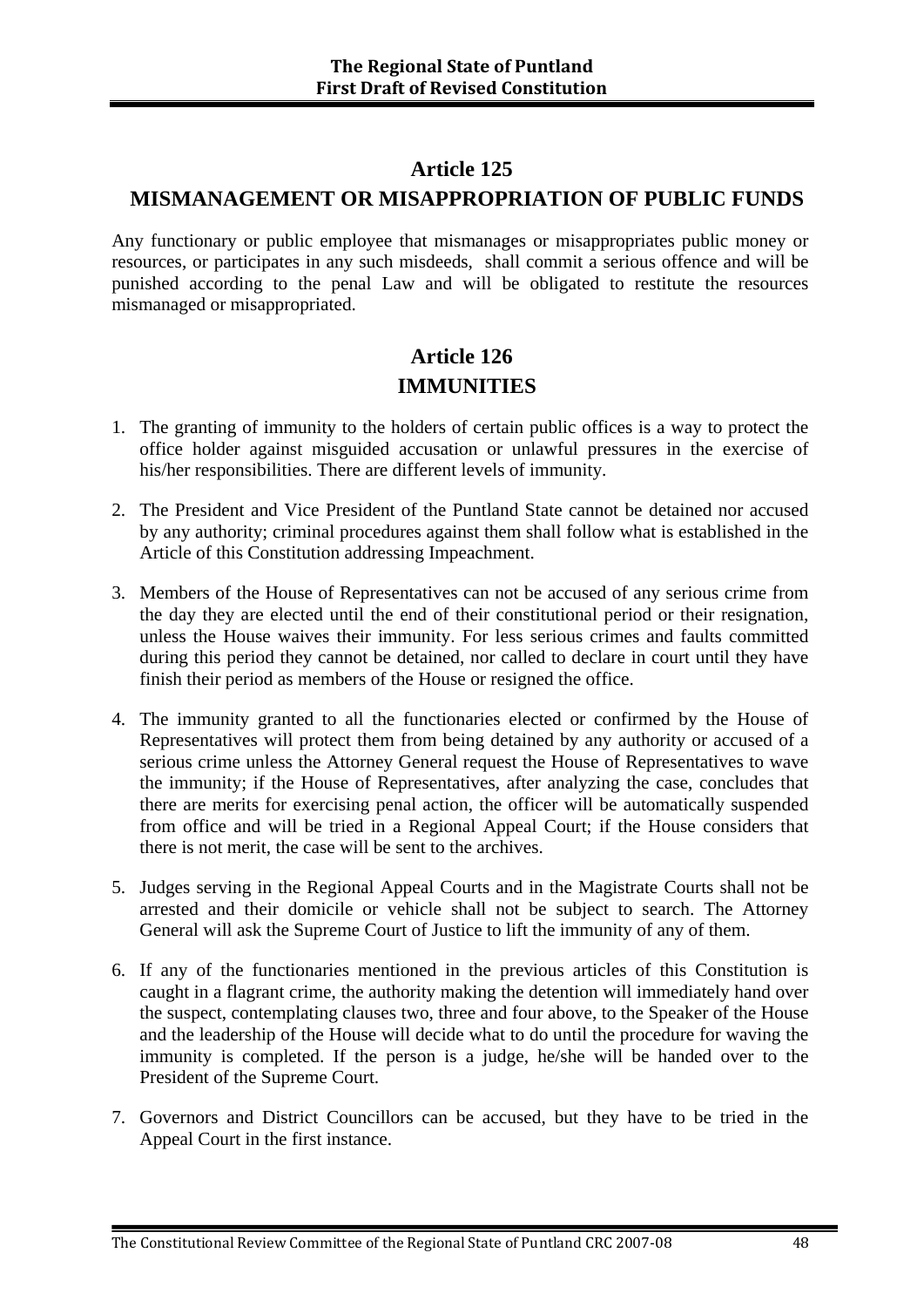### **Article 127 CONSTITUTIONAL OATH**

Any person who shall assume high office in the State of Puntland shall have to swear/take oath in front of the Supreme Court before assuming office, the oath shall read as follows:

"In the name of Allah I swear I shall honour the Islamic Religion, the Constitution of the Puntland State and its Laws, shall protect, discharge faithfully the duties entrusted to me, to serve loyally the land and people"

### **Chapter Two PUBLIC FINANCES**

### **Article 128 THE STATE PATRIMONY**

The Puntland State patrimony is composed of:

- (a) all the liquid financial assets own by the State;
- (b) all the credits in favour of the State; (active credits)
- (c) all the properties and goods acquired by the State based on a legal title;
- (d) all the rights that could be derived from the application of all the fiscal Laws of the country, as well from any contribution established by Law; and
- (e) the obligations charged to the public finances are all the debts recognized by the State as well as any public expenditure that has been lawfully authorized.

#### **Article 129**

#### **RESPONSIBILITY TO CARE FOR THE STATE PATRIMONY AND PUBLIC FINANCES**

- 1. All the inhabitants of the Puntland State have the obligation to care for the conservation of the state patrimony.
- 2. The functionaries and civil servant shall take special care to maintain in good order the part of the Puntland State Patrimony at his or her disposal to perform public duties.
- 3. The administrative head of any national, regional or local dependency of the Puntland State, will respond legally for the fulfilment of this obligation.
- 4. The Minister of Finance and the Auditor General will have the responsibility to legally enforce this obligation.
- 5. The Executive branch of the Puntland State, through the Ministry of Finance will be responsible for managing the public finances.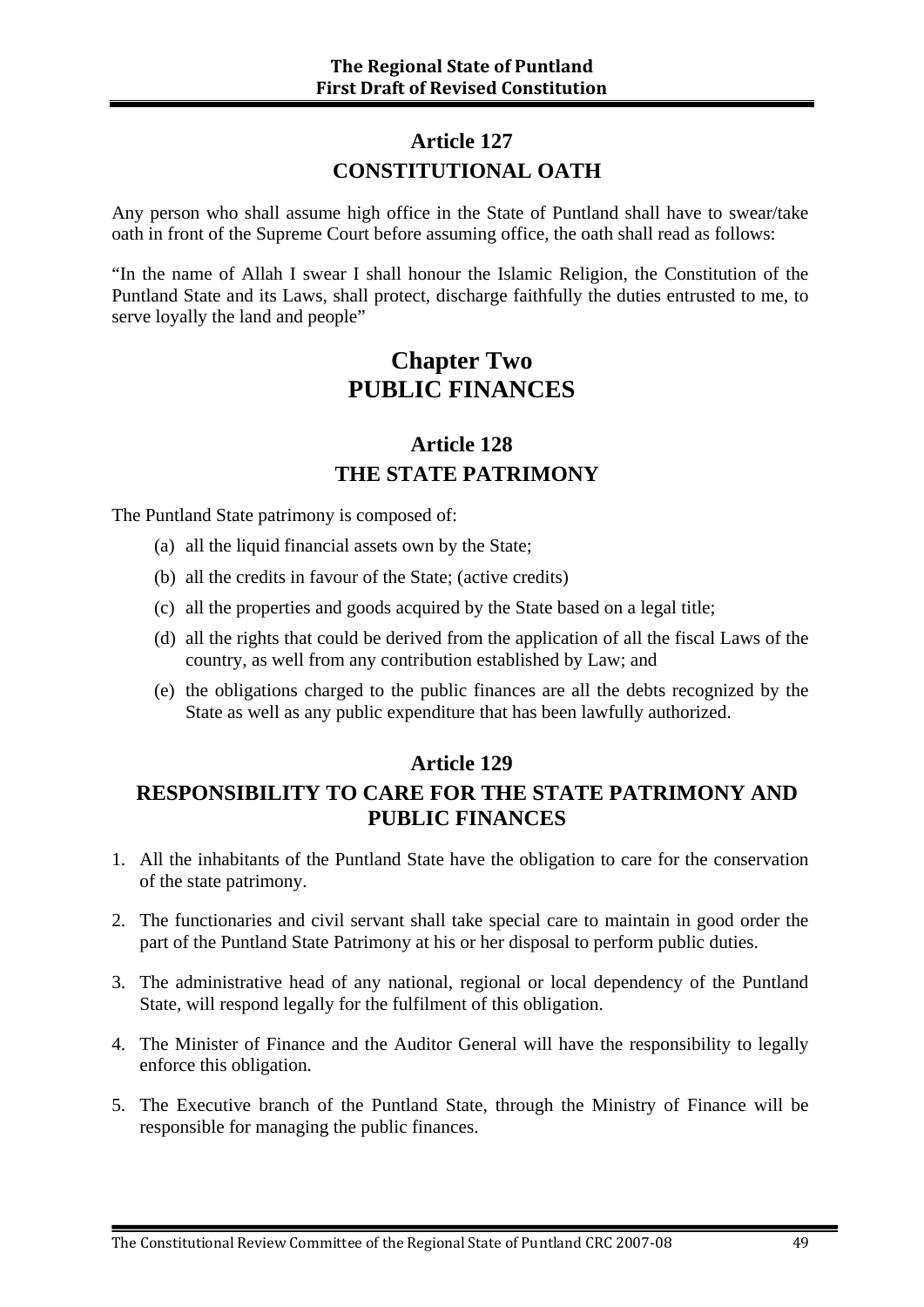#### **Article 130 THE STATE BUDGET**

- 1. The Puntland State budget is the Law containing the estimate of all the income the State hopes to relieve during the fiscal year and the authorization for all the expenses considered necessary by the government to fulfil the State goals.
- 2. The financial year of Puntland State starts on the first day of January of every year and ends on the last day of the same year.
- 3. The autonomous institutions of the Puntland State, as well as any other that is financed totally or partially with public funds, will have special budgets that have to be incorporated into the State budget and approved by the House of Representatives.
- 4. A special Law will order all the matters concerning the preparation, approval, execution and reporting of results of the budget.
- 5. If for any reason, at the end of the fiscal year the new budget has not been approved by the House of Representatives, the budget of the immediate previous fiscal exercise will continue to operate until the new budget is approved by the House.

### **Article 131 BUDGETARY PROCEDURES**

- 1. The budget is initiated by the Minister of Finance on the basis of the financial projections presented by Ministers, other state institutions, and data compiled and processed by financial experts and other staff of the budgeting department of the same ministry; and shall be submitted to the Council of Ministers no later than September 30 of the preceding year.
- 2. The budget proposal approved by the Council of Minister shall be presented to the House of Representatives for final approval two months before it is put into operation.

### **Article 132 CLOSING OF ACCOUNTS OF A FINANCIAL YEAR**

The report on the closing of the accounts of the previous fiscal year shall be submitted to the House of Representatives by the Minister of Finance, no later than June 30, after studying and discussing it the House will endorse or reject it.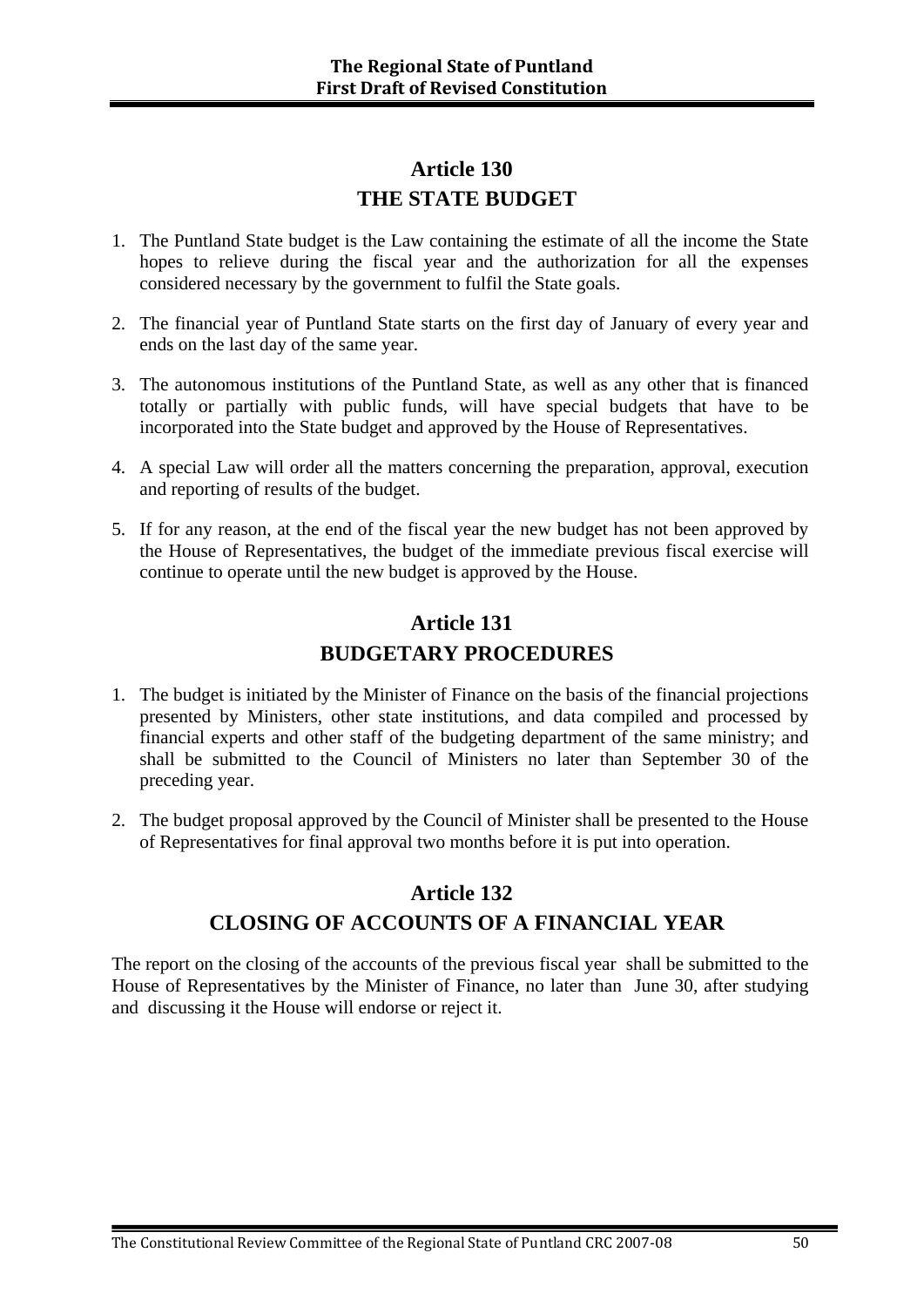# **Title VI**

# **SUPREMACY AND REFORM OF THE CONSTITUTION. TRANSITORY DISPOSITIONS**

#### **Article 133**

#### **PRE-EMINENCE OF THE CONSTITUTION.**

- 1. The Constitution is the supreme Law of the Puntland State, save for Islamic sharia and the Federal Constitution of the Federal Republic of Somalia.
- 2. Any Law, by-law or administrative decree which contradicts this Constitution is null and void.
- 3. The Constitutional Court shall protect any individual whose constitutional rights are violated. A special procedure will be established by Law in order to ensure an immediate protection.

#### **Article 134 CONSTITUTIONAL REFORMS**

- 1. A proposal to amend the Constitution requires such amendment to be presented by:
	- (a) at least one fifth (1/5) of the Members of the House of Representatives, or
	- (b) by the Council of Ministers, or
	- (c) by no less than 5000 citizens.
- 2. Once the proposal has been received by the plenum, it will be analyzed by a special committee in which all the legislative factions will participate and with the recommendations of this Committee, will be discussed by the plenum and approved by a simple majority.
- 3. A campaign of information and discussions over the reforms shall be launched by the House of Representatives, to ensure the widest participation of the citizenship in the process.
- 4. No less that one month later, the House will submit the proposal for ratification and it will be ratified by a majority of two thirds  $(2/3)$  of the members.
- 5. Reforms related to Title One, Section One, Articles One, Two, and Three of this Constitution, can be only done by popular referendum, in accordance with the corresponding Law.
- 6. A Constitutional Amendment will be publicized in the Official Bulletin without presidential sanction.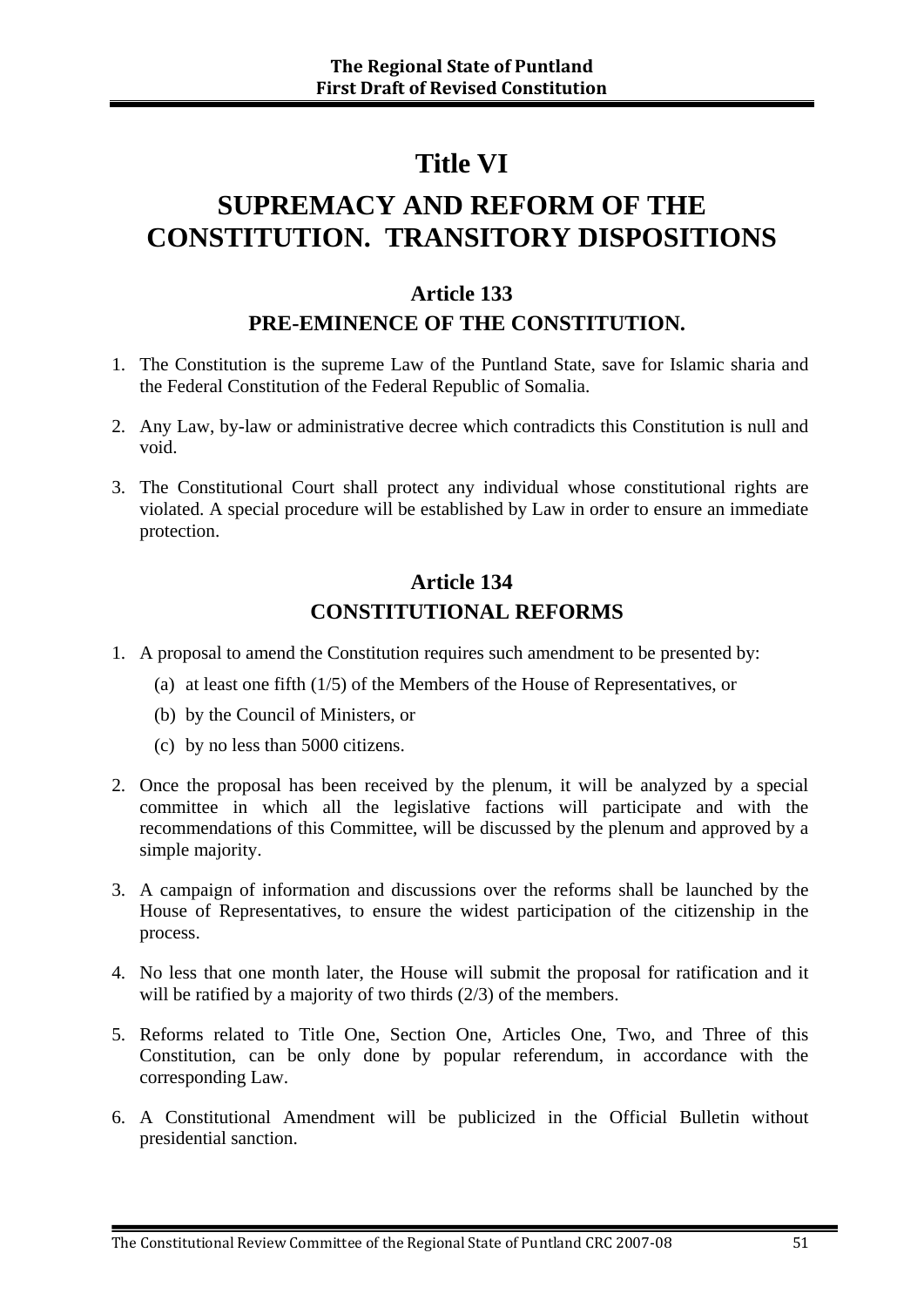#### **Article 135**

### **HARMONIZATION OF THIS CONSTITUTION WITH THE FEDERAL CONSTITUTION**

- 1. Once the Federal Constitution of Somalia has been approved by the Federal Parliament and accepted by the people in a referendum, the House of Representatives will set up a special Committee, composed by members of all the political factions to review the present Constitution in order to determine if there are discrepancies and/or contradictions between the two constitutions.
- 2. If such discrepancies or contradictions exist, the Special Committee will reform this Constitution in order to harmonize it with the texts of the Federal Constitution, taking into account the primacy of the Federal Constitution over the Puntland State Constitution.
- 3. In this process the Special Committee will hear the opinions of the Executive, the Supreme Court and the Attorney General on the changes needed or proposed. The Committee will call any other functionary or person it considers relevant to illustrate the points under consideration.
- 4. The Committee will present its finding to the plenum of the House of Representatives, who will discuss and vote, approving amendments with a simple majority, without following the procedures set up in article 134. The Speaker of the House will send the reforms for publication in the official record of the Puntland State.
- 5. It is forbidden to use this procedure for any other reform to the Constitution that are not directly related to the harmonization of the Puntland State Constitution and the Federal Constitution.

#### **Article 136 ENFORCEMENT OF THE CONSTITUTION**

The Puntland Regional State Constitution will be enforceable eight (8) days after the referendum confirming the acceptance of it by the Puntlander citizens.

Reviewed By: Secretary - Constitutional Review Committee of the Regional State of Puntland ABDIRAHMAN A. KABOSHAGLE

Approved By: Chairman - Constitutional Review Committee of the Regional State of Puntland MOHAMED HASSAN MOHAMED